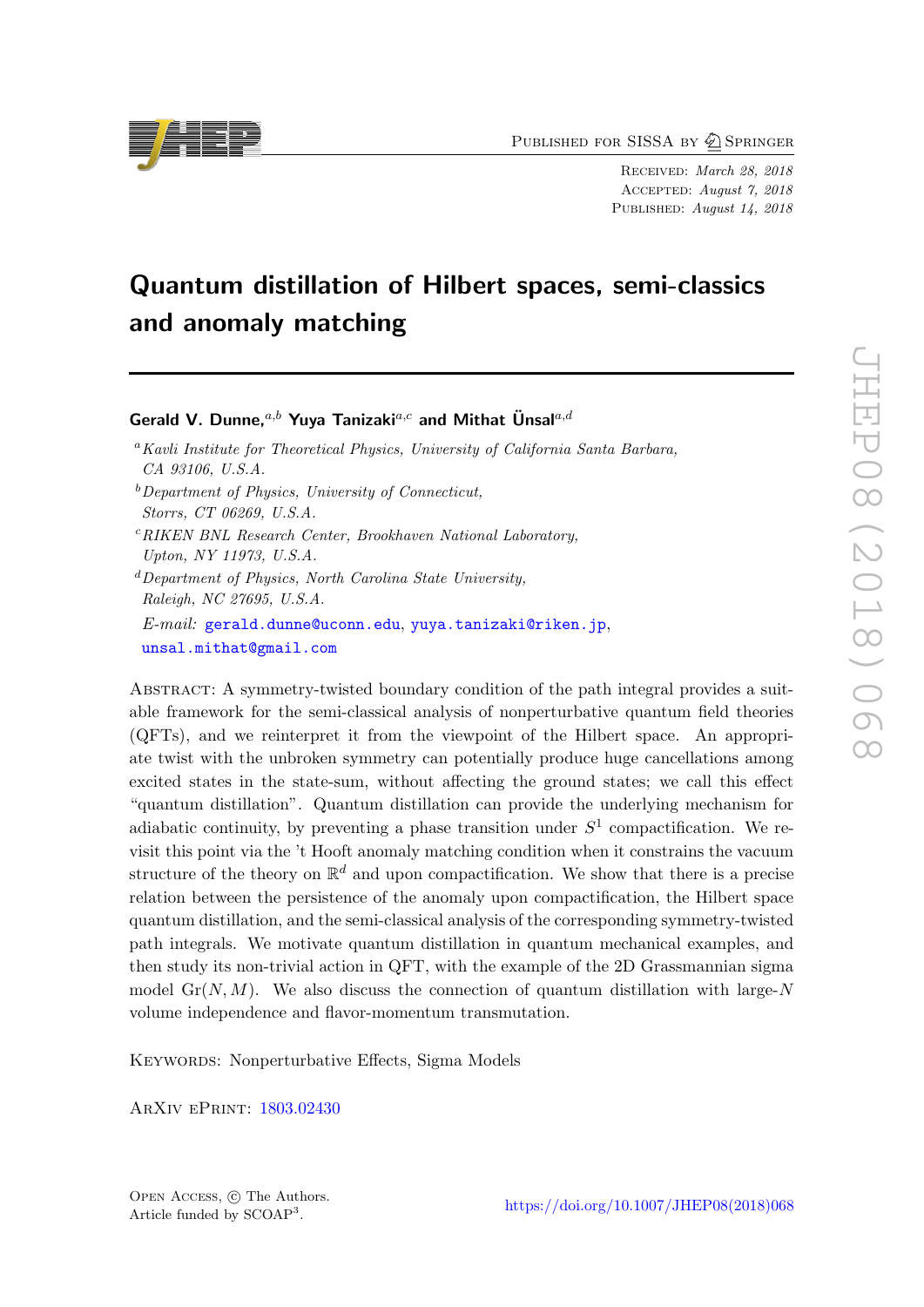# Contents

|          |                                                           | 1 Introduction and sketch of the idea                                        | $\mathbf{1}$   |
|----------|-----------------------------------------------------------|------------------------------------------------------------------------------|----------------|
| $\bf{2}$ | Quantum distillation and graded partition functions in QM |                                                                              | $\overline{5}$ |
|          | 2.1                                                       | <i>N</i> -dimensional isotropic simple harmonic oscillator                   | $\overline{5}$ |
|          | 2.2                                                       | Quantum distillation and graded representations                              | $\overline{6}$ |
|          | 2.3                                                       | Path integral interpretation: Flavor-momentum transmutation                  | 8              |
|          | 2.4                                                       | Quantum distillation in $\mathbb{CP}^{N-1}$ quantum mechanics                | 9              |
| 3        | Quantum distillation in 2d QFTs                           |                                                                              | 11             |
|          | 3.1                                                       | Overview of the 2d bosonic $Gr(N, M)$ sigma model QFT                        | 11             |
|          | 3.2                                                       | Hilbert space interpretation of twisted boundary conditions                  | 13             |
|          | 3.3                                                       | Mixed anomalies on $\mathbb{R}^2$                                            | 14             |
|          |                                                           | Mixed anomaly for bosonic $\text{Gr}(N, M)$ model at $\Theta = \pi$<br>3.3.1 | 15             |
|          |                                                           | Mixed anomaly for supersymmetric $Gr(N, M)$ sigma model<br>3.3.2             | 17             |
|          | 3.4                                                       | Adiabatic compactification and persistence of anomaly polynomial             | 18             |
|          | 3.5                                                       | Overview of small- $L$ resurgent semiclassics                                | 19             |
|          | 3.6                                                       | Large- $N$ volume independence and flavor-momentum transmutation             | 20             |
| 4        |                                                           | Conclusions: what is happening and why is it happening?                      | 22             |

# <span id="page-1-0"></span>1 Introduction and sketch of the idea

In this paper, we connect the semi-classical analysis of asymptotically free quantum field theory in the calculable weak-coupling domain and with adiabatic continuity  $[1-4]$  $[1-4]$  (see also  $[5-29]$  $[5-29]$ ) with the 't Hooft anomaly matching between the short distance  $(UV)$  and long distance  $(IR)$  effective theories  $[30, 31]$  $[30, 31]$  $[30, 31]$  (see also  $[31–57]$  $[31–57]$ ). We motivate our approach using ideas from graded representation theory of Hilbert space. In 2d QFT, it has been shown that adiabatic circle compactification with special spatial twisted boundary conditions permits well-controlled semi-classical analysis of features such as symmetry breaking, revealing the correct theta-angle dependence (when it exists), mass gap, Borel plane and UV-IR renormalon structure. This approach applies to QFTs with instantons and theta angles, such as  $O(3)$ ,  $\mathbb{CP}^{N-1}$ , and  $\text{Gr}(N, M)$  sigma models [\[2,](#page-23-1) [13,](#page-24-2) [20](#page-24-3)[–22\]](#page-25-3), as well as to theories without instantons or a  $\Theta$ -term, such as  $O(N)$  with  $N > 3$ , and the Principal Chiral Model [\[17,](#page-24-4) [22,](#page-25-3) [28\]](#page-25-4). In both classes of QFTs, semi-classical analysis reveals the existence of new saddles [\[1\]](#page-23-0). Our new Hilbert space approach gives extra physical insight into the special twisted boundary conditions and their relation to the vacuum structure of the theory in decompactification limit. In the first class of theories, those with instantons and Θ-angles,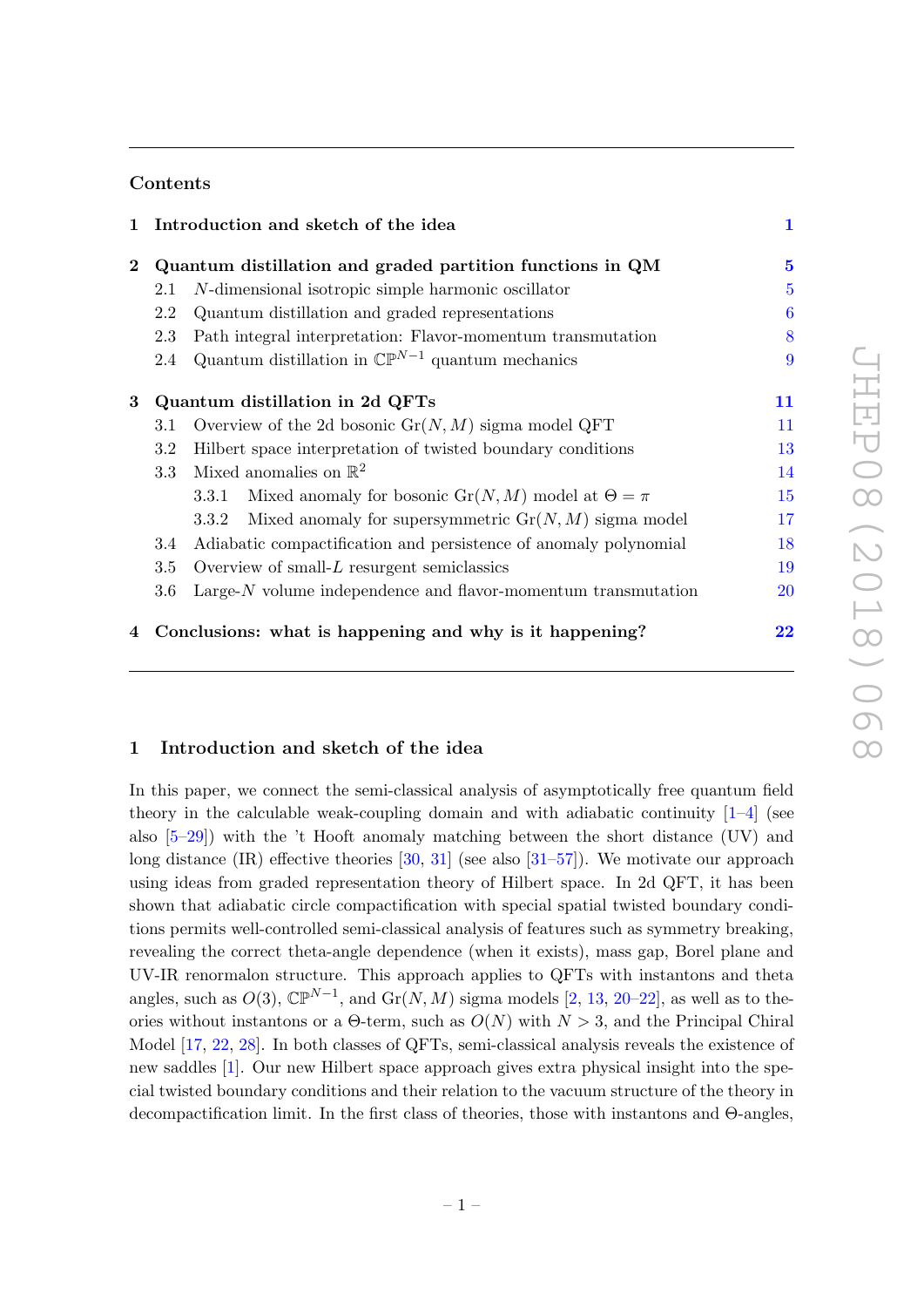these unique boundary conditions are the ones for which a mixed anomaly polynomial, despite being associated with a zero form symmetry, persists upon compactification.

In general, Hilbert spaces of QFTs and quantum mechanical (QM) systems are "big places". For example, even for a modest QM spin system with 50 spin- $\frac{1}{2}$  particles, the dimension of the Hilbert space is very large:  $\mathcal{H}$ , dim( $\mathcal{H}$ ) =  $2^{50} \approx 10^{15}$ . For the computation of certain properties of the system, not every state is as important as the others, as is familiar for example from the success of variational approaches to low energy and long-distance properties. In this work, motivated by ideas from graded representation theory, we analyze the structure of the Hilbert space, and try to extract the most important ground state contributions out of the vast Hilbert space. We show that this is equivalent to using the symmetry-twisted partition function instead of the thermal one. The idea is reminiscent of the supersymmetric (Witten) index [\[58–](#page-27-0)[60\]](#page-27-1), but it works equally well for non-supersymmetric theories, including purely bosonic theories. In supersymmetric systems, a natural grading is the  $\mathbb{Z}_2$  fermionic number,  $(-1)^F$ . This grading distinguishes bosonic states from fermionic states, leading to large cancellations between degenerate states under supersymmetry, and turns a thermal state sum into a graded state-sum  $\mathcal{Z}(L) = \text{tr}_{\mathcal{H}}\left[\exp(-L\widehat{H})(-1)^F\right],$  which has no dependence on L. We are also motivated by the success of twisted partition functions in probing the low energy and non-perturbative properties of supersymmetric quantum field theories [\[61–](#page-27-2)[63\]](#page-27-3). In a purely bosonic theory, or in general non-supersymmetric theories, we seek a similar operation that distills the ground state from excited states: we call this procedure quantum distillation.

As a general setup, let us consider a QFT with the global symmetry  $G$ , and denote its Hilbert space and Hamiltonian as  $\mathcal H$  and  $\hat H$ , respectively. If the symmetry G is spontaneously broken to  $G_0$ , the Hilbert space is decomposed into superselection sectors labeled by the coset space  $G/G_0$ :

$$
\mathcal{H} = \bigoplus_{v \in G/G_0} \mathcal{H}^{(v)},\tag{1.1}
$$

where the matrix elements of any local operators between  $\mathcal{H}^{(v)}$  and  $\mathcal{H}^{(v')}$  are zero in the infinite volume limit  $(v \neq v')$ . Since  $\mathcal{H}^{(v)}$  and  $\mathcal{H}^{(v')}$  are related by the broken symmetry G, they have the same energy spectrum. Assuming the absence of accidental degeneracy, energy eigenstates of each  $\mathcal{H}^{(v)}$  with energy E are in some irreducible representation  $\mathcal{R}_E$  of the unbroken symmetry  $G_0$ , and especially the ground state is singlet which we denote as  $\mathcal{R}_0$ :

$$
\mathcal{H}^{(v)} \simeq \mathcal{R}_0 \oplus \bigoplus_{E>0} \mathcal{R}_E.
$$
\n(1.2)

The ordinary partition function treats states within a given representation  $\mathcal{R}_E$  exactly in the same way, since each state appears once with its Boltzmann weight:

<span id="page-2-0"></span>
$$
\mathcal{Z}(\beta) = \text{tr}_{\mathcal{H}} \left[ \exp(-\beta \widehat{H}) \right] = \text{vol}(G/G_0) \left( 1 + \sum_{E>0} \dim(\mathcal{R}_E) \left[ \exp(-\beta E) \right] \right). \tag{1.3}
$$

For a system with large global symmetries,  $\dim(\mathcal{R}_E)$  can grow very quickly as a function of E. Therefore, in order to extract ground state properties, such as the ground state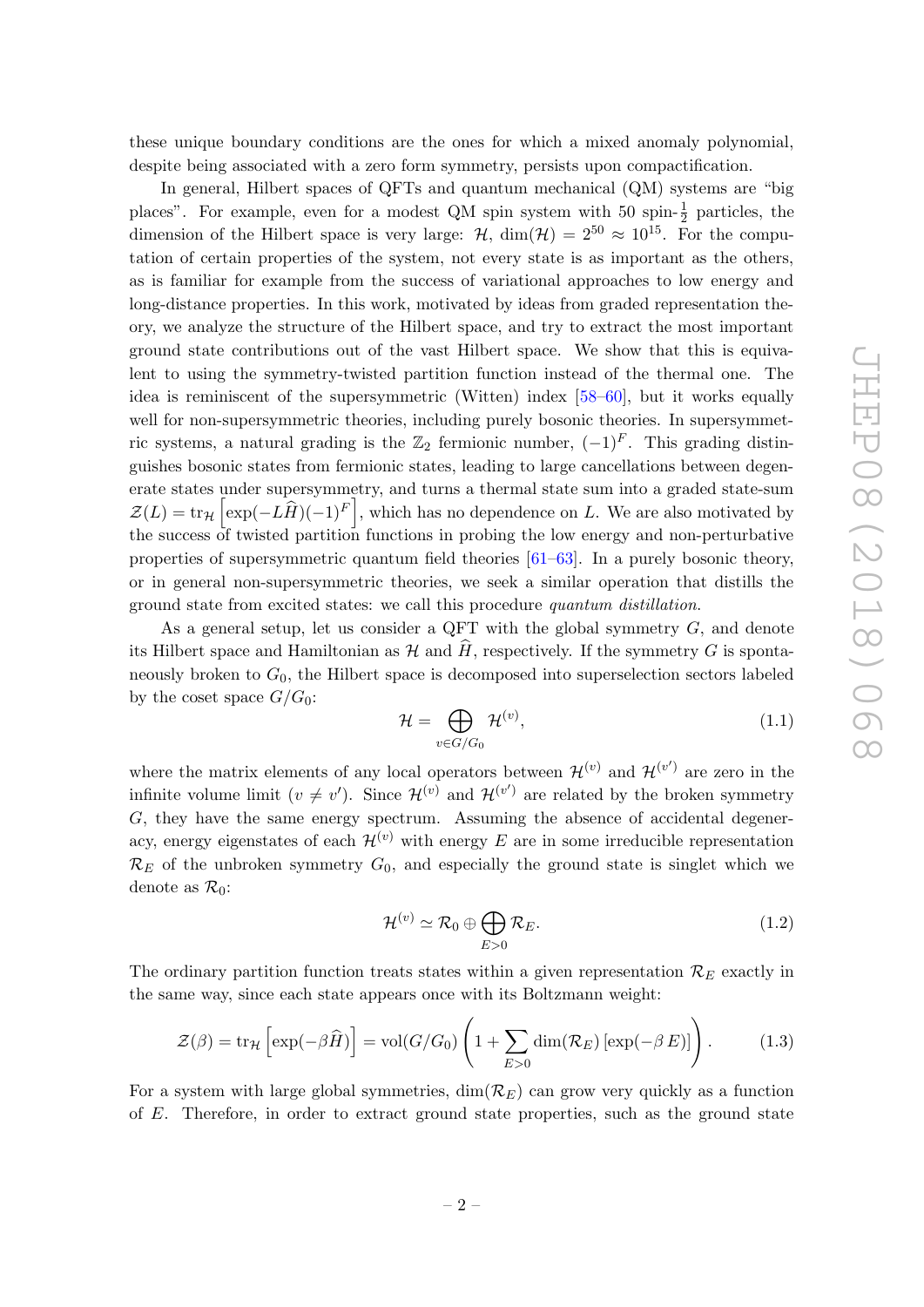degeneracy vol( $G/G_0$ ), we have to take the limit  $\beta \to \infty$ , which is typically the stronglycoupled regime of interesting field theories.

Let  $Q_i$  denote the generators of the maximal torus of  $G_0$ , so that  $[Q_i, Q_j] = [Q_i, H] = 0$ , and we introduce the symmetry-twist operator,

<span id="page-3-0"></span>
$$
\widehat{\Omega} = \exp\left(i \sum_{j} \alpha_{j} \widehat{Q}_{j}\right).
$$
\n(1.4)

We define the symmetry-twisted partition function as:

$$
\mathcal{Z}_{\Omega}(L) = \text{tr}_{\mathcal{H}} \left[ \exp(-L\widehat{H})\widehat{\Omega} \right] = \text{vol}(G/G_0) \left( 1 + \sum_{E>0} \text{tr}_{\mathcal{R}_E}(\widehat{\Omega}) \exp(-LE) \right). \tag{1.5}
$$

Since  $[Q_i, H] = 0$ , eigenstates of H are also eigenstates of  $Q_i$ , and  $(1.5)$  provides pure phase assignments to states in each  $\mathcal{R}_E$ . These states in  $\mathcal{R}_E$  are, by symmetries, degenerate, so the phases provide an opportunity for the states within  $\mathcal{R}_E$  to interfere destructively, leading to state-cancellations, so that  $tr_{\mathcal{R}_E}(\Omega) \ll \dim(\mathcal{R}_E)$ . When this is true, we can extract the ground-state properties from  $\mathcal{Z}_{\Omega}(L)$  without taking  $L \to \infty$ , providing more useful information concerning the nonperturbative aspects of asymptotically free QFTs.<sup>[1](#page-3-1)</sup>

What is this good for? There are three related answers to this question. We also summarize these viewpoints in figure [1:](#page-4-0)

• Analyticity, adiabatic continuity, and semi-classics: to study the ground state properties in a non-trivial asymptotically free QFT, a natural approach is to take advantage of the weak coupling at small- $\beta$  (high temperature). However, at small- $\beta$ ,  $\mathcal{Z}(\beta)$  is an extremely contaminated quantity. It has contributions from a huge tower of states with similar order of magnitude Boltzmann weights  $e^{-\beta E}$ . Furthermore, in the presence of phase transitions,  $\mathcal{Z}(\beta)$  is non-analytic as a function of  $\beta$ . On the other hand, a suitable  $\mathcal{Z}_{\Omega}(L)$  may be a relatively uncontaminated quantity, dominated by a few or even a single state,<sup>[2](#page-3-2)</sup> due to large-cancellations in the state-sum [\[2,](#page-23-1) [26\]](#page-25-5). As a result, it may be analytic as a function of L and can continuously connect small and large L limits. If this is the case, the corresponding path integral does not change dramatically as the radius is changed. At small-L where the theory becomes weakly coupled, the corresponding path integral encodes semi-classical non-perturbative information about the vacuum structure of the theory which is adiabatically connected

<span id="page-3-1"></span><sup>&</sup>lt;sup>1</sup>A real chemical potential does not cause a sign problem in the Hamiltonian formulation, but does create a sign problem in the Euclidean path integral formulation. The grading in [\(1.5\)](#page-3-0) corresponds to imaginary chemical potentials. In this case, it does not create a sign problem in the Euclidean path integral formulation, but it does cause a sign "problem" in the Hamiltonian formulation (the graded state-sum). However, this Hamiltonian sign "problem" is actually useful. Thus, the physical intuition behind real and imaginary chemical potentials are somehow opposite. The former creates preference of some states over the others by altering the magnitude of their Boltzmann weight, the latter does not change the magnitude of the Boltzmann weight, but attaches a pure phase to the state according to its charge.

<span id="page-3-2"></span><sup>&</sup>lt;sup>2</sup>In this sense, our approach has a similarity to tensor network approach to QFT  $[64]$ . Both may pick out a subset of important states in an otherwise exponentially large Hilbert space.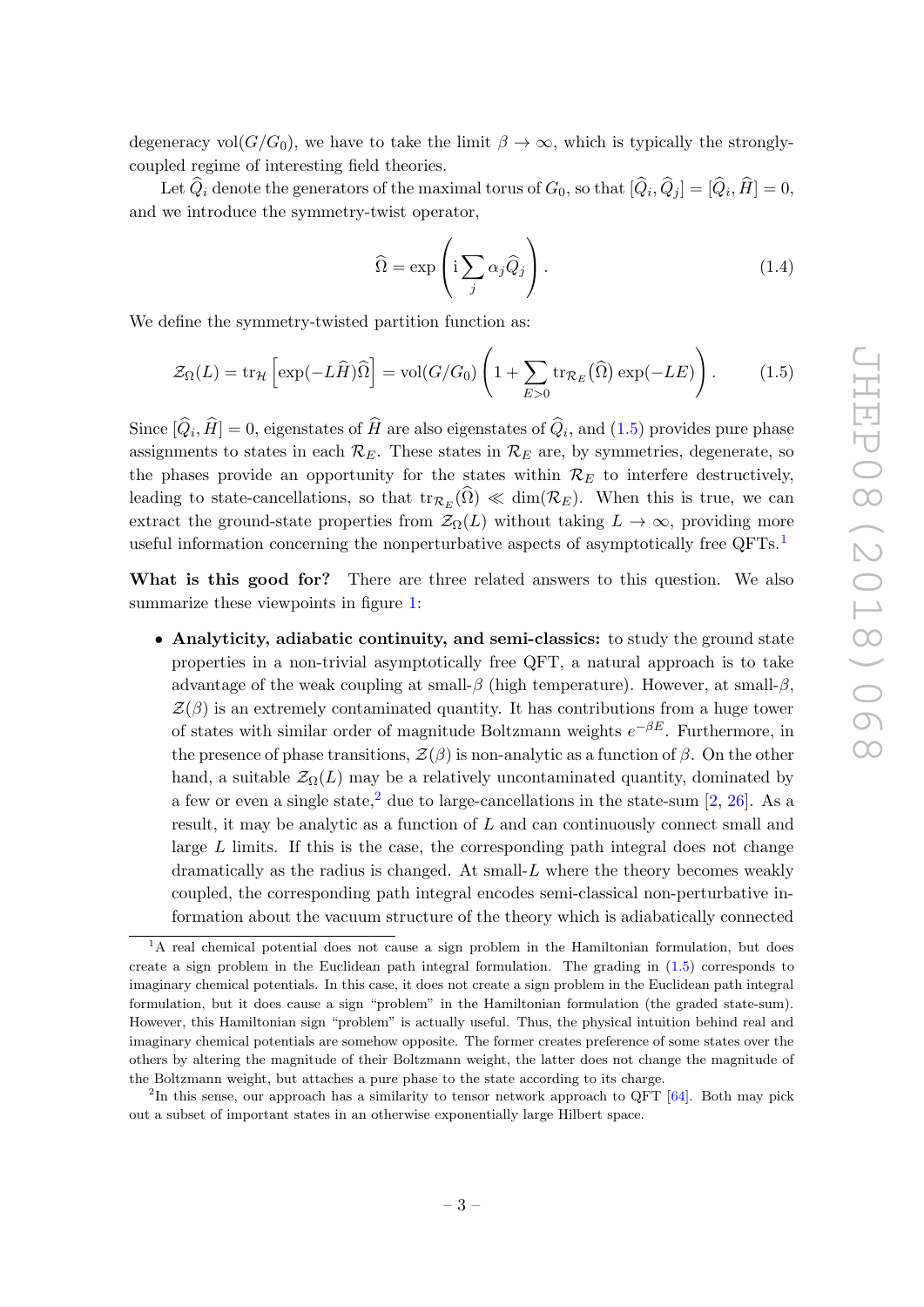

<span id="page-4-0"></span>Figure 1. Schematic illustration of the advantages of the symmetry-twisted partition function  $\mathcal{Z}_{\Omega}(L)$  in comparison with the thermal partition function  $\mathcal{Z}(\beta)$ . In the left column, we count the degrees of freedom of mesons. Mesons give a large,  $O(N^2)$  contribution to  $\mathcal{Z}(\beta)$  since they are in the adjoint representation of the SU(N)/ $\mathbb{Z}_N$  symmetry, while  $\mathcal{Z}_{\Omega}(L)$  is affected only by  $O(1)$ . In the middle column, it is explained by the Kaluza-Klein (KK) or Matsubara decomposition of the fields, and the KK modes in  $\mathcal{Z}_{\Omega}(L)$  are much denser than those of  $\mathcal{Z}(\beta)$ , due to the flavor-momentum transmutation. In the right column, we explain its consequence for the 't Hooft anomaly of the theory, and the 't Hooft anomaly in 2 dimensions persists in  $\mathcal{Z}_{\Omega}(L)$  for any L, while it survives in  $\mathcal{Z}(\beta)$  only for  $\beta \to \infty$ .

to the strong coupling regime at large- $L$  [\[1\]](#page-23-0). Note that this construction does not change the theory, vacuum or Hilbert space. We are simply probing its low energy properties with a different operator, leading to a generalization of partition function, in which there may be potentially large cancellations between states, and which may be analytic.

- Quantum distillation and mixed anomalies: assume the quantum theory has a mixed anomaly between two symmetries  $G_1$  and  $G_2$ . Further, assume that these are zero-form symmetries. It has recently been shown [\[55\]](#page-26-1), and here we generalize this argument to the Grassmannian  $Gr(N, M)$  sigma model, that an anomaly polynomial that exists on  $\mathbb{R}^d$  persists on  $\mathbb{R}^{d-1} \times S^1$  if and only if one uses a unique background holonomy associated with  $G_1$ . This is equivalent to putting a unique twisted boundary condition associated with the path integral formulation of the same theory, and correspondingly a unique (ideal) distillation of the Hilbert space.
- Flavor-momentum transmutation in the path integral: when a theory is compactified on a circle of radius  $L$ , and one uses the special graded partition function  $\mathcal{Z}_{\Omega}(L)$ , the G singlet observables in the theory exhibit volume independence at large rank $(G)$ . The Kaluza-Klein decomposition of modes in path integral involves the quantization of momentum not in units of  $\frac{2\pi}{L}$ , but rather in units of  $\frac{2\pi}{L \operatorname{rank}(G)}$ , for large rank. In other words, the flavor index transmutes to a momentum index. This provides the perturbative intuition behind the idea of large-N volume independence [\[65,](#page-27-5) [66\]](#page-27-6).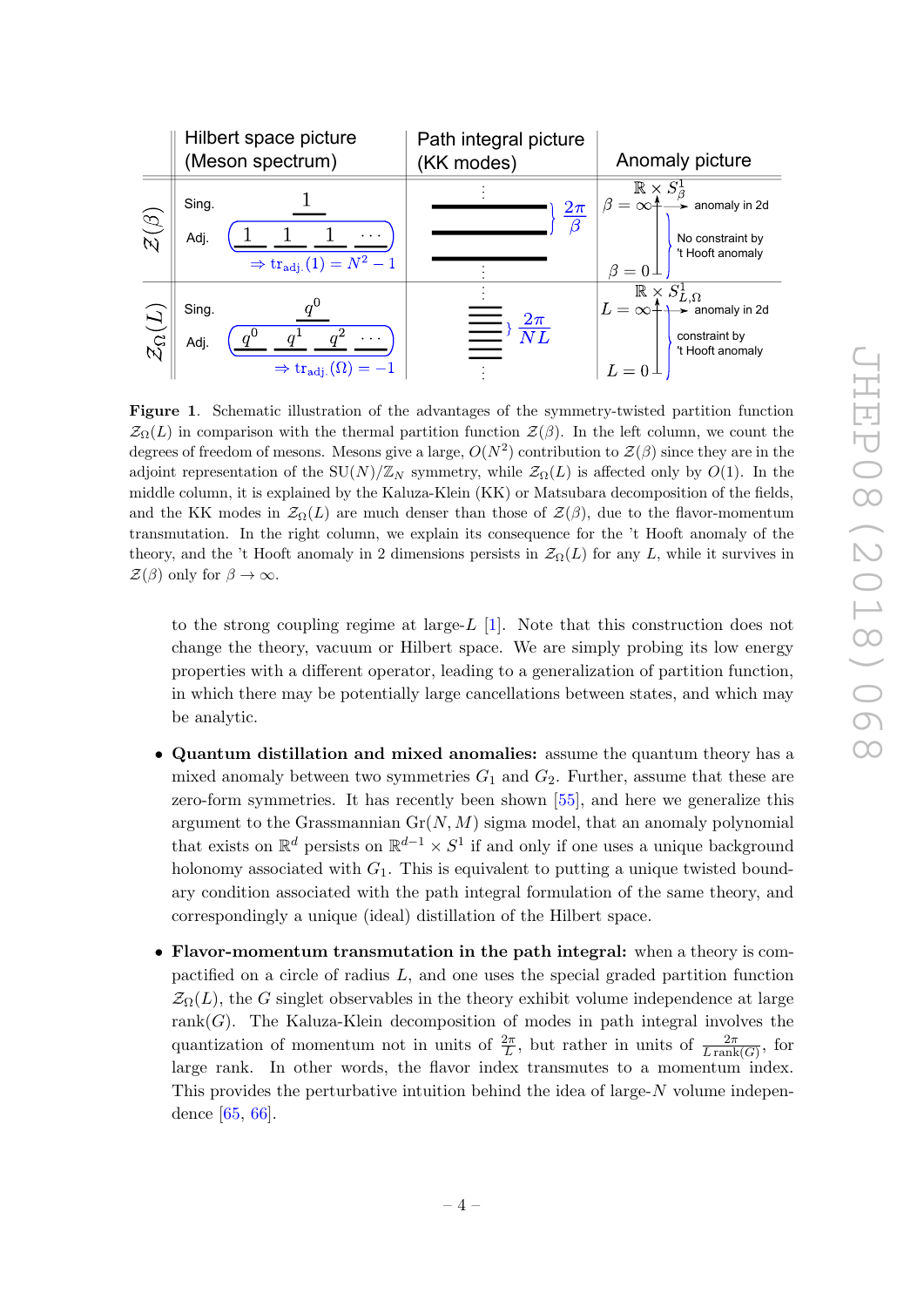All these features of the symmetry-twisted partition function  $\mathcal{Z}_{\Omega}(L)$  provide special advantages for the study of the ground-state properties of asymptotically-free QFTs.

# <span id="page-5-0"></span>2 Quantum distillation and graded partition functions in QM

In this section, we use two simple QM examples to explain the underlying physical intuition of the graded (or symmetry-twisted) partition function. We first discuss the N-dimensional simple harmonic oscillator. The simplicity of this example should not deceive the reader. Since it is the global symmetry that matters for the discussion, this example illustrates some interesting effects relevant for non-trivial QFTs. Next, we discuss QM of a particle on the  $\mathbb{CP}^{N-1}$  manifold.

## <span id="page-5-1"></span>2.1 N-dimensional isotropic simple harmonic oscillator

Consider the N-dimensional isotropic simple harmonic oscillator

$$
\widehat{H} = \sum_{j=1}^{N} \frac{1}{2} \left( \widehat{p}_j^2 + \widehat{x}_j^2 \right) = \sum_{j=1}^{N} \left( \widehat{a}_j^{\dagger} \widehat{a}_j + \frac{1}{2} \right), \qquad (2.1)
$$

which has a global  $U(N)$  symmetry. The canonical commutation relation is  $[\hat{x}_i, \hat{p}_j] =$  $i\delta_{ij}$ , and creation and annihilation operators are introduced as  $\hat{a}_i = \frac{1}{\sqrt{2}}$  $\overline{z}(\widehat{x}_i + \mathrm{i}\widehat{p}_i)$  and  $\widehat{a}_i^{\dagger} = \frac{1}{\sqrt{2}}$  $\overline{z}(\hat{x}_i - i\hat{p}_i)$ , respectively. The ground state  $|0\rangle$  is characterized by  $\hat{a}_i|0\rangle = 0$  for all  $i = 1, \ldots, N$ , and the Hilbert space is spanned by the Fock basis,

$$
|\{n_i\}\rangle = \frac{1}{\sqrt{n_1! \cdots n_N!}} (\hat{a}_1^\dagger)^{n_1} \cdots (\hat{a}_N^\dagger)^{n_N} |0\rangle.
$$
 (2.2)

The energy of the state  $|\{n_i\}\rangle$  is

$$
E_{\{n_i\}} = \frac{N}{2} + \sum_{i=1}^{N} n_i.
$$
\n(2.3)

The global U(N) symmetry acts as:  $\hat{a}_j \mapsto U_{ij} \hat{a}_j$ , with  $U \in U(N)$ . Since we consider a bosonic system, the states are classified by the totally symmetric representations of this  $U(N)$  symmetry. In the highest weight notation, they are denoted as  $(\lambda, 0, \ldots, 0)$ , and the corresponding Young tableau has one row with  $\lambda$  boxes:

$$
\text{(for } \lambda = 6 \text{)} \tag{2.4}
$$

The degeneracy is the dimension of the representation:

$$
\dim(\lambda, 0, \dots, 0) = \begin{pmatrix} N + \lambda - 1 \\ \lambda \end{pmatrix}.
$$
 (2.5)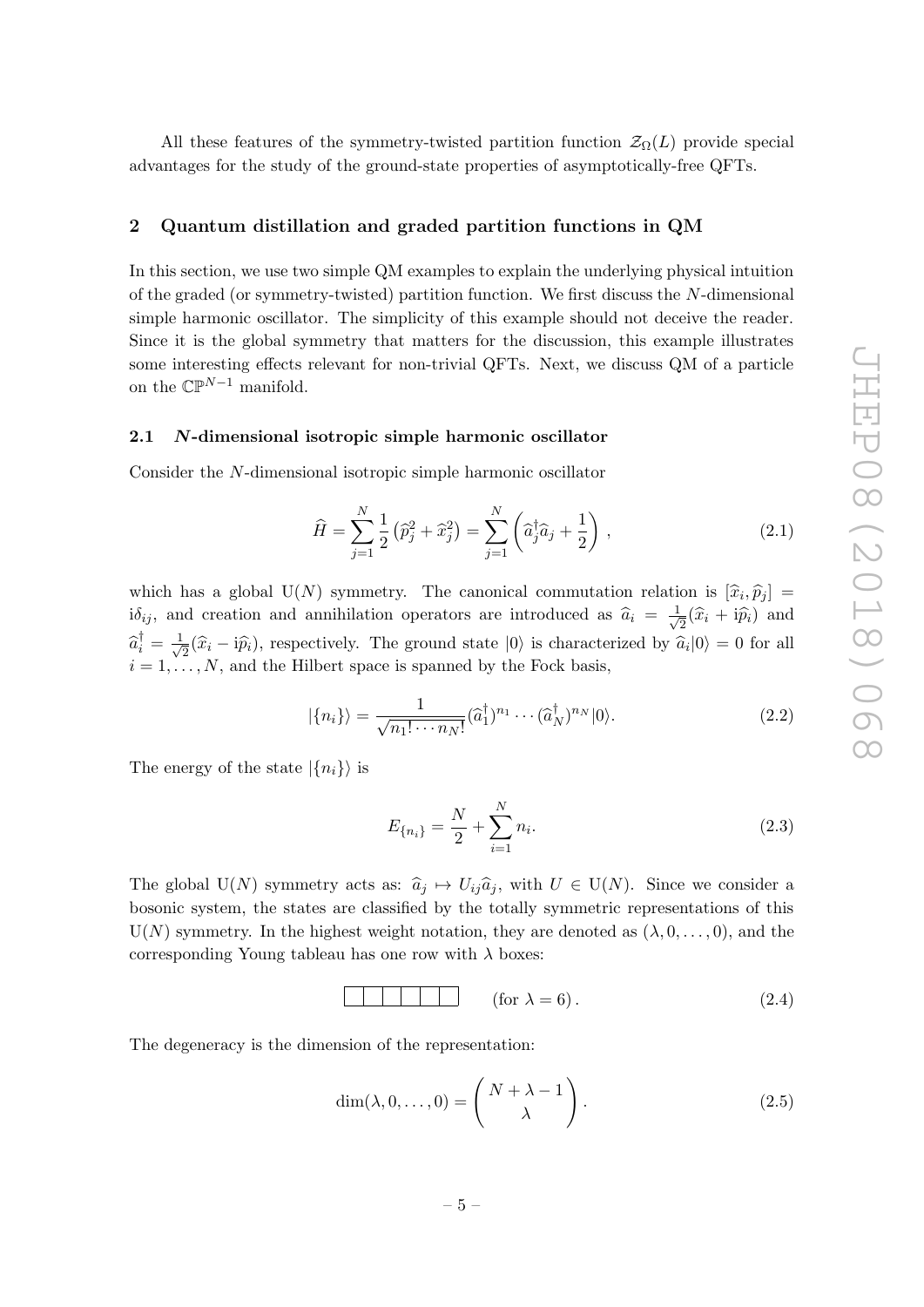The thermal partition function of this system is given by

<span id="page-6-2"></span>
$$
\mathcal{Z}(\beta) = \sum_{\lambda=0}^{\infty} \sum_{n_1,\dots,n_N \ge 0} \delta_{n_1 + \dots + n_N, \lambda} e^{-\beta E_{\{n_i\}}}
$$

$$
= e^{-\beta N/2} \sum_{\lambda=0}^{\infty} {N + \lambda - 1 \choose \lambda} e^{-\beta \lambda}
$$

$$
= \frac{1}{(2 \sinh(\beta/2))^N}
$$
(2.6)

The degeneracy factor grows very rapidly. In fact, in the large- $N$  limit, the states with  $\lambda \sim N$  have exponentially large degeneracy. This is a quite generic feature of thermal partition functions for theories with large global symmetries.

#### <span id="page-6-0"></span>2.2 Quantum distillation and graded representations

We now construct a symmetry-twisted partition function, which is free from contamination by high-energy states. Define the symmetry operator  $\Omega$ 

$$
\widehat{\Omega} = \exp\left(\mathrm{i} \sum_{k=1}^{N} \alpha_k \widehat{Q}_k\right), \quad \text{where } \alpha_k = \frac{2\pi}{N}k, \ \widehat{Q}_k = \widehat{a}_k^{\dagger} \widehat{a}_k. \tag{2.7}
$$

It acts on the Fock basis as

$$
|\{n_i\}\rangle \mapsto \exp\left(i\sum_{k=1}^{\infty} \frac{2\pi}{N} k n_k\right) |\{n_i\}\rangle. \tag{2.8}
$$

The corresponding  $N \times N$  twist matrix  $\Omega_{ij}$  is defined by

$$
\widehat{\Omega} \widehat{a}_{j}^{\dagger} \widehat{\Omega}^{-1} = \Omega_{ij} \widehat{a}_{j}^{\dagger}, \qquad (2.9)
$$

and is diagonal, with entries being powers of the N-th root of unity:

<span id="page-6-4"></span>
$$
\Omega = \text{diag}[q, q^2, \dots, q^N], \qquad q \equiv \exp\left(\frac{2\pi i}{N}\right) \tag{2.10}
$$

Using this symmetry operator  $\widehat{\Omega}$ , we define the symmetry-twisted partition function,

<span id="page-6-3"></span>
$$
\mathcal{Z}_{\Omega}(L) = \text{tr}\left[\widehat{\Omega} \exp(-L\widehat{H})\right].\tag{2.11}
$$

We use the symbol L instead of  $\beta$ , to further distinguish the twisted partition function [\(1.5\)](#page-3-0) from the thermal partition function [\(1.3\)](#page-2-0). Using the Fock basis for the trace, we find that

<span id="page-6-1"></span>
$$
\mathcal{Z}_{\Omega}(L) = e^{-LN/2} \sum_{\lambda=0}^{\infty} \text{tr}_{(\lambda,0,\dots,0)}(\Omega) e^{-L\lambda},\tag{2.12}
$$

where tr<sub>R</sub> means the trace in the representation R, labelled in highest weight notation. We evaluate the density of states using the following formula for the totally symmetric representation,

$$
\operatorname{tr}_{(\lambda,0,\dots,0)}(\Omega) = \sum_{k=0}^{\lambda} \frac{1}{k!} \sum_{r_1,\dots,r_k \ge 1} \delta_{r_1+\dots+r_k,\lambda} \frac{\operatorname{tr}_{\square}(\Omega^{r_1}) \cdots \operatorname{tr}_{\square}(\Omega^{r_k})}{r_1 \cdots r_k}.
$$
 (2.13)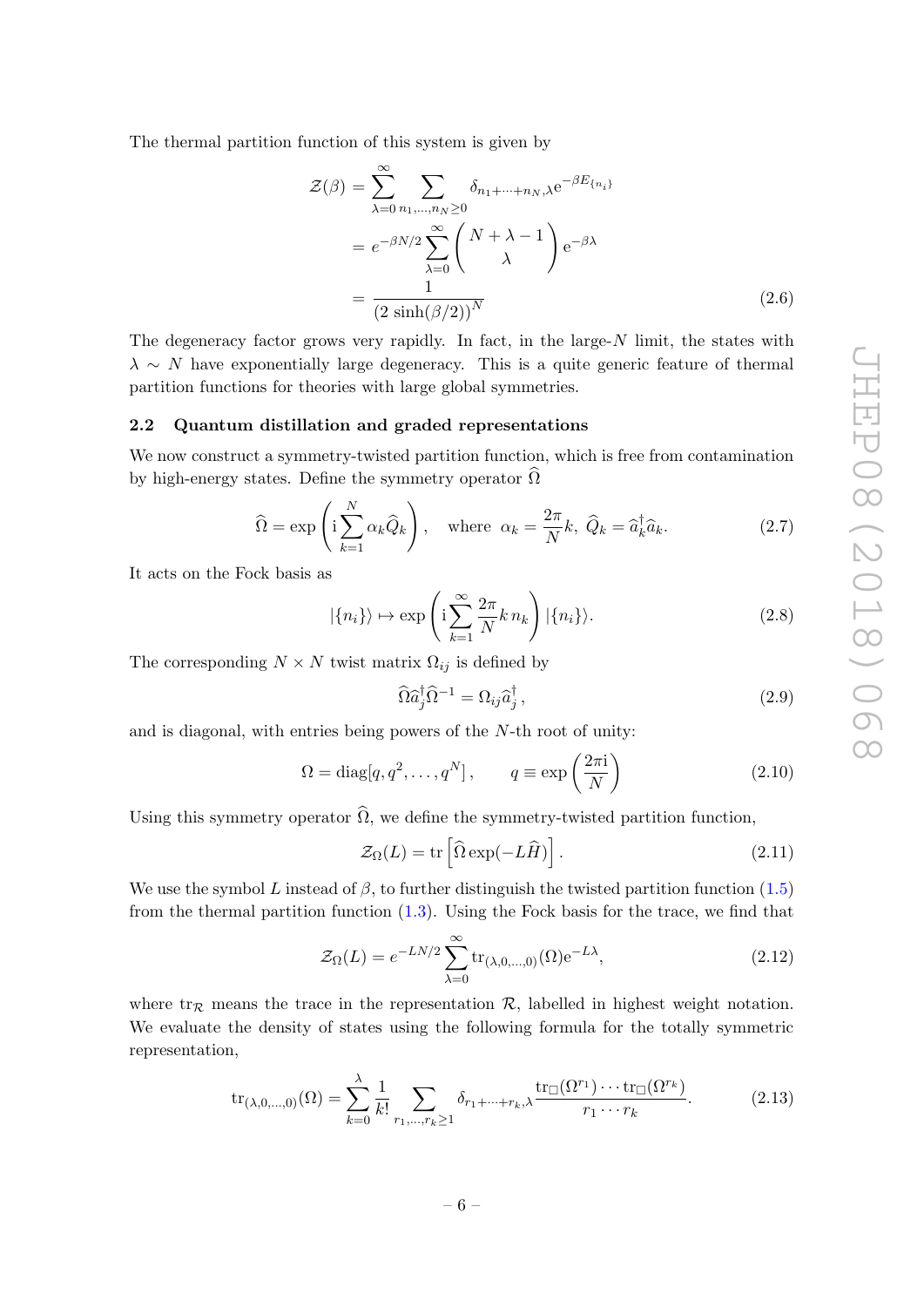$$
\lambda = 2 \underbrace{\left(\frac{q^1}{2} - \frac{q^2}{2} - \frac{q^3}{2} - \frac{q^4}{2} - \frac{q^1}{2} - \frac{q^2}{2} - \frac{q^3}{2} - \frac{q^4}{2} - \frac{q^2}{2} - \frac{q^4}{2} - \frac{q^2}{2} - \frac{q^4}{2}}_{\lambda = 0} \right)}_{\lambda = 0 \frac{q^4}{2}}
$$

**Figure 2.** Schematic image for the graded partition function  $(2.12)$  for an N-dimensional isotropic simple harmonic oscillator, with  $N = 4$ , showing the representations with  $\lambda = 0, 1, 2$ , corresponding to energy  $E_{\lambda} = \frac{N}{2} + \lambda$ . Since the phases  $q^n = \exp(2\pi i n/4)$  are attached to the states, most of them cancel with one another, and we obtain the information of the ground states. We will see that a similar structure is also present in certain QFTs.

The trace in the defining representation  $(1, 0, \ldots, 0) = \square$  shows that

$$
\text{tr}_{\square}(\Omega^r) = \begin{cases} N & (r = 0 \mod N), \\ 0 & (r \neq 0 \mod N). \end{cases} \tag{2.14}
$$

Using these results, we obtain<sup>[3](#page-7-0)</sup>

<span id="page-7-2"></span>
$$
\text{tr}_{(N,0,\dots,0)}(\Omega^r) = \begin{cases} 1 & (r = 0 \text{ mod } N), \\ 0 & (r \neq 0 \text{ mod } N). \end{cases}
$$
(2.15)

There is tremendous cancellation among degenerate states due to the phase factors attached to them, leading to

<span id="page-7-1"></span>
$$
\mathcal{Z}_{\Omega}(L) = e^{-LN/2} \sum_{\lambda=0}^{\infty} e^{-LN\lambda} = \frac{e^{-LN/2}}{1 - e^{-NL}} = \frac{1}{2 \sinh(LN/2)}.
$$
 (2.16)

This should be compared with the thermal partition function [\(2.6\)](#page-6-2). Note the very different behavior in the large scale limit ( $\beta$  or L, respectively):

$$
\mathcal{Z}(\beta) = e^{-\beta N/2} \left( 1 + N e^{-\beta} + \dots + \binom{2N-2}{N-1} e^{-(N-1)\beta} + \binom{2N-1}{N} e^{-N\beta} + \dots \right) \tag{2.17}
$$

$$
\mathcal{Z}_{\Omega}(L) = e^{-LN/2} \left( 1 + 0 \times e^{-L} + \dots + 0 \times e^{-(N-1)L} + 1 \times e^{-NL} + \dots \right). \tag{2.18}
$$

Thus, the symmetry-twisted partition function of the N-dimensional isotropic oscillator at radius L maps to the thermal partition function of a one-dimensional harmonic oscillator with the inverse temperature  $NL$ . Therefore, at large  $N$ , the symmetry-twisted partition function  $\mathcal{Z}_{\Omega}(L)$  is much less contaminated by high-energy states. The relation to large N volume independence in QFT is discussed in section [3.6.](#page-20-0)

This mapping, albeit simple, may in principle have dramatic implications. In particular, N can be taken to infinity to reach a thermodynamic limit, and the thermal partition function of a thermal system may develop non-analyticities, and associated phase transitions. But the graded partition function maps to a system with effectively one-degree of

<span id="page-7-0"></span><sup>&</sup>lt;sup>3</sup>Note the formula:  $\sum_{k\geq 0} \frac{1}{k!} \sum_{r_1,\ldots,r_k\geq 1} \frac{\delta_{r_1+\cdots+r_k,\lambda}}{r_1\cdots r_k} = 1$ , coming from the Taylor expansion of  $(1-x)^{-1} =$  $\exp(-\ln(1-x)).$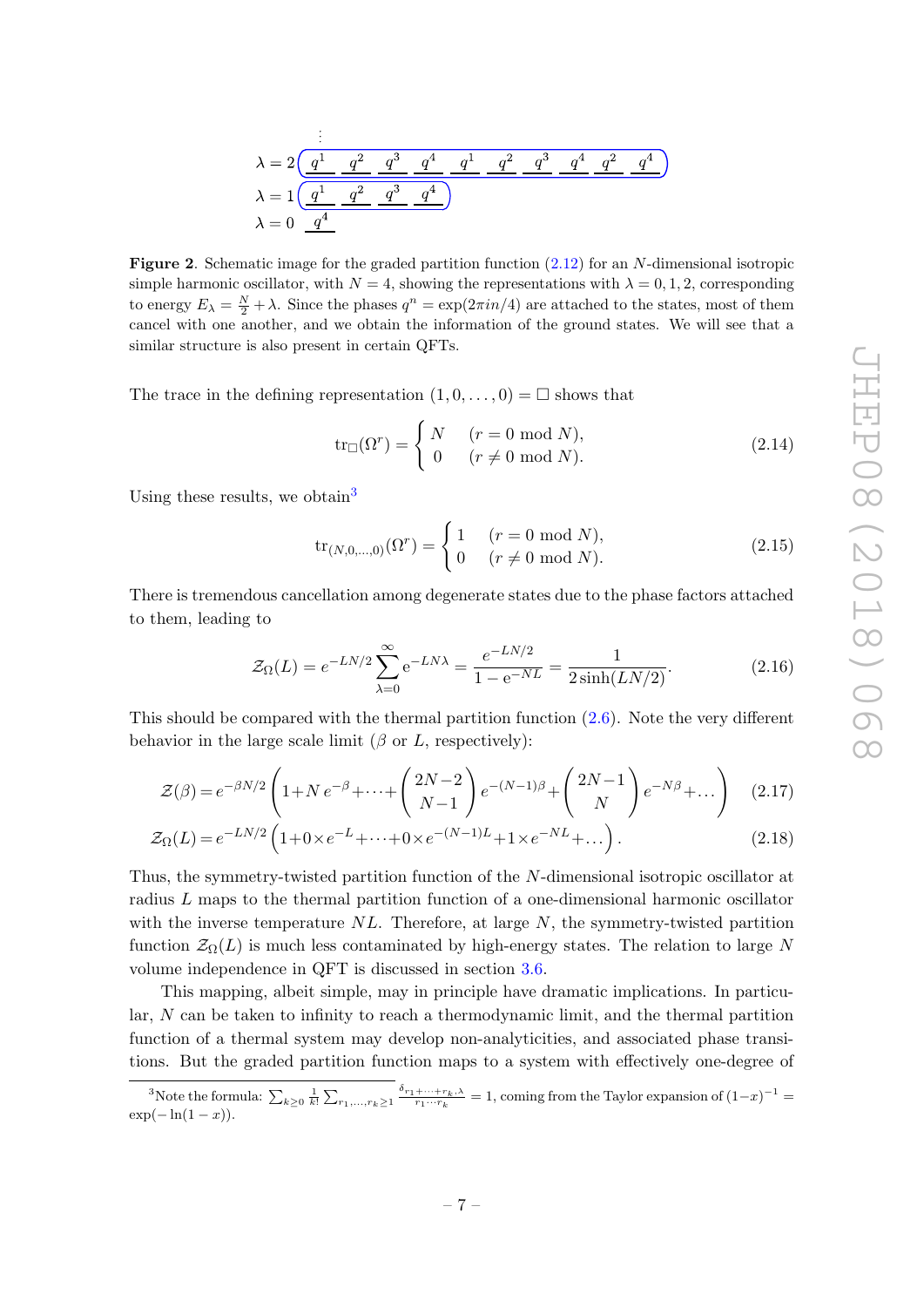freedom, which will not exhibit a thermodynamic phase transition. This type of simplification is what we seek in non-trivial QFTs, discussed below in section [3.](#page-11-0) This is physically interesting, because if the graded partition function is analytic as a function of  $L$ , that gives an opportunity to study non-perturbative aspects of asymptotically free QFTs precisely at small- $L$  where the theory becomes weakly coupled. This gives a Hilbert space reinterpretation of the phenomena of adiabatic continuity and semi-classic calculability that have been observed in 2d  $\mathbb{CP}^{N-1}$ ,  $O(N)$ , principal chiral model, and Grassmannian sigma models [\[2,](#page-23-1) [13,](#page-24-2) [17,](#page-24-4) [18,](#page-24-5) [20–](#page-24-3)[22,](#page-25-3) [28\]](#page-25-4), and is also potentially related to center-stability and avoidance of Hagedorn instability in 4d QCD(adj) (QCD with multiple adjoint fermions)  $[1, 3 [1, 3-$ [8,](#page-24-6) [16,](#page-24-7) [67\]](#page-27-7). These QFTs have been analyzed from the path integral perspective. Therefore, we next briefly discuss the implications of quantum distillation of Hilbert space in the path integral formulation.

#### <span id="page-8-0"></span>2.3 Path integral interpretation: Flavor-momentum transmutation

It is useful to interpret the Hilbert space distillation in the graded partition function  $\mathcal{Z}_{\Omega}(L)$ from the path integral viewpoint. This provides a perspective on the volume independence phenomenon in large- $N$  QFTs. In the absence of an operator insertion to the partition function, the Kaluza-Klein modes of a spatially compactified (with radius  $L$ ) QFT are quantized in units of  $\frac{2\pi}{L}$ , where each KK-mode has N-fold degeneracy. The insertion of the operator  $\widehat{\Omega} = e^{i \sum \alpha_i Q_i}$  in [\(2.11\)](#page-6-3) amounts to a finer quantization of the KK-modes, as the Nfold degeneracy of KK-modes is split into N-levels with 1-fold degeneracy, where the spacing between the levels is now  $\frac{2\pi}{LN}$ . In particular, in the  $L = fixed$ ,  $N \to \infty$  limits, the spectrum looks like the perturbative spectrum of a theory on  $\mathbb{R}^2$ , despite the fact that  $L \sim O(N^0)$ can be arbitrarily small. We refer to this phenomenon as flavor-momentum transmutation. This is analagous to the color-momentum transmutation in the Eguchi-Kawai reductions as discussed by Gross and Kitazawa [\[68\]](#page-27-8), and Gonzalez-Arroyo and Okawa [\[69–](#page-27-9)[71\]](#page-27-10).

More formally, in the coherent state basis, the path-integral expression of the thermal partition function of the N-dimensional (bosonic) oscillator is given by

$$
\mathcal{Z}(\beta) = \int_{a(\beta)=a(0)} \mathcal{D}a^* \mathcal{D}a \exp\left(\int_0^\beta \mathrm{d}\tau \sum_{k=1}^N \left[ia_k^* \partial_\tau a_k - a_k^* a_k\right]\right),\tag{2.19}
$$

with periodic boundary conditions on the fields, as appropriate for bosonic degrees of freedom. The graded partition function can be realized with twisted boundary conditions on the  $a(\tau)$ ,  $\mathcal{Z}_{\Omega}(L) = \int_{a(L)=\Omega_a(0)} (\ldots)$ . By a field redefinition, the  $a(\tau)$  can be rendered periodic at the price of turning on a particular  $SU(N)$  background field. The result is:

$$
\mathcal{Z}_{\Omega}(L) = \int \mathcal{D}a^* \mathcal{D}a \exp\left(\int_0^L \mathrm{d}\tau \sum_{k=1}^N \left[ia_k^* \left(\partial_\tau + \frac{2\pi}{NL}k\right)a_k - a_k^* a_k\right]\right). \tag{2.20}
$$

Decomposing the field with the Matsubara modes,  $a_k(\tau) = \frac{1}{\sqrt{\tau}}$  $\frac{1}{L} \sum_{m} \tilde{a}_{k,m} e^{i\frac{2\pi}{L}m\tau}$ , the expo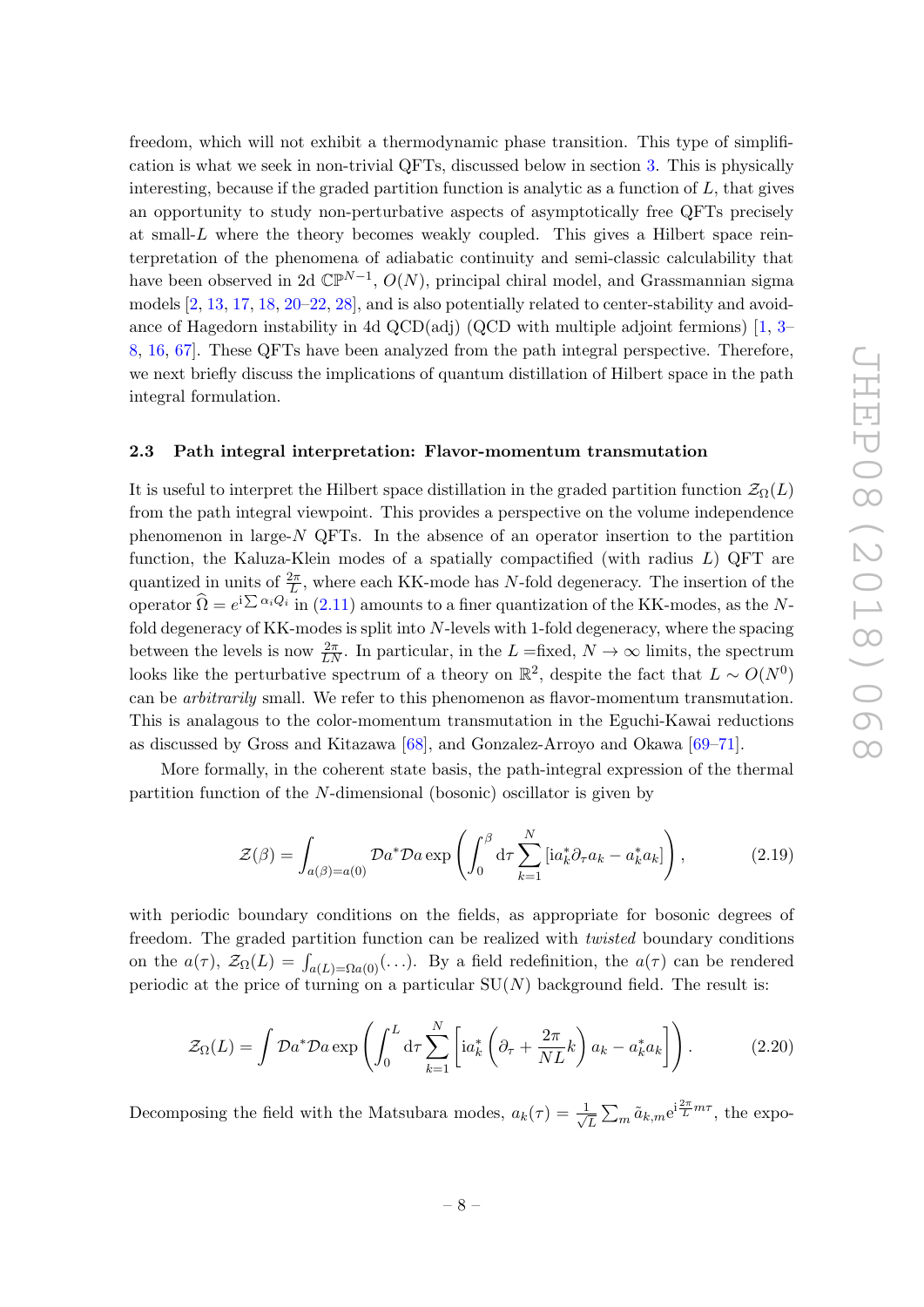nent becomes

$$
\sum_{m=-\infty}^{\infty} \sum_{k=1}^{N} \left[ i\tilde{a}_{k,-m}^{*} \left( \frac{2\pi}{L} m + \frac{2\pi}{NL} k \right) \tilde{a}_{k,m} - \tilde{a}_{k,-m}^{*} \tilde{a}_{k,m} \right]
$$
  
\n
$$
= \sum_{m'=-\infty}^{\infty} \left[ i \frac{2\pi}{NL} m' \tilde{a}_{-m'}^{*} \tilde{a}_{m'}' - \tilde{a}_{-m'}^{*} \tilde{a}_{m'}' \right]
$$
  
\n
$$
= \int_{0}^{NL} d\tau' \left[ i a'^{*}(\tau') \partial_{\tau'} a'(\tau') - a'^{*}(\tau') a'(\tau') \right],
$$
\n(2.21)

where  $\tilde{a}'_{m'} = \tilde{a}_{k,Nm}$ , with  $k = m' \mod N$ . This defines the partition function of a onedimensional harmonic oscillator with inverse temperature NL. Because of the twisted boundary condition, the flavor-dependent imaginary chemical potential plays the role of refined Matsubara frequencies. This reproduces exactly  $(2.16)$ , with the physical implications already discussed after [\(2.16\)](#page-7-1).

# <span id="page-9-0"></span>2.4 Quantum distillation in  $\mathbb{CP}^{N-1}$  quantum mechanics

As a warm-up to some 2d sigma model QFTs, we now briefly consider the quantum mechanics of a particle moving on the complex projective space,  $\mathbb{CP}^{N-1}$ :

$$
\mathbb{CP}^{N-1} = \frac{\mathcal{U}(N)}{\mathcal{U}(N-1) \times \mathcal{U}(1)}.
$$
\n(2.22)

This QM problem is exactly solvable, and the group theoretic structure of the corresponding Hilbert space is well known: see for example [\[72\]](#page-27-11). One may be tempted to think that the Hilbert space again decomposes into representations of  $U(N)$ , as in the N-dimensional simple harmonic oscillator discussed in the previous sub-sections. However, the correct global symmetry is in fact  $PSU(N) = SU(N)/\mathbb{Z}_N$ . An analogous comment applies to the familiar example of a QM particle on  $S^2$ , where we do not have half-integer spin states (in which case the symmetry would be  $SU(2)$ ) but only integer spin states, so that the faithful symmetry is  $SU(2)/\mathbb{Z}_2 = PSU(2) = SO(3)$ .

In the highest weight notation, the Hilbert space can be decomposed as [\[72\]](#page-27-11):

$$
\mathcal{H} \simeq \bigoplus_{\lambda=0}^{\infty} \mathcal{R}_{\lambda},\tag{2.23}
$$

with  $\mathcal{R}_{\lambda} = (\lambda, 0, \dots, 0)$  $\overline{N-3}$  $(\lambda)$ . The degeneracy of the representation grows extremely quickly:

<span id="page-9-1"></span>
$$
\dim(\mathcal{R}_{\lambda}) = \frac{2\lambda + N - 1}{N - 1} \left(\frac{\lambda + N - 2}{\lambda}\right)^2.
$$
 (2.24)

Therefore, the thermal partition function is:

$$
\mathcal{Z}(\beta) = \sum_{\lambda=0}^{\infty} \dim(\mathcal{R}_{\lambda}) e^{-\beta E_{(\lambda,0,\dots,0,\lambda)}},
$$
\n(2.25)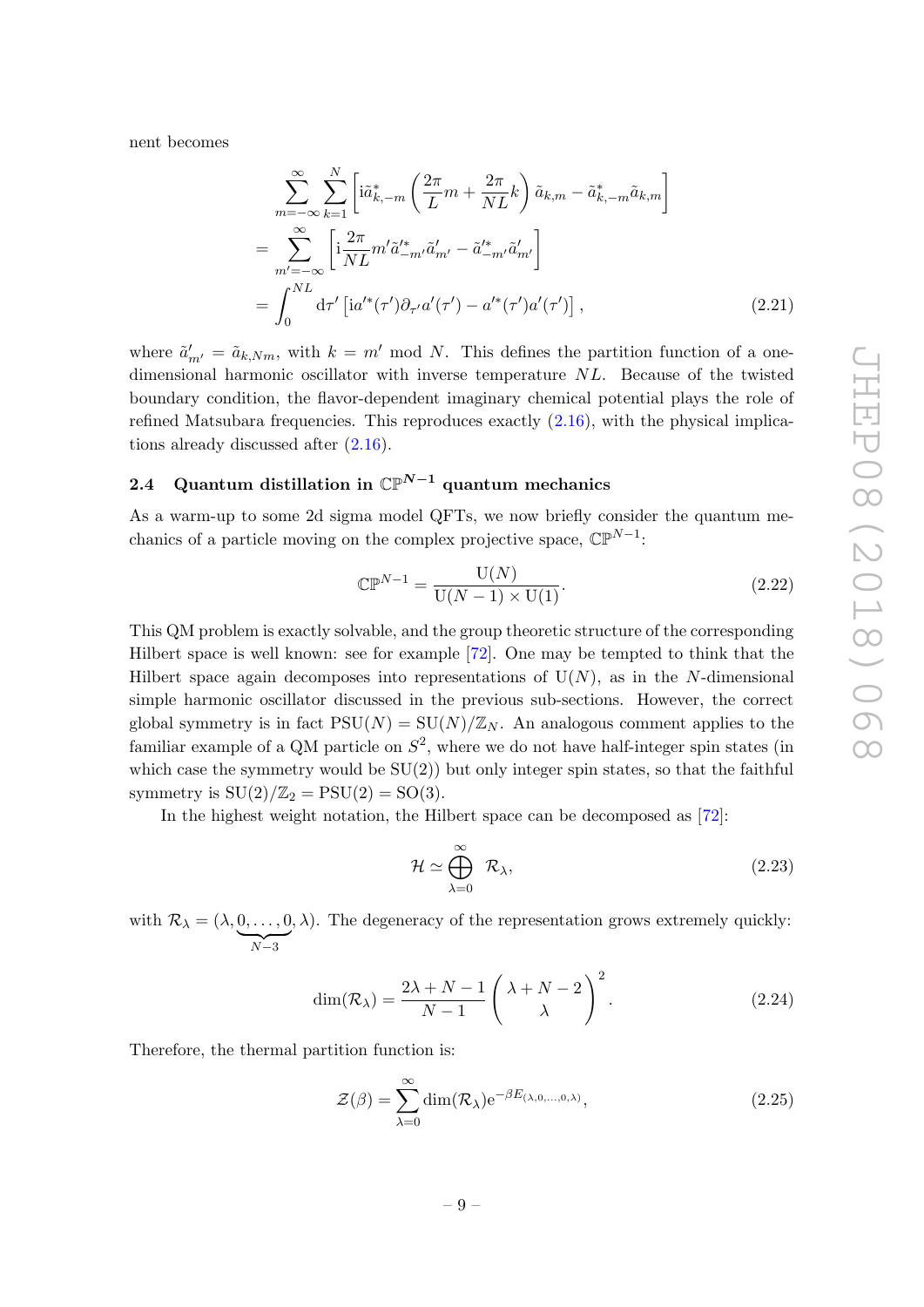where the energy eigenvalues are expressed in terms of the quadratic Casimir:

$$
E_{(\lambda,0,\dots,0,\lambda)} = 2\lambda(\lambda + N - 1) \tag{2.26}
$$

Now consider the following graded partition function:

$$
\mathcal{Z}_{\Omega} = \text{tr}\left[\widehat{\Omega} \exp(-L\widehat{H})\right] = \sum_{\lambda=0}^{\infty} \text{tr}_{(\lambda,0,\dots,0,\lambda)}(\Omega) e^{-LE_{(\lambda,0,\dots,0,\lambda)}},\tag{2.27}
$$

where  $\Omega$  is the U(N) twist matrix in [\(2.10\)](#page-6-4). This requires the knowledge of  $\text{tr}_{(\lambda,0,...,0,\lambda)}(\Omega)$ , which can be found easily using the multiplication identity:

$$
(\lambda, 0. \cdots, 0, 0) \otimes (0, 0, \cdots, 0, \lambda) = (\lambda - 1, 0. \cdots, 0, 0) \otimes (0, 0, \cdots, 0, \lambda - 1) + (\lambda, 0, \cdots, 0, \lambda).
$$
\n(2.28)

For example, for  $\lambda = 5$  and  $N = 4$ , we have the Young tableaux expression:

$$
\left(\begin{array}{|c|c|c|c|}\hline \text{S} & \text{S} & \text{S} & \text{S} & \text{S} & \text{S} & \text{S} & \text{S} & \text{S} & \text{S} & \text{S} & \text{S} & \text{S} & \text{S} & \text{S} & \text{S} & \text{S} & \text{S} & \text{S} & \text{S} & \text{S} & \text{S} & \text{S} & \text{S} & \text{S} & \text{S} & \text{S} & \text{S} & \text{S} & \text{S} & \text{S} & \text{S} & \text{S} & \text{S} & \text{S} & \text{S} & \text{S} & \text{S} & \text{S} & \text{S} & \text{S} & \text{S} & \text{S} & \text{S} & \text{S} & \text{S} & \text{S} & \text{S} & \text{S} & \text{S} & \text{S} & \text{S} & \text{S} & \text{S} & \text{S} & \text{S} & \text{S} & \text{S} & \text{S} & \text{S} & \text{S} & \text{S} & \text{S} & \text{S} & \text{S} & \text{S} & \text{S} & \text{S} & \text{S} & \text{S} & \text{S} & \text{S} & \text{S} & \text{S} & \text{S} & \text{S} & \text{S} & \text{S} & \text{S} & \text{S} & \text{S} & \text{S} & \text{S} & \text{S} & \text{S} & \text{S} & \text{S} & \text{S} & \text{S} & \text{S} & \text{S} & \text{S} & \text{S} & \text{S} & \text{S} & \text{S} & \text{S} & \text{S} & \text{S} & \text{S} & \text{S} & \text{S} & \text{S} & \text{S} & \text{S} & \text{S} & \text{S} & \text{S} & \text{S} & \text{S} & \text{S} & \text{S} & \text{S} & \text{S} & \text{S} & \text{S} & \text{S} & \text{S} & \text{S} & \text{S} & \text{S} & \text{S} & \text{S} & \text{
$$

Therefore,

<span id="page-10-0"></span>
$$
\operatorname{tr}_{(\lambda,0,\cdots,0,\lambda)}(\Omega) = \left| \operatorname{tr}_{(\lambda,0,\cdots,0)}(\Omega) \right|^2 - \left| \operatorname{tr}_{(\lambda-1,0,\cdots,0)}(\Omega) \right|^2. \tag{2.30}
$$

This formula has several useful implications. For example, taking  $\Omega = 1$  gives the dimension of the corresponding representation,  $\text{tr}_{(\lambda,0,\dots,0,\lambda)}(1) = \dim((\lambda,0,\dots,0,\lambda))$ :

$$
\dim((\lambda, 0, \dots, 0, \lambda)) = \left(\begin{array}{c} \lambda + N - 1 \\ \lambda \end{array}\right)^2 - \left(\begin{array}{c} \lambda + N - 2 \\ \lambda - 1 \end{array}\right)^2 = \frac{2\lambda + N - 1}{N - 1} \left(\begin{array}{c} \lambda + N - 2 \\ \lambda \end{array}\right)^2, \quad (2.31)
$$

agreeing with the degeneracy [\(2.24\)](#page-9-1) of the states in the representation  $\mathcal{R} = (\lambda, 0, \ldots, 0, \lambda)$ .

The expression  $(2.30)$  implies that it is natural to grade with respect to totally symmetric representations (as in the harmonic oscillator example), but of two different sizes. This leads to dramatic cancellations in the graded state sum  $(2.11)$ . Indeed, using  $(2.30)$ and  $(2.15)$ , we find that for the U(N) twist  $(2.10)$ 

<span id="page-10-1"></span>
$$
\text{tr}_{(\lambda,0,\dots,0,\lambda)}(\Omega) = \begin{cases} 1 & (\lambda = 0 \mod N), \\ -1 & (\lambda = 1 \mod N), \\ 0 & \text{(others)}. \end{cases}
$$
 (2.32)

Therefore, the symmetry-twisted partition function reduces to

$$
\mathcal{Z}_{\Omega}(L) = \sum_{k=0}^{\infty} \left( e^{-LE_{(kN,0,\dots,0,kN)}} - e^{-LE_{(kN+1,0,\dots,0,kN+1)}} \right)
$$
(2.33)

In the large-L (arbitrary  $N$ ), as well as large-N (arbitrary  $L$ ) limits, the sum is dominated by low  $k$  values:

$$
\mathcal{Z}_{\Omega}(L) \sim 1 - e^{-2NL} + 0 + \dots + 0 + e^{-4N(N-1/2)L} - e^{-4N(N+1)L} + \dots \tag{2.34}
$$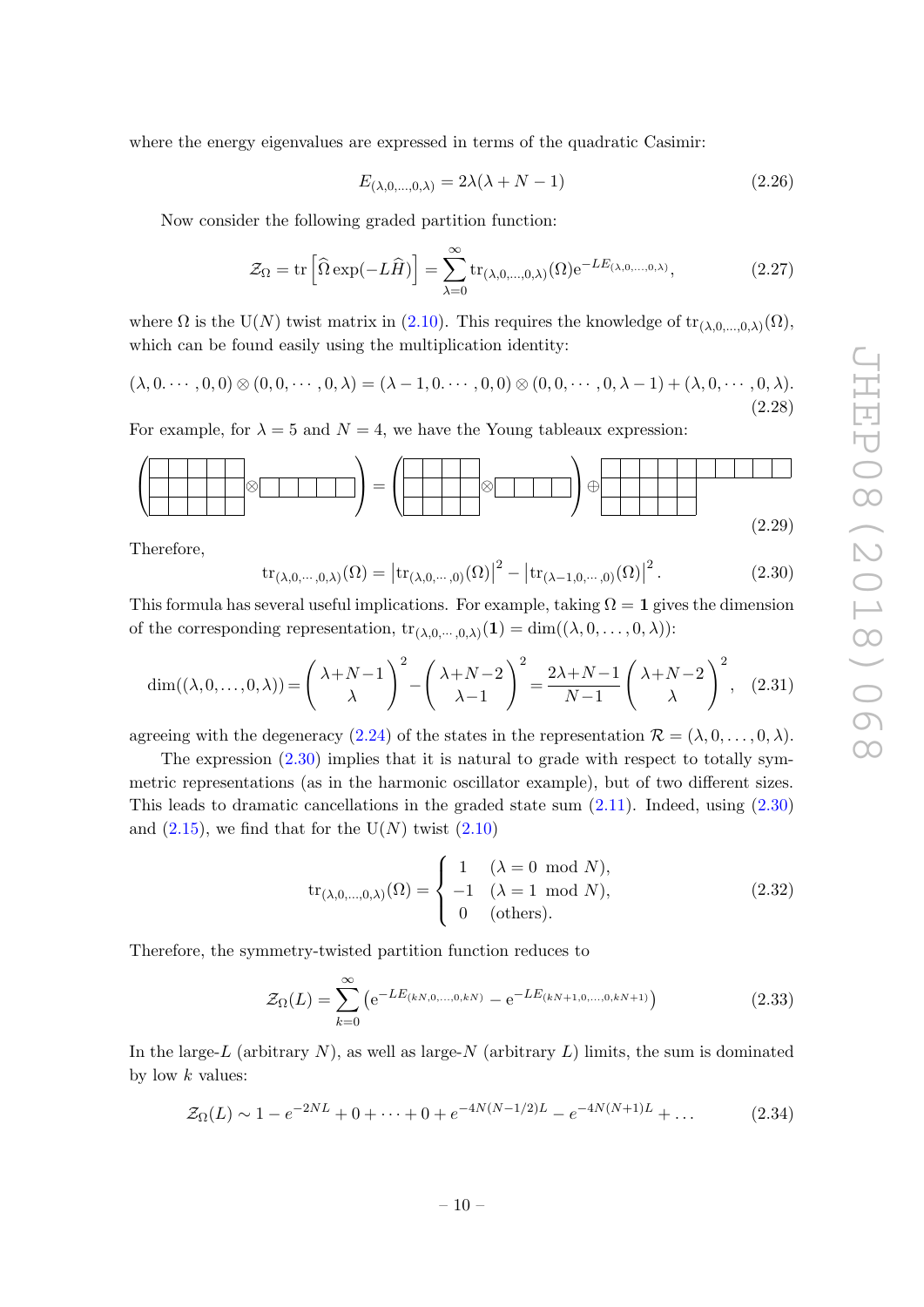This should be contrasted with the thermal partition function:

$$
Z(\beta) \sim 1 + \left(N^2 - 1\right) e^{-2N\beta} + \frac{1}{4} N^2 (N - 1)(N + 3) e^{-4(N+1)\beta} + \dots \tag{2.35}
$$

We again emphasize that in obtaining  $\mathcal{Z}_{\Omega}(L)$ , we did not change the theory. The Hilbert space associated with the graded and thermal partition functions are one and the same. In the next section, we generalize this Hilbert space argument to QFT, and explore its connection to mixed anomalies.

# <span id="page-11-0"></span>3 Quantum distillation in 2d QFTs

#### <span id="page-11-1"></span>3.1 Overview of the 2d bosonic  $\text{Gr}(N, M)$  sigma model QFT

Now, we move to an interesting class of QFTs, the Grassmannian  $Gr(N, M)$  sigma models in 2d. This theory has the following properties which makes it interesting in its own right, in addition to being a testing-ground for ideas in QCD-like theories [\[73,](#page-27-12) [74\]](#page-27-13).

- Asymptotic freedom and dynamically induced mass
- Instantons on any 2 dimensional Euclidean spacetime manifold  $\mathcal{M}_2$ , and fractional instantons on  $\mathbb{R} \times S^1_L$  with twisted boundary conditions.
- Confinement in the bosonic model
- Interpolation from vector model to matrix model as M interpolates from  $O(N^0)$ to  $O(N^1)$ .
- Quantum distillation in its Hilbert space with a suitably graded (symmetry-twisted) partition function.
- Theta angle and a mixed anomaly between charge-conjugation symmetry C, and PSU(N) global symmetry on  $\mathbb{R}^2$  at  $\Theta = \pi$ . In the supersymmetric  $\mathcal{N} = (2, 2)$  extension, a mixed anomaly between discrete axial  $\mathbb{Z}_{2N}$  and PSU(N) global symmetry.
- Mixed anomaly  $(C-PSU(N))$  on  $\mathbb{R}^1 \times S^1_L$  at  $\Theta = \pi$ , provided a unique twisted boundary condition is imposed associated with  $PSU(N)$  symmetry.<sup>[4](#page-11-2)</sup> In the supersymmetric  $\mathcal{N} = (2, 2)$  extension, a mixed anomaly  $(\mathbb{Z}_{2N}$ -PSU(N)), provided the same boundary conditions as in the bosonic case are used for the full super-multiplet.

Our goal in this section is to provide the relation between quantum distillation, semiclassical analysis and mixed 't Hooft anomalies. All three concepts are tied with symmetrytwisted boundary conditions in the path integral formulation and its operator image in the Hilbert space interpretation.

<span id="page-11-2"></span><sup>&</sup>lt;sup>4</sup>Note that the anomaly polynomial and constraints remain the same as in  $\mathbb{R}^2$ , despite the fact that the associated global symmetry is zero-form. With periodic boundary conditions, the anomaly polynomial does not exist on  $\mathbb{R}^1 \times S^1_L$ .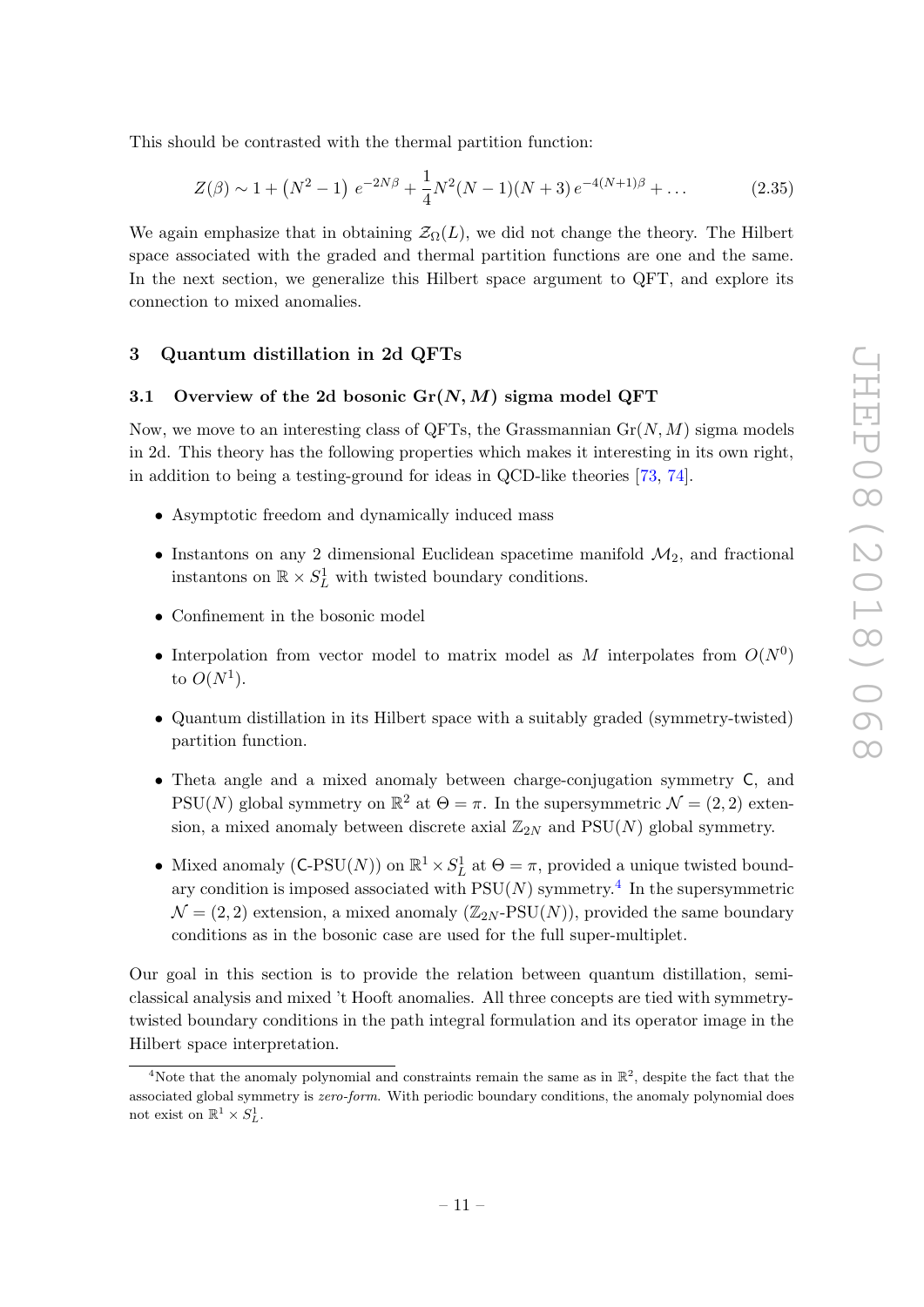Formal aspects. We first consider purely bosonic sigma models whose target space is given by the complex Grassmannian manifold  $Gr(N, M)$  [\[73,](#page-27-12) [74\]](#page-27-13). The elementary field is the mapping:

$$
z(x) : \mathcal{M}_2 \to \text{Gr}(N, M) \equiv \frac{\text{U}(N)}{\text{U}(N - M) \times \text{U}(M)} \tag{3.1}
$$

The real dimension of the  $Gr(N, M)$  space is equal to the number of microscopic degrees of freedom:

$$
\dim_{\mathbb{R}} \mathrm{Gr}(N, M) = N^2 - [(N - M)^2 + M^2] = 2M(N - M)
$$
\n(3.2)

Note that  $M = 1$  corresponds to the vector-like theory  $\text{Gr}(N, 1) = \mathbb{CP}^{N-1}$ , with dimension  $2(N-1)$ , while the other extreme of M is the matrix-like theory  $Gr(2N, N)$ , with dimension  $2N^2$ . Thus the Grassmannian models interpolate between vector-like and matrix-like behavior. This nonlinear sigma model is realized as a gauged sigma model, in terms of fields z as  $N \times M$  complex rectangular matrices, constrained such that  $z^{\dagger} z = \mathbf{1}_M$ . For that purpose, we first recall that

$$
\frac{\mathcal{U}(N)}{\mathcal{U}(N-M)} \simeq \left\{ z \in \mathbb{C}^{N \times M} \, \middle| \, z^{\dagger} z = \mathbf{1}_M \right\}.
$$
\n(3.3)

The action of the  $Gr(N, M)$  model is given by

<span id="page-12-0"></span>
$$
S = \frac{2}{g^2} \int_{M_2} \text{tr}[D(a)z^\dagger \wedge *D(a)z] - i\frac{\Theta}{2\pi} \int_{M_2} \text{tr}(F),\tag{3.4}
$$

where  $z : \mathcal{M}_2 \to \mathrm{U}(N)/\mathrm{U}(N-M)$ , a is the  $\mathrm{U}(M)$  gauge field on  $\mathcal{M}_2$ ,  $D(a) = d + ia$  is the covariant derivative, and  $F = i^{-1}D(a) \wedge D(a) = da + ia \wedge a$  is the U(M) field strength. When it is evident, we simply denote  $D = D(a)$ . The field z transforms under  $U(N) \times U(M)$  as  $z \mapsto U_N z U_M^{\dagger}$ , for  $(U_N, U_M) \in U(N) \times U(M)$  where  $U(N)$  is global symmetry and  $U(M)$  is gauge structure. The covariant derivative acts on  $z$  as

$$
Dz = dz - iza, \ Dz^{\dagger} = dz^{\dagger} + iaz^{\dagger}.
$$
 (3.5)

Since  $tr(F)$  is a U(1) field strength, the topological charge is quantized in the integers:

<span id="page-12-1"></span>
$$
Q = \frac{1}{2\pi} \int_{M_2} \text{tr}(F) \in \mathbb{Z}
$$
\n(3.6)

Thus the topological  $\Theta$  angle in  $(3.4)$  is  $2\pi$  periodic, in this field normalization.

An important physical implication of the quantization of the topological charge is the existence of charge-conjugation symmetry C at  $\Theta \in \pi \mathbb{Z}$ . Namely, the action [\(3.4\)](#page-12-0) at  $\Theta \in \pi \mathbb{Z}$  is invariant under C modulo  $2\pi$ , and the quantum theory is invariant under the charge conjugation. This symmetry will play a role in our discussion of quantum anomalies.

The Grassmannian model has instantons [\[73,](#page-27-12) [74\]](#page-27-13). The Bogomolnyi factorization of the action gives

$$
S = \frac{2}{g^2} \int tr[(Dz)^{\dagger} \wedge *Dz]
$$
  
=  $\frac{1}{g^2} \int tr [(Dz+i*Dz)^{\dagger} \wedge * (Dz+i*Dz)] \mp i \frac{2}{g^2} \int tr(Dz^{\dagger} \wedge Dz)$   
=  $\frac{1}{g^2} \int tr [(Dz+i*Dz)^{\dagger} \wedge * (Dz+i*Dz)] \pm \frac{4\pi}{g^2} \int \frac{tr(F)}{2\pi}$ . (3.7)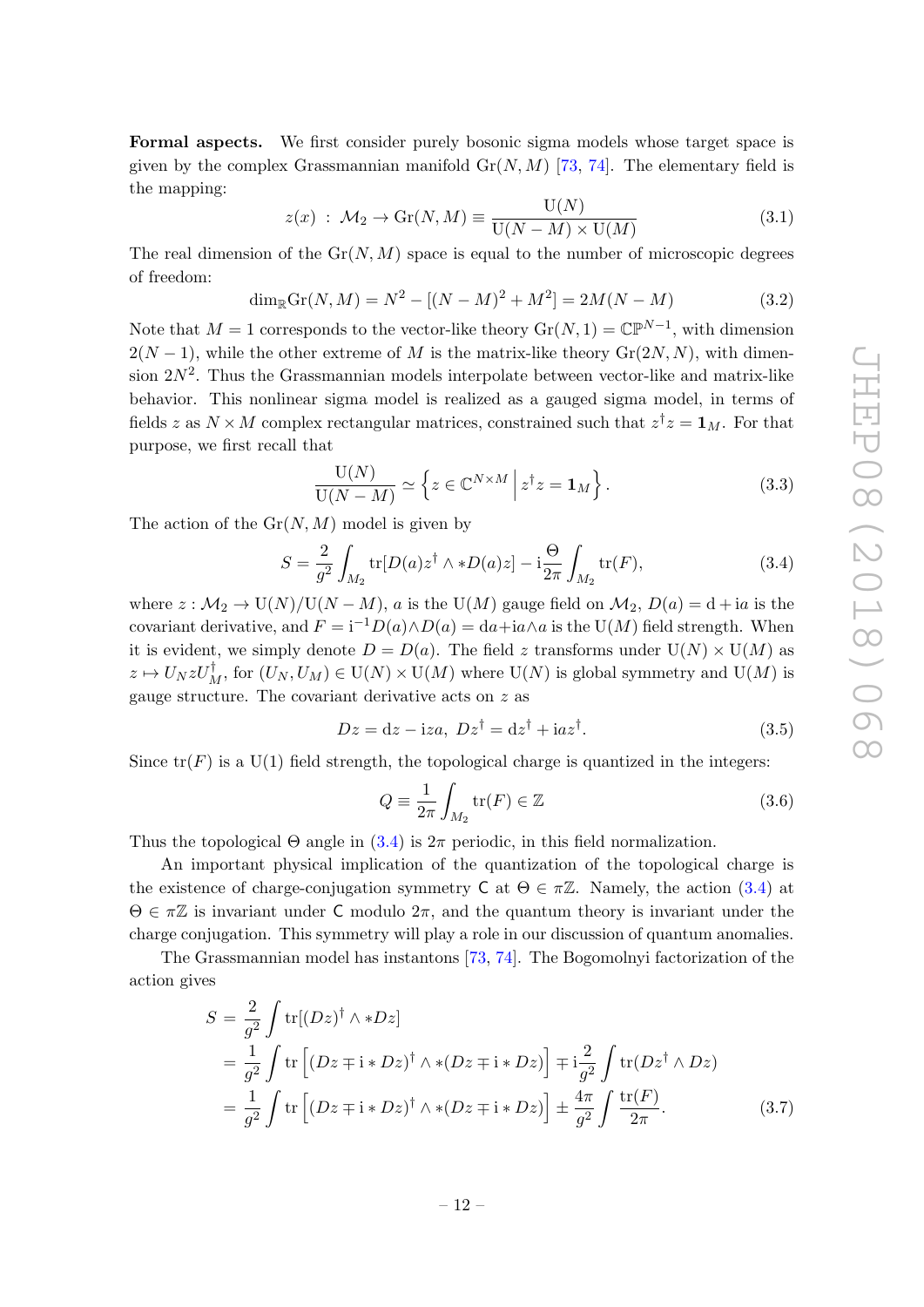Thus the BPS/BPS equations are  $Dz = \pm i * Dz$ , and the action is bounded below,  $S \geq$  $\frac{4\pi}{ }$  $\frac{4\pi}{g^2}|Q|$ , for each topological sector of charge Q, with equality satisfied on BPS solutions.

The instanton action  $S_{\mathcal{I}}$ , instanton amplitude, Θ-angle, dynamical strong scale  $\Lambda$ , and  $\beta$ -function are related as:

$$
S_{\mathcal{I}} = \frac{4\pi}{g^2}, \qquad \mathcal{I}_{2d} \sim e^{-\frac{4\pi}{g^2(\mu)} + i\Theta}, \qquad \Lambda^{\beta_0} = \mu^{\beta_0} \mathcal{I}_{2d}, \qquad \text{any } (N, M) \tag{3.8}
$$

where  $\beta_0 = N$  is the leading order  $\beta$ -function [\[75\]](#page-27-14). In particular, the strong scale is related to a *fractional power* of the instanton amplitude,  $\mathcal{I}_{2d}^{1/\beta_0}$  $\int_{2d}^{1/\rho_0} \mu = \Lambda$ . Such effects play an important role in the quantum Grassmannian field theory with symmetry-twisted compactification [\[22\]](#page-25-3).

Spectrum and representation. Let us now consider the spectrum of massive particles. As an analogy with QCD, one may consider the z field as a "quark", and  $z^{\dagger}$  as an "antiquark". The gauge structure of the theory is  $U(M) = (SU(M) \times U(1))/\mathbb{Z}_M$ , and the global symmetry is  $PSU(N)$ . The fields z and  $z^{\dagger}$  would transform as fundamental N and antifundamental  $\overline{N}$  under the global symmetry, but these fields have both global and gauge index, and in particular, they are not gauge invariant. More precisely,

<span id="page-13-2"></span><span id="page-13-1"></span>
$$
z \in \left(\Box_N, \overline{\Box}_M\right) \tag{3.9}
$$

However, the bound states of z and  $z^{\dagger}$  are gauge invariant. The leading gauge invariant operators in the theory are:

$$
(zz^{\dagger})_{j}^{k}(x) \in (\text{Adj}_{N}, 1_{M}), \qquad z(x)(e^{i \int_{x}^{y} a})(z^{\dagger})(y) \in (1_{N}, 1_{M}) \tag{3.10}
$$

which are in the adjoint and singlet representations, respectively. In the large- $N$  limit, with *M*-finite, the adjoint and singlet representations become degenerate [\[76\]](#page-27-15).

The fact that physical states in the spectrum transform in the adjoint or product of adjoints and singlet representation (instead of the fundamental and other representations) follows from the fact that the global symmetry of the theory is not  $SU(N)$ , but is  $PSU(N)$  =  $\text{SU}(N)/\mathbb{Z}_N$ . In this sense, the symmetry with the faithful representations is  $\text{PSU}(N)$ , and the same thing occurs in our  $\mathbb{C}P^{N-1}$  QM example in section [2.](#page-5-0)

#### <span id="page-13-0"></span>3.2 Hilbert space interpretation of twisted boundary conditions

The theory has a vacuum state, which can be described in detail semi-classically [\[2,](#page-23-1) [13\]](#page-24-2). The excited states, as in the quantum mechanical example, lie in representations of  $PSU(N)$ , and the Hilbert space admits a corresponding decomposition. The analysis is similar to the quantum mechanical  $\mathbb{C}P^{N-1}$  example, except that, unlike in QM where excited singlet states do not appear in the spectrum, now one has singlet higher energy states as well, due to the existence of operators as in [\(3.10\)](#page-13-1). Interestingly, and to a certain extent even more dramatically than in the QM examples, in the large- $N$  limit this implies that the graded state-sum in the Grassmannian QFT is even simpler. The Hilbert space construction in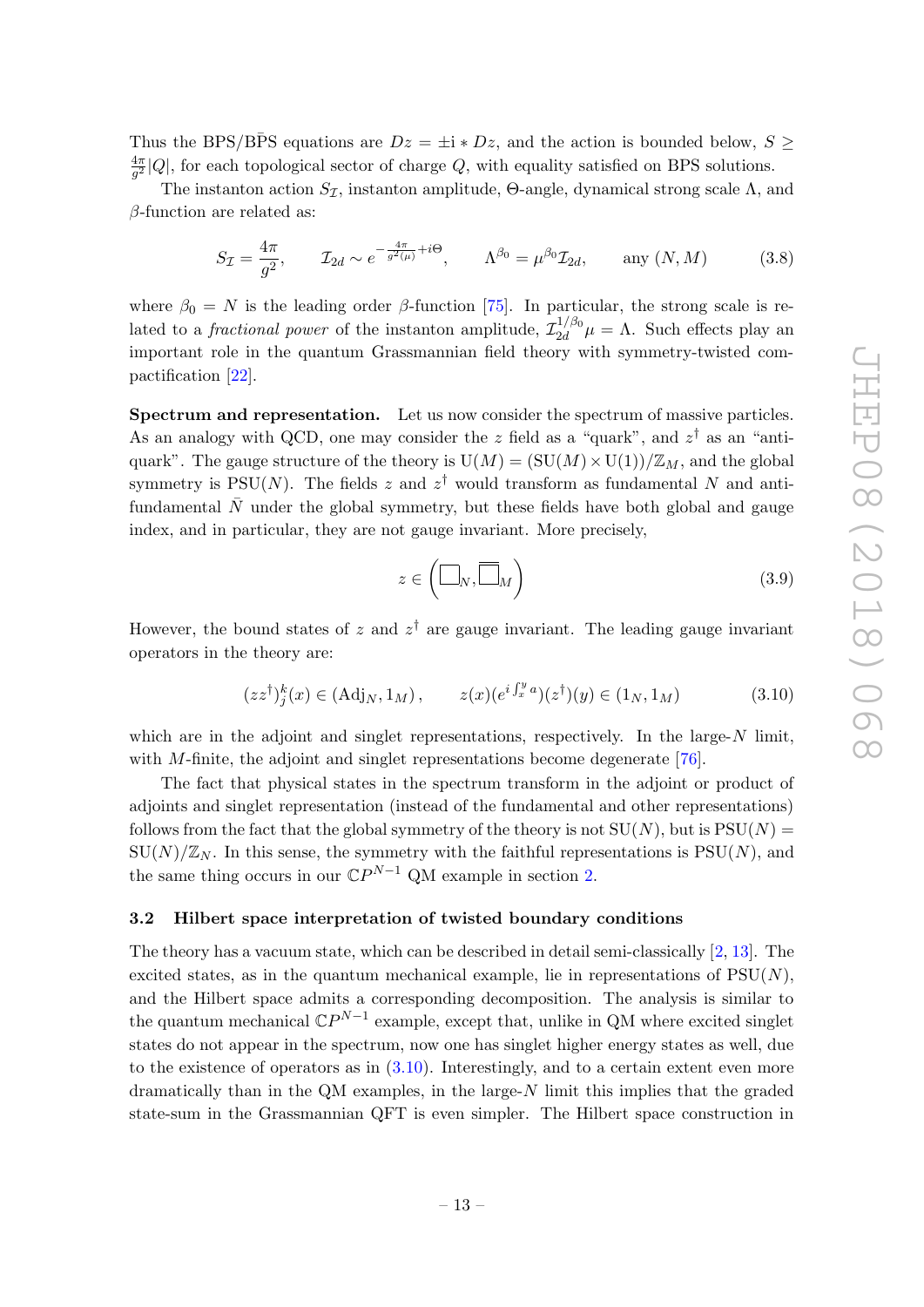this subsection follows Sulejmanpasic [\[26\]](#page-25-5). Consider the insertion of the following operator into the trace:

$$
\widehat{\Omega} = e^{i \sum_{k} \alpha_{k} \widehat{Q}_{k}} \tag{3.11}
$$

Using this symmetry operator  $\widehat{\Omega}$ , we define the symmetry-twisted partition function,

$$
\mathcal{Z}_{\Omega}(L) = \text{tr}\left[\widehat{\Omega} \exp(-L\widehat{H})\right].\tag{3.12}
$$

The first excited states of the system are the adjoint and the singlet:

adjoint: 
$$
(1, 0, ..., 0, 1)
$$
, degeneracy =  $N^2 - 1$   
singlet:  $(0, 0, ..., 0, 0)$ , degeneracy = 1 (3.13)

The key facts are [\(2.32\)](#page-10-1) and that the energy difference between these two states is  $O\left(\frac{1}{\Lambda}\right)$  $\frac{1}{N}$ in the large-N limit. This leads to a striking difference between the thermal state sum and the graded state sum, since these low-lying states contribute as

$$
\mathcal{Z}(\beta) \approx + (N^2 - 1) \times e^{-\beta E_{\text{adj}}} + 1 \times e^{-\beta E_{\text{singlet}}} + \dots \underset{N \to \infty}{\longrightarrow} N^2 \times e^{-\beta E_{\text{adj}}}
$$
  

$$
\mathcal{Z}_{\Omega}(L) \approx (-1) \times e^{-\beta E_{\text{adj}}} + 1 \times e^{-\beta E_{\text{singlet}}} + \dots \underset{N \to \infty}{\longrightarrow} 0
$$
(3.14)

Thus the important effect of the grading is to turn the  $(N^2-1)e^{-\beta E_{\text{adj}}}$  contribution into a contribution  $(-1)e^{-\beta E_{\text{adj}}}$ , because of  $(2.32)$ . This furthermore produces a relative sign between the two leading contributions,  $-1 \times e^{-\beta E_{\text{adj}}}$  and  $+1 \times e^{-\beta E_{\text{singlet}}}$ , in  $\mathcal{Z}_{\Omega}(L)$ , which leads therefore to a cancellation in the large- $N$  limit, due to the degeneracy of  $E_{\text{adj}}$  and  $E_{\text{singlet}}$  at large N. For higher energy states, for any k-index representation with  $k \neq 0$ modulo N,  $\text{tr}_{\mathcal{R}}[\Omega] = 0$ . And the next states that can potentially contribute have masses of order  $O(N)$ . Therefore, we find that the graded partition function has a simple large N limit:

<span id="page-14-1"></span>
$$
\lim_{N \to \infty} \mathcal{Z}_{\Omega}(L) \sim e^{-LE_{(0,0,\dots,0,0)}} \tag{3.15}
$$

In particular, it is analytic as a function of  $L$ , and cannot exhibit a phase transition as L changes.

Note that analyticity of [\(3.15\)](#page-14-1) is in sharpe contrast with the behavior of thermal partition function, which has a deconfinement temperature  $T_d = \frac{\Lambda}{\ln d}$  $\frac{\Lambda}{\ln N}$ , as a result of which the theory becomes deconfined at large- $N$  limit once a temperature is turned on [\[77\]](#page-28-0). In distinction,  $(3.15)$  is analytic as a function of L, and is dominated by the same state both at small and large L. In other words,  $\beta_{critical} \to \infty$  in Affleck's study [\[77\]](#page-28-0), while  $L_c \to 0$  in [\[2\]](#page-23-1).

# <span id="page-14-0"></span>3.3 Mixed anomalies on  $\mathbb{R}^2$

In this section, we consider the constraint on the vacuum structure coming out of the 't Hooft anomaly matching. Following refs. [\[55,](#page-26-1) [56\]](#page-26-2), we construct the 't Hooft anomaly under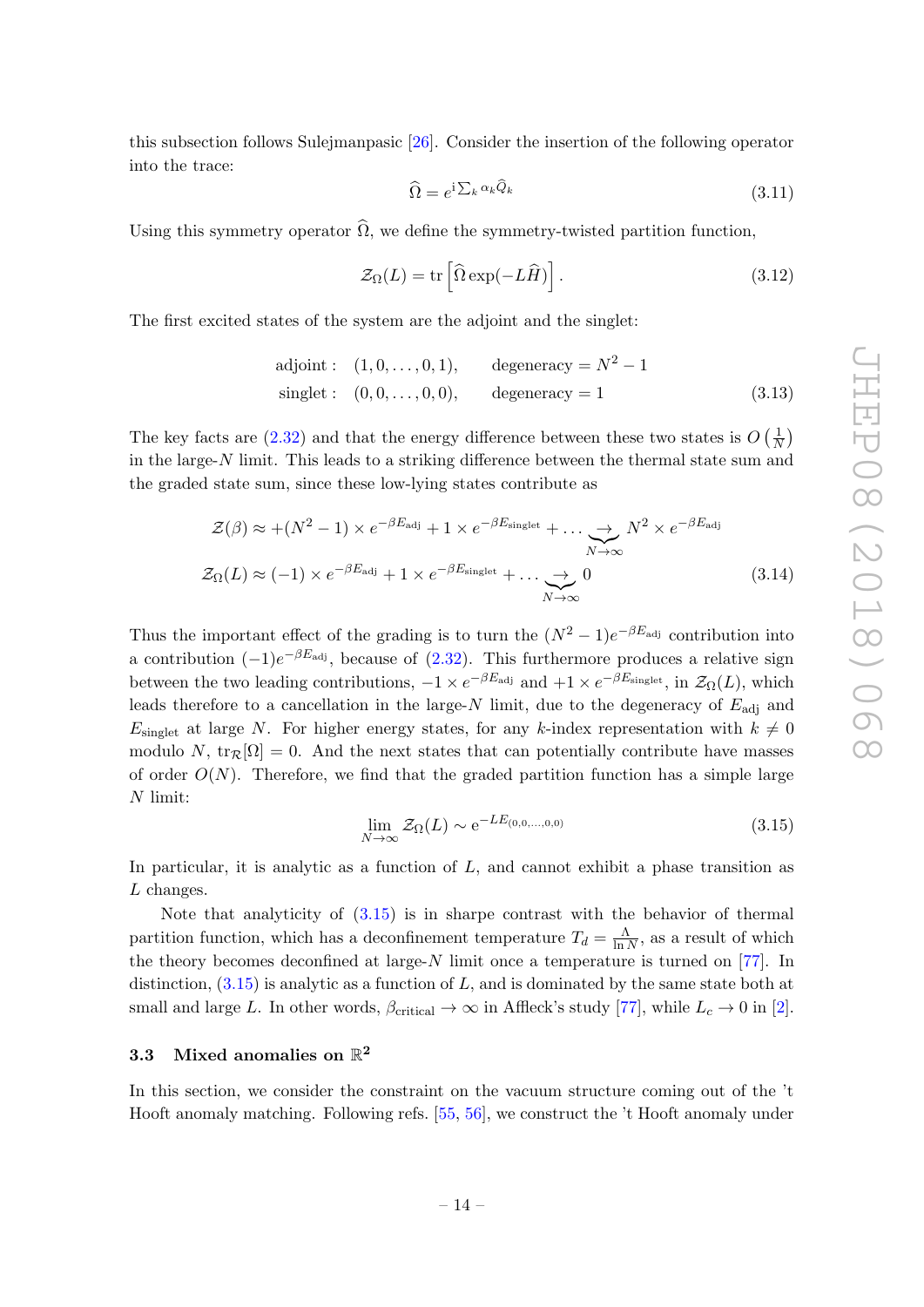adiabatic  $S^1$  compactification starting from that of the Grassmannian sigma model on  $\mathbb{R}^2$ . To describe the mixed anomalies, we consider two examples.

- Bosonic Gr(N, M) model at  $\Theta = \pi$ . The mixed 't Hooft anomaly<sup>[5](#page-15-1)</sup> is between PSU(N) and charge conjugation symmetry C.
- Supersymmetric  $\mathcal{N} = (2,2)$  Gr(N, M) model. The mixed anomaly is between PSU(N) and axial  $\mathbb{Z}_{2N}$  symmetry.

The reason for this exercise is two-fold. First, the anomaly has the important effect that it dramatically reduces the possibilities of IR theories. Second, despite the fact that we are considering zero-form symmetries, the anomaly polynomial persists upon compactification on  $\mathbb{R} \times S^1_L$ , if and only if one uses a *unique* twisted boundary condition, corresponding precisely to the graded partition function  $\mathcal{Z}_{\Omega}(L) = \text{tr}\left[\widehat{\Omega} \exp(-L\widehat{H})\right]$ . In path integral language, this corresponds to a background  $SU(N)$  holonomy on the compactified spacetime manifold,  $\mathbb{R} \times S^1_L$ , as used in the semi-classical studies of these theories on  $\mathbb{R} \times S^1$  [\[2,](#page-23-1) [13,](#page-24-2) [22\]](#page-25-3). In other words, there is a precise relation between the persistence of the anomaly upon compactification, the Hilbert space quantum distillation, and the semi-classical analysis of the corresponding path integrals. We first describe the mixed anomaly, and then discuss some of the physics associated with it.

#### <span id="page-15-0"></span>3.3.1 Mixed anomaly for bosonic Gr(N, M) model at  $\Theta = \pi$

We first gauge the  $PSU(N)$  symmetry, and show that one loses  $2\pi$  periodicity of the  $\Theta$ angle. As a result, C will be lost as a symmetry, implying a mixed anomaly.

To gauge the flavor symmetry, we introduce a background  $SU(N)$  one-form gauge field A, and a  $\mathbb{Z}_N$  two-form gauge field B. The discrete two-form gauge structure can be realized as a pair  $(B, C)$ , a U(1) two-form gauge field B and a U(1) one-form gauge field C satisfying the constraint  $NB + dC = 0$ .

Minimal coupling gives the action:

$$
S_{\text{gauged}} = \frac{2}{g^2} \int_{\mathbb{R}^2} \text{tr}[D(a,\widetilde{A})z^\dagger \wedge *D(a,\widetilde{A})z] - i\frac{\Theta}{2\pi} \int_{\mathbb{R}^2} [\text{tr}(F) + B]. \tag{3.16}
$$

Here,  $D(a, \widetilde{A})z = dz - iza + i\widetilde{A}z$ , and  $\widetilde{A} = A + \frac{1}{N}C$  is the  $U(N)$  gauge field. To obtain this action, we impose the manifest  $U(1)$  one-form gauge invariance under

$$
B \mapsto B - d\lambda, \quad \tilde{A} \mapsto \tilde{A} + \lambda, \quad a \mapsto a + \lambda. \tag{3.17}
$$

By checking the spectrum of gauge-invariant line operators, we can immediately see that the faithful symmetry group  $SU(N)/\mathbb{Z}_N$  is correctly gauged [\[79\]](#page-28-1): if we consider the  $U(N)$ Wilson line in the fundamental representation,  $W(C) = \text{tr} \mathcal{P} \exp(i \int_C \tilde{A})$ , then  $W(C)^k$  is not one-form gauge invariant for any  $k \neq 0 \text{ mod } N$ . To maintain gauge invariance, we must

<span id="page-15-1"></span><sup>&</sup>lt;sup>5</sup>It has recently been shown that the bosonic  $\mathbb{CP}^1$  model also has a mixed 't Hooft anomaly between C, parity P, and time reversal  $T$  symmetries [\[78\]](#page-28-2) (see also [\[52\]](#page-26-3)). In this paper, we do not discuss this anomaly, but it is an interesting future question whether this anomaly can also persist under a certain boundary condition.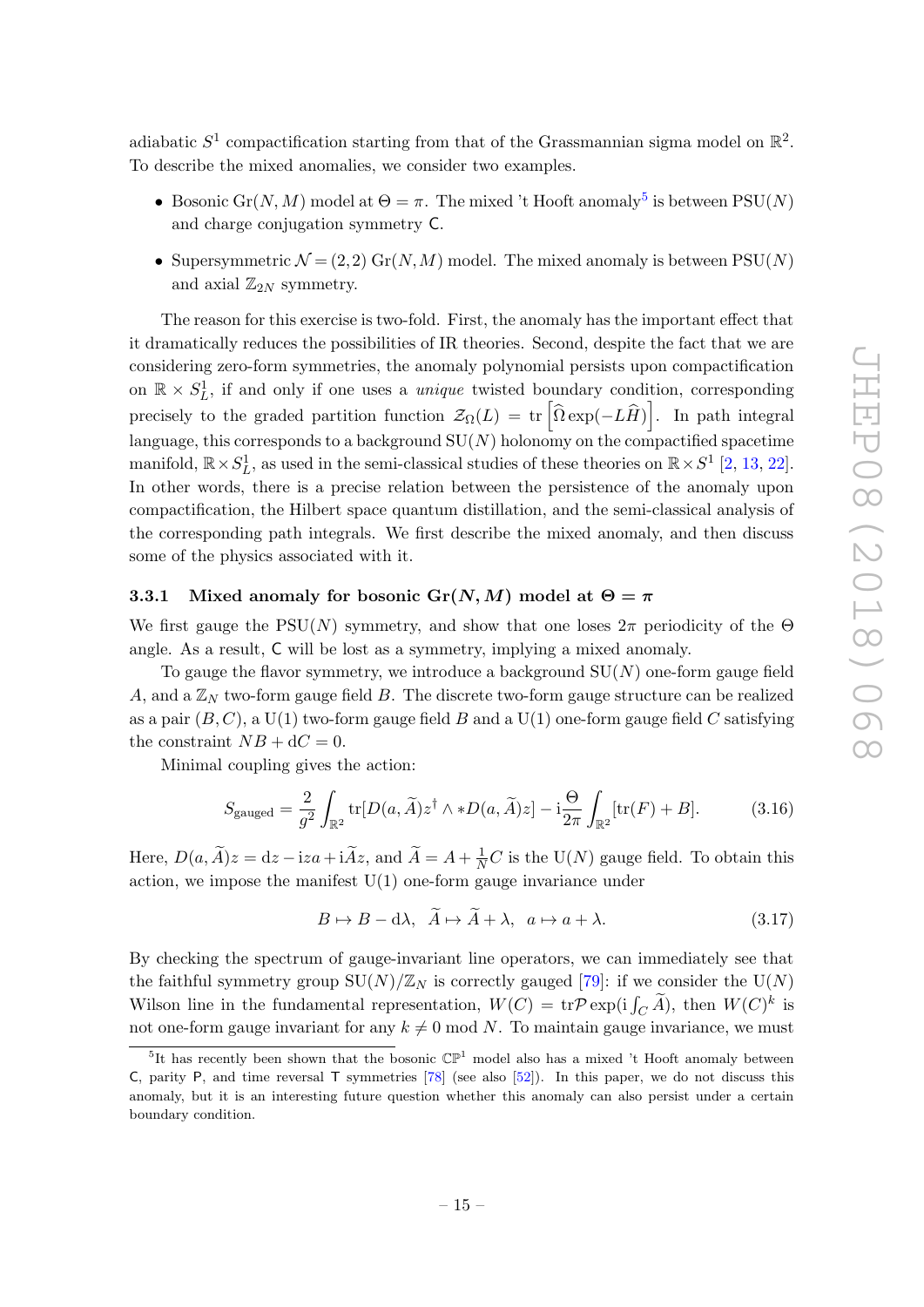attach the surface operator  $\exp(-ik \int_S B)$  with  $\partial S = C$ , but it depends on the topology of the surface and they are no longer genuine line operators.

A direct consequence at this stage is that the topological term [\(3.6\)](#page-12-1) in the partition function is no longer quantized in integer units. Instead,

$$
Q = \frac{1}{2\pi} \int_{\mathbb{R}^2} [\text{tr}(F+B)] = \underbrace{\int_{\mathbb{R}^2} \frac{\text{d}(\text{tr}(a))}{2\pi}}_{\in \mathbb{Z}} + \underbrace{\frac{M}{N} \int_{\mathbb{R}^2} \frac{\text{d}C}{2\pi}}_{\in \frac{M}{N} \mathbb{Z}} \in \frac{\text{gcd}(N, M)}{N} \mathbb{Z} \tag{3.18}
$$

which implies that the  $\Theta$  angle is no longer  $2\pi$  periodic, but is  $2\pi N/gcd(M, N)$  periodic. Since strict  $2\pi$  periodicity was crucial for C symmetry at  $\Theta = \pi$ , now, this symmetry is lost, implying a mixed anomaly. Before discussing the implications of this mixed anomaly, let us examine the same effect from the perspective of the partition function.

Denote the partition function in the background  $(A, B)$  gauge fields as

<span id="page-16-0"></span>
$$
\mathcal{Z}_{\Theta}[(A,B)] = \int \mathcal{D}z^{\dagger} \mathcal{D}z \mathcal{D}a \exp(-S_{\text{gauged}}), \qquad (3.19)
$$

where, in the path integral, we integrate only over the fields that are present in the microscopic theory. Applying the charge-conjugation operation to this partition function, one observes that  $\mathcal Z$  at  $\Theta = \pi$  is changed as:

$$
\mathcal{Z}_{\pi}[\mathsf{C} \cdot (A, B)] = \mathcal{Z}_{\pi}[(A, B)] \exp\left(-\mathrm{i}M \int_{\mathbb{R}^2} B\right) \tag{3.20}
$$

in the presence of the background gauge field. This is of course the same effect that rendered the topological charge non-integer in [\(3.18\)](#page-16-0). This gives the 't Hooft anomaly, or global inconsistency.

To demonstrate that this is a genuine anomaly, we must show that it is irremovable by a local counter-term in two dimensions. Gauge invariance says that such a term is given by

$$
ik \int B,\tag{3.21}
$$

where  $k = 0, 1, ..., N - 1$ . When this term is added, the C invariance at  $\Theta = \pi$  requires

$$
2k - M = 0 \qquad \text{modulo} \quad N. \tag{3.22}
$$

Therefore, the apparent anomaly can be removed if and only if  $2k = M \pmod{N}$ . Doing the same analysis at  $\Theta = 0$ , we get  $2k = 0 \text{ mod } N$ , and there is no anomaly at  $\Theta = 0$ , e.g., by choosing  $k = 0$ .

There are four cases. If  $(N, M)$ = (even, odd), there is no solution for k at  $\Theta = \pi$ , and there is an anomaly. If  $(N, M)$ = (even, even), the solution at  $\Theta = 0$  is  $k = 0$ , and at  $\Theta = \pi$ is  $k = M/2$  and there is no counter-term that is good at both  $\Theta = 0, \pi$ . This is the global inconsistency condition [\[31,](#page-25-2) [46,](#page-26-4) [53\]](#page-26-5). Below, we assume the vacuum at  $\Theta = 0$  is trivial in such cases; hence the vacuum at  $\Theta = \pi$  cannot be trivial. There is a similar discussion for  $(N, M) = (odd, even)$  and  $(N, M) = (odd, odd)$ .

As a result of the anomaly, there are three possible IR realizations:

1.  $C \times \text{PSU}(N)$  ought to be spontaneously broken to an anomaly-free subgroup,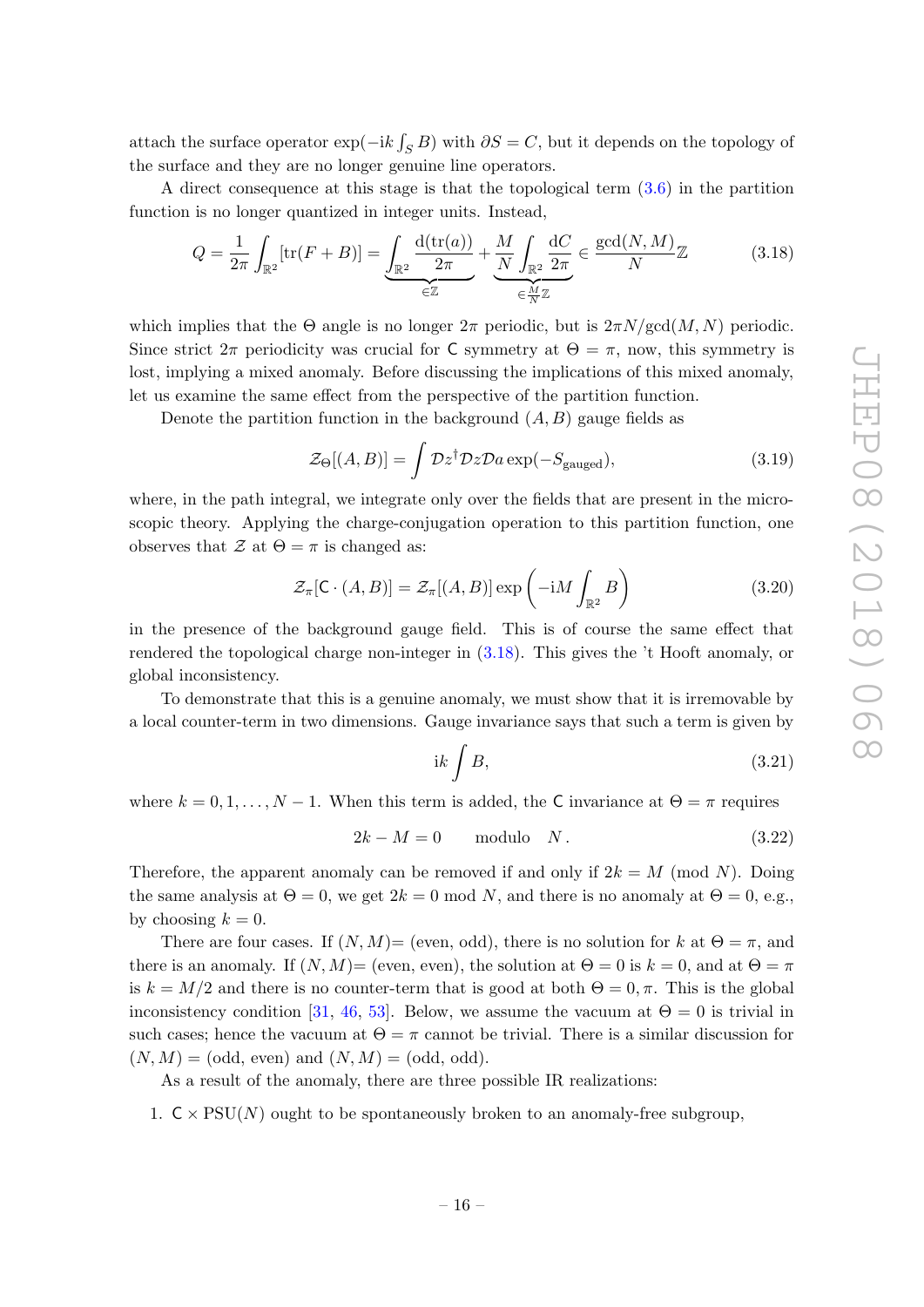- 2. There is a TQFT in the IR. A TQFT implies that there cannot be a trivial (unique) ground state once this theory is considered on arbitrary manifolds.
- 3. There is a CFT at the critical point.

Because of the 2d nature of the theory, the Mermin-Wagner-Coleman theorem [\[80,](#page-28-3) [81\]](#page-28-4) implies that the continuous global symmetry  $PSU(N)$  cannot be broken. As a result, if the second and third options do not take place,  $6$  then the charge conjugation C must be spontaneously broken.

Before discussing what happens to these anomaly considerations upon compactification of the QFT's spacetime manifold, we also describe our second example, the supersymmetric  $\mathcal{N} = (2, 2)$  Gr(N, M).

## <span id="page-17-0"></span>3.3.2 Mixed anomaly for supersymmetric  $Gr(N, M)$  sigma model

The bosonic Grassmannian theory can be extended to an  $\mathcal{N} = (2, 2)$  supersymmetric model by introducing a Dirac Fermi field  $\psi$ , the fermionic partner of the z field, constrained to satisfy  $z^{\dagger} \psi = 0_M$ . The supersymmetric theory, apart from the PSU(N) symmetry, also possesses a  $U(1)_A$  symmetry at the classical level, transforming the Dirac fermion  $\sqrt{ }$  $\setminus$ 

$$
\psi = \begin{pmatrix} \psi_+ \\ \bar{\psi}_- \end{pmatrix} \text{ as}
$$
  
U(1)<sub>A</sub> :  $\psi \mapsto e^{i\sigma_3 \alpha} \psi$  (3.23)

where  $\psi_{\pm}$  are the right/left movers. Under this transformation, the fermionic measure changes as

<span id="page-17-2"></span>
$$
\mathcal{D}\overline{\psi}\mathcal{D}\psi \mapsto \mathcal{D}\overline{\psi}\mathcal{D}\psi \exp\left(-2\alpha i \frac{N}{2\pi} \int_{\mathbb{R}^2} \text{tr}(\text{d}a + i a \wedge a)\right). \tag{3.24}
$$

The U(1)<sub>A</sub> symmetry has a global anomaly and is reduced to  $\mathbb{Z}_{2N}$  quantum mechanically. To see this, note that the axial charge conservation can be written as

$$
\Delta Q_A = (2N) \times \frac{1}{2\pi} \int_{\mathbb{R}^2} \text{tr}(F) \in 2N\mathbb{Z}
$$
 (3.25)

as a result of integer-quantization of topological charge. Thus, [\(3.23\)](#page-17-2) is a symmetry only when  $\alpha \in \frac{2\pi}{2\lambda}$  $\frac{2\pi}{2N}\mathbb{Z}$ . Relatedly, note that the 2d instanton amplitude is

$$
I_{2d} = e^{-S_I} (\text{tr}\psi_- \psi_+)^N \tag{3.26}
$$

and the global symmetry is just  $\mathbb{Z}_{2N}$ .

Following the same analysis as in the bosonic discussion, there is a mixed anomaly between the PSU(N) and  $\mathbb{Z}_{2N}$  symmetries. To show this, gauge the PSU(N) symmetry by introducing a  $U(N)$  gauge field A and a  $U(1)$  two-form gauge field B with the constraint

<span id="page-17-1"></span><sup>&</sup>lt;sup>6</sup>For spin chains, it has been shown that topological order does not appear in the IR  $[82]$ , and thus the topological order can be ruled out when the field theory appears as an IR description of certain spin systems. On the other hand, a CFT is possible, and indeed this is a part of the Haldane conjecture for half-integer antiferromagnetic spin chains [\[83,](#page-28-6) [84\]](#page-28-7). Since they correspond to the  $\mathbb{CP}^1$  model at  $\Theta = \pi$ , CFT matches the anomaly when  $N = 2$  and  $M = 1$ .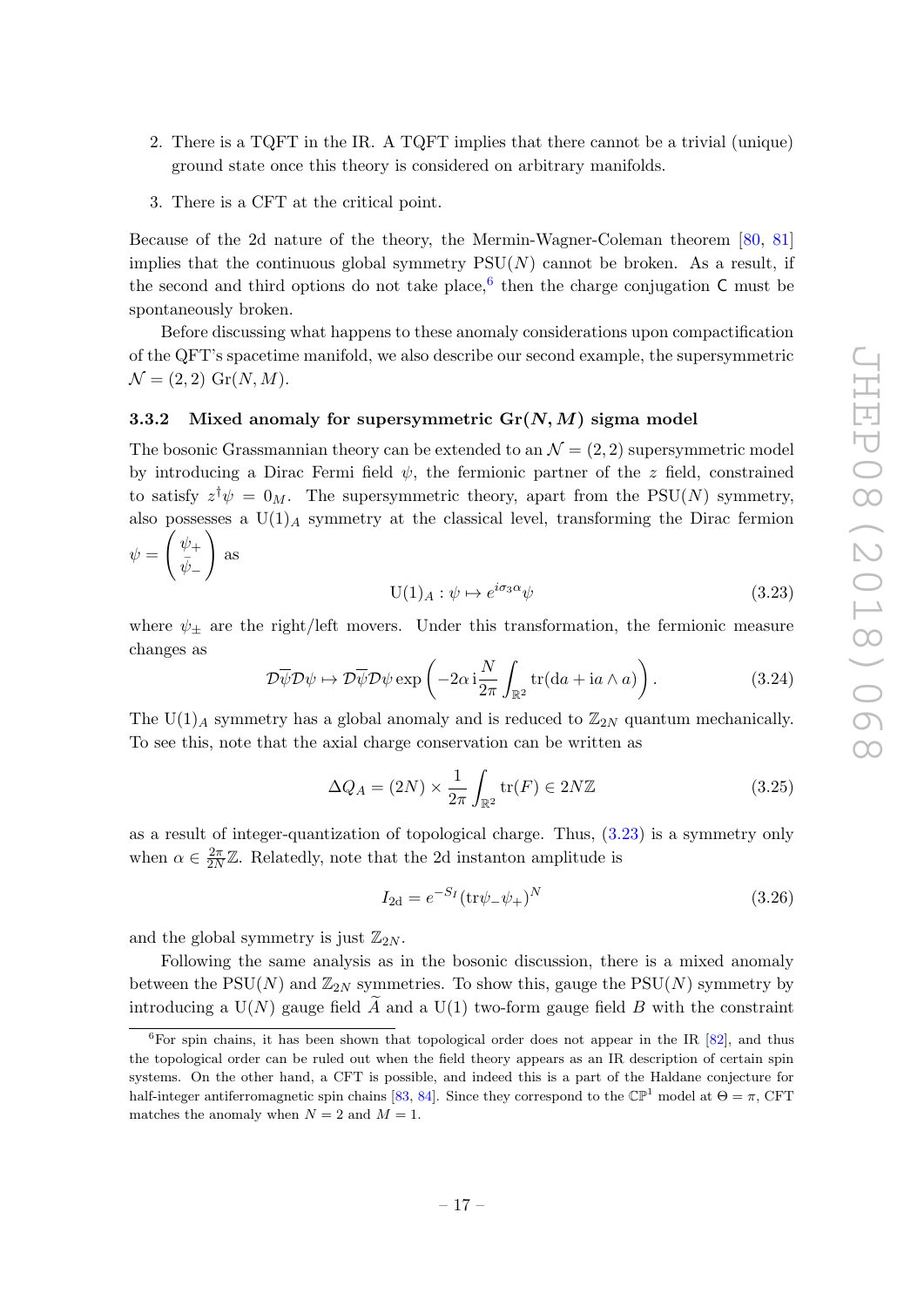$NB + d(tr(A)) = 0$ . Under the U(1)<sub>A</sub> transformation [\(3.23\)](#page-17-2), the fermion measure is changed by

$$
\mathcal{D}\overline{\psi}\mathcal{D}\psi \mapsto \mathcal{D}\overline{\psi}\mathcal{D}\psi \exp\left[2\alpha \mathbf{i} \left(\frac{M}{2\pi} \int_{M_2} \text{tr}(\mathrm{d}\tilde{A} + \mathbf{i}\tilde{A} \wedge \tilde{A}) - \frac{N}{2\pi} \int_{M_2} \text{tr}(\mathrm{d}a + \mathbf{i}a \wedge a)\right)\right]
$$
  
=  $\mathcal{D}\overline{\psi}\mathcal{D}\psi \exp\left[-2N\alpha \mathbf{i} \left(\frac{1}{2\pi} \int_{M_2} \text{tr}(\mathrm{d}a + \mathbf{i}a \wedge a) + \frac{M}{2\pi} \int_{M_2} B\right)\right]$  (3.27)

As a result, the axial charge non-conservation becomes

$$
\Delta Q_A \in 2M\mathbb{Z} + 2N\mathbb{Z} = 2\text{gcd}(N, M)\mathbb{Z}.
$$
\n(3.28)

This shows that once  $PSU(N)$  is gauged,  $\mathbb{Z}_{2N}$  is no longer a symmetry, reducing it all the way down to  $\mathbb{Z}_{2 \text{ gcd}(M,N)}$ : under the  $\mathbb{Z}_{2N}$  transformation,

$$
\mathcal{Z}[(A,B)] \mapsto \mathcal{Z}[(A,B)] \exp\left(-iM \int_{\mathbb{R}^2} B\right),\tag{3.29}
$$

and we obtain the 't Hooft anomaly.

Similar to the bosonic model, since the continuous global symmetry cannot be broken (invoking the Mermin-Wagner-Coleman theorem), the only option in the IR is spontaneous breaking of  $\mathbb{Z}_{2N}$  down to  $\mathbb{Z}_{2 \text{ gcd}(M,N)}$  or smaller subgroups, assuming a TQFT or a CFT does not arise.

Indeed, the first option is consistent with dynamical breaking of chiral symmetry by a fermion-bilinear condensate:

$$
\langle \text{tr}\psi_-\psi_+\rangle = N\Lambda \, e^{i\frac{2\pi k}{N}}, \qquad k = 0, 1, \dots, N-1 \tag{3.30}
$$

leading to  $N$  isolated vacua, as well as being consistent with the supersymmetric index  $I_W = \text{tr}((-1)^F) = N$  [\[58,](#page-27-0) [59\]](#page-27-16).

# <span id="page-18-0"></span>3.4 Adiabatic compactification and persistence of anomaly polynomial

The graded partition function in the operator formalism  $(2.11)$ , translated to the path integral formulation, corresponds to considering a path integral with symmetry twisted boundary conditions along the  $S<sub>L</sub><sup>1</sup>$  compactification

<span id="page-18-1"></span>
$$
z(x^1, x^2 + L) = \Omega z(x^1, x^2),\tag{3.31}
$$

where

<span id="page-18-2"></span>
$$
\Omega = \text{diag}(1, \omega, \dots, \omega^{N-1}) \in U(N). \tag{3.32}
$$

Equivalently, one may consider the insertion of a background holonomy  $\Omega$  into the action. Under this boundary condition, we now show that the two-dimensional 't Hooft anomaly survives even after circle compactification on  $\mathbb{R} \times S^1_L$  at arbitrarily size L of the circle  $S^1_L$ .

The key observation is that the boundary conditions [\(3.31\)](#page-18-1), or equivalently, the background holonomy [\(3.32\)](#page-18-2), remain invariant under the intertwined combination of a centertransformation with phase  $\omega$  and a  $\mathbb{Z}_N$  cyclic permutation [\[55\]](#page-26-1). Neither of these individual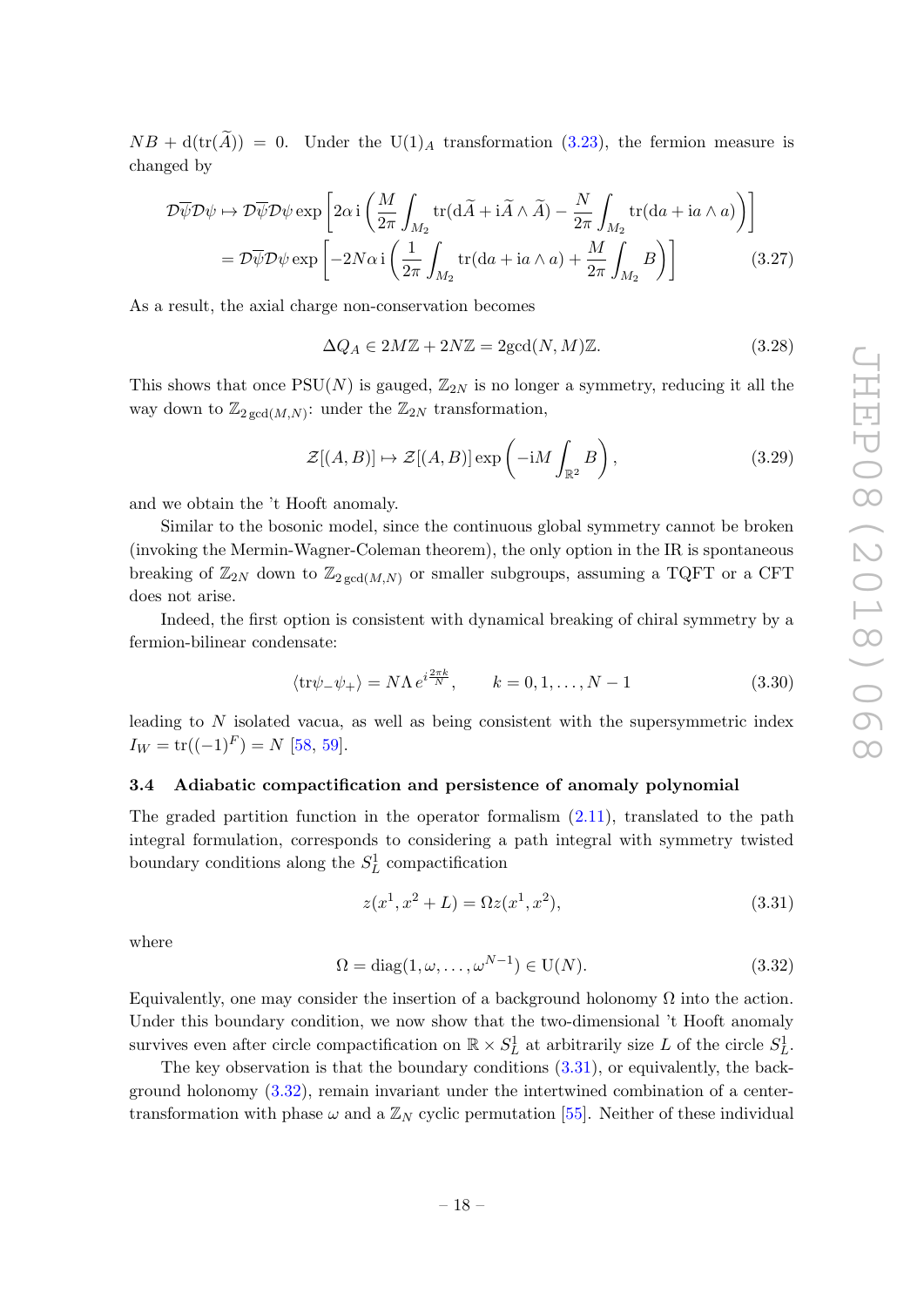transformations leave the boundary condition invariant, however, combining the center transformation with the opposite cyclic permutation leaves the boundary condition intact.

When taking this symmetry-twisted boundary condition, we have the  $\mathbb{Z}_N$  symmetry generated by the following transformation,

$$
z \mapsto Sz, \ \Phi \mapsto \omega^{-1}\Phi,\tag{3.33}
$$

where  $\Phi = \mathcal{P} \exp(\mathrm{i} \int_{S^1} a)$  is the U(M) Polyakov loop, and S is the shift matrix of SU(N) labels:

$$
S = \begin{pmatrix} 0 & 1 & 0 & \cdots & 0 \\ 0 & 0 & 1 & \cdots & 0 \\ \vdots & \vdots & \vdots & & \vdots \\ 0 & 0 & 0 & \cdots & 1 \\ 1 & 0 & 0 & \cdots & 0 \end{pmatrix} .
$$
 (3.34)

We must combine these two transformations in order to keep the boundary condition invariant.[7](#page-19-1)

Since the  $\mathbb{Z}_N$  transformation involves the transformation on the Polyakov loop, we must introduce the  $\mathbb{Z}_N$  two-form gauge field,

$$
B = B^{(1)} \wedge L^{-1} \mathrm{d}x^2,\tag{3.35}
$$

when gauging this  $\mathbb{Z}_N$  symmetry. Here,  $B^{(1)}$  is a  $\mathbb{Z}_N$  one-form gauge field. As a result, we obtain

$$
\mathcal{Z}_{\pi}[\mathbf{C} \cdot B^{(1)}] = \mathcal{Z}_{\pi}[B^{(1)}] \exp\left(-iM \int B^{(1)}\right). \tag{3.36}
$$

This gives the 't Hooft anomaly or global inconsistency condition on  $\mathbb{R} \times S^1_L$  under the symmetry-twisted boundary condition, with the same implications as those discussed for the theory on  $\mathbb{R}^2$ .

An almost identical consideration also shows that in the  $\mathcal{N} = (2, 2)$  supersymmetric  $Gr(N, M)$  model, the anomaly remains essentially the same between PSU(N) and  $\mathbb{Z}_{2N}$ , the discrete axial symmetry, upon compactification of the theory on  $\mathbb{R}^1 \times S^1_L$ .

# <span id="page-19-0"></span>3.5 Overview of small-L resurgent semiclassics

The non-perturbative dynamics of the  $\mathbb{CP}^{N-1}$  and  $\mathrm{Gr}(N,M)$  models with  $\Omega$ -twisted boundary condition has been examined in detail in the recent literature [\[2,](#page-23-1) [13,](#page-24-2) [20–](#page-24-3)[22\]](#page-25-3). Here we highlight some of the connections with the analysis of this current paper.

As discussed earlier,  $Gr(N, M)$  admits instanton solutions with topological charge  $Q_T = 1$ . In the presence of the  $\Omega$ -background,  $(3.8)$ , these 2d instantons split into N minimal action kink-instantons, each with topological charge  $Q_T = \frac{1}{N}$  $\frac{1}{N}$  [\[2,](#page-23-1) [86](#page-28-8)[–88\]](#page-28-9). Note that in the study of Affleck, where  $\Omega = 1$ , fractionalization to N kink-instanton does not take place [\[77\]](#page-28-0). The fractionalization is similar to 4d instantons splitting into N monopole

<span id="page-19-1"></span><sup>&</sup>lt;sup>7</sup>This is parallel to the emergence of the color-flavor center symmetry in  $SU(N_f)$ -symmetric QCD with  $N_f$  flavor of massive fermions with  $gcd(N_f, N) \geq 2$  [\[55,](#page-26-1) [56,](#page-26-2) [85\]](#page-28-10).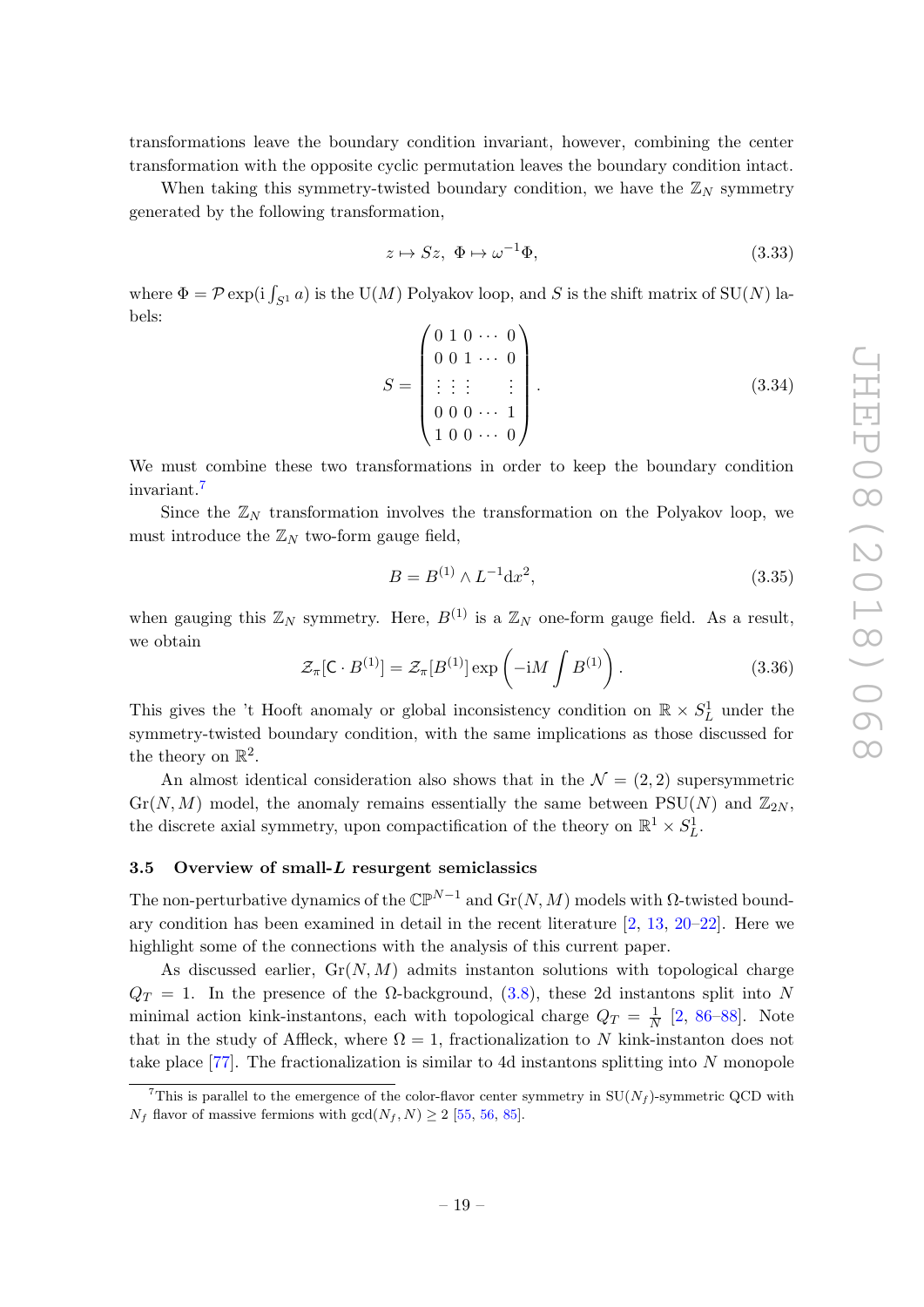instantons in the presence of a non-trivial holonomy in gauge theories on  $\mathbb{R}^3 \times S^1_L$ . The kink-instanton and anti-instanton amplitudes are given by

$$
\mathcal{K}_{j,k} = e^{-S_I/N} e^{i\frac{\Theta + 2\pi k}{N}} = e^{-\frac{4\pi}{g^2 N}} e^{i\frac{\Theta + 2\pi k}{N}}, \qquad \overline{\mathcal{K}}_{j,k} = \mathcal{K}_{j,k}^* \tag{3.37}
$$

for each  $j = 0, 1, ..., N - 1$ , and  $k = 1, ..., N$  is a branch label. As asserted, the 2d instanton amplitude is a composite of the N-kink instantons:<sup>[8](#page-20-1)</sup>

$$
\mathcal{I} = \prod_{j=0}^{N-1} \mathcal{K}_{j,k} = e^{-S_I} e^{i\Theta} = e^{-\frac{4\pi}{g^2} + i\Theta}
$$
\n(3.38)

For example, the mass gap in the system is generated by the proliferation of kink-instantons, and is given by  $[1, 13]$  $[1, 13]$  $[1, 13]$ 

$$
m_g(\Theta) \propto \max_k \left( \mathcal{K}_{j,k} + \overline{\mathcal{K}}_{j,k} \right) = \Lambda \max_k \cos \left( \frac{\Theta + 2\pi k}{N} \right), \qquad \Lambda = L^{-1} e^{-\frac{4\pi}{Ng^2(L^{-1})}} \tag{3.39}
$$

This formula is rather intriguing. It shows that

- The mass gap may be induced by semi-classical instantons with action  $S_{\mathcal{K}} = S_{\mathcal{I}}/N$ .
- These semi-classical effects survive the large-N limit,  $e^{-\frac{4\pi}{g^2N}} \sim O(N^0)$ , unlike the 2d instanton, which is suppressed as  $e^{-\frac{4\pi}{g^2}} \sim e^{-N}$ .
- The result is multi-branched, and the choice associated with the vacuum of the theory is non-analytic at  $\Theta = \pi$ , related to spontaneous C-breaking and the existence of two vacua.

The scenario with two vacua that we find in the semi-classical domain is one of the possible outcomes of the anomaly consideration for these models at  $\Theta = \pi$ . It is also interesting to see that for  $N = 2, M = 1$ , namely the  $\mathbb{CP}^1$  model, the mass gap vanishes at  $\Theta = \pi$ , at leading order in semi-classics. On  $\mathbb{R}^2$ , this is a part of the Haldane conjecture [\[83,](#page-28-6) [84,](#page-28-7) [89](#page-28-11)[–91\]](#page-28-12). This is consistent with the CFT possibility arising from the 't Hooft anomaly matching argument.

In section [4,](#page-22-0) we explain the relation between the semi-classical analysis, and why it works the way it does on  $\mathbb{R} \times S^1_L$  while also producing some of the non-perturbative aspects of the theory on  $\mathbb{R}^2$ , from the point of view of the Hilbert space quantum distillation and mixed anomalies.

# <span id="page-20-0"></span>3.6 Large-N volume independence and flavor-momentum transmutation

Turning on the Ω-background ensures that the anomaly polynomial survives upon compactification. There is another important property associated with this background. In the large- $N$  limit,  $SU(N)$  singlet observables as well as their correlation functions become

<span id="page-20-1"></span><sup>8</sup>A similar splitting formula for saddle contributions applies for other 2d sigma models, such as the principal chiral model and the  $O(N)$  model with  $N > 3$ ; note that these are models without instantons [\[17,](#page-24-4) [18,](#page-24-5) [22\]](#page-25-3).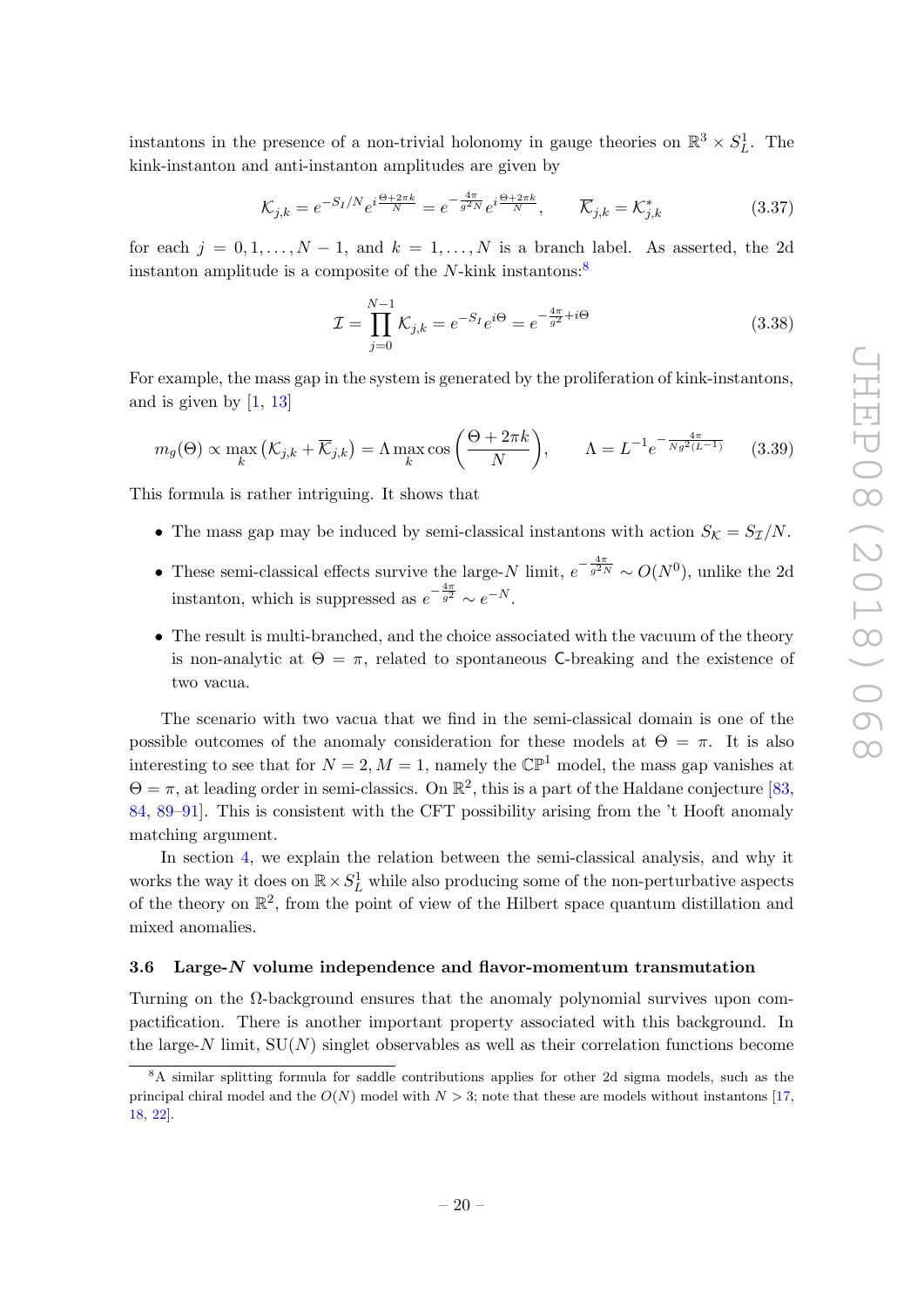independent of  $N$  for any finite value of  $L$ . Let us explicitly show it by using the technique developed by Sulejmanpasic [\[26\]](#page-25-5).

The perturbative intuition behind volume independence is the following. If one imposes a trivial  $\Omega = 1$  background, then Kaluza-Klein momenta are naturally quantized in units of  $\frac{2\pi}{L}$ . In the infinite volume limit,  $L \to \infty$ , the momentum modes become a continuum, producing perturbation theory on  $\mathbb{R}^2$ . However, with the non-trivial twist- $\Omega$ , the momentum modes are quantized in a much finer spectrum, in units of  $\frac{2\pi}{LN}$ . Thus the flavor background  $\Omega$  transmutes into fractionalized momenta. In this case, to obtain perturbation theory on  $\mathbb{R}^2$ , at least, the planar perturbation theory, there are two options. *i)* N =fixed,  $L \to \infty$  as before or ii)  $L =$ fixed,  $N \to \infty$ . In this latter case, one can derive global symmetry singlet observables by using reduced QM system. For example, the renormalization group β-function of QFT can be derived from reduced QM, by using a similar construction of the matrix model derivation of the  $\beta$  function of Yang-Mills by Gross and Kitazawa [\[68\]](#page-27-8).

Technically, the construction works as follows (see [\[26\]](#page-25-5) for the  $\mathbb{CP}^{N-1}$  argument). We fix M and take the large-N limit of the  $\text{Gr}(N, M)$  model. For simplicity, we take  $\Theta = 0$ , but it can easily be incorporated. To take the large- $N$  limit, we define the  $\iota$ t Hooft coupling by

$$
2f_0 = g^2 N. \t\t(3.40)
$$

The action becomes

$$
S_{\text{eff}} = \frac{N}{f_0} \int_{\mathcal{M}_2} d^2 x \, \text{tr} \left\{ D_\mu z^\dagger D_\mu z + i \lambda (z^\dagger z - 1) \right\},\tag{3.41}
$$

where we introduced the Lagrange multiplier field  $\lambda$ , which is a real  $M \times M$  matrixvalued field.

We consider the circle compactification  $\mathcal{M}_2 = \mathbb{R} \times S_L^1$ , and we take the symmetry twisted boundary condition along  $S_L^1$ . Integrating out z and  $z^{\dagger}$ , we obtain the effective action

$$
S_{\text{eff}}(a_{\mu}, \lambda) = -\text{Tr}\ln[-D_{\mu}^{2} + i\lambda] - \frac{iN}{f_{0}} \int d^{2}x \operatorname{tr}(\lambda). \qquad (3.42)
$$

We evaluate the functional trace using a plane wave basis:

Tr 
$$
\ln[-D_{\mu}^{2} + i\lambda]
$$
  
\n
$$
= \int d^{2}x \left( \sum_{s=0}^{N-1} \frac{1}{L} \sum_{n \in \mathbb{Z}} \int \frac{dk_{1}}{2\pi} \text{tr} \ln \left[ - (D_{1} + ik_{1})^{2} - \left( D_{2} + i \frac{2\pi n + (2\pi s/N)}{L} \right)^{2} + i\lambda \right] \right)
$$
\n
$$
= N \int d^{2}x \left( \frac{1}{NL} \sum_{m \in \mathbb{Z}} \int \frac{dk_{1}}{2\pi} \text{tr} \ln \left[ - (D_{1} + ik_{1})^{2} - \left( D_{2} + i \frac{2\pi m}{NL} \right)^{2} + i\lambda \right] \right), \qquad (3.43)
$$

where in the intermediate step, the sum over Kaluza-Klein modes and flavor modes merges to a much finer sum. As a result of this transmutation, in the large- $N$  limit, the explicit  $L$ dependence in the integrand of  $\int d^2x$  disappears [\[26\]](#page-25-5):

$$
\lim_{N \to \infty} (\ldots) = \int \frac{\mathrm{d}^2 k}{(2\pi)^2} \mathrm{tr} \ln \left[ - (D_\mu + i k_\mu)^2 + i \lambda \right]. \tag{3.44}
$$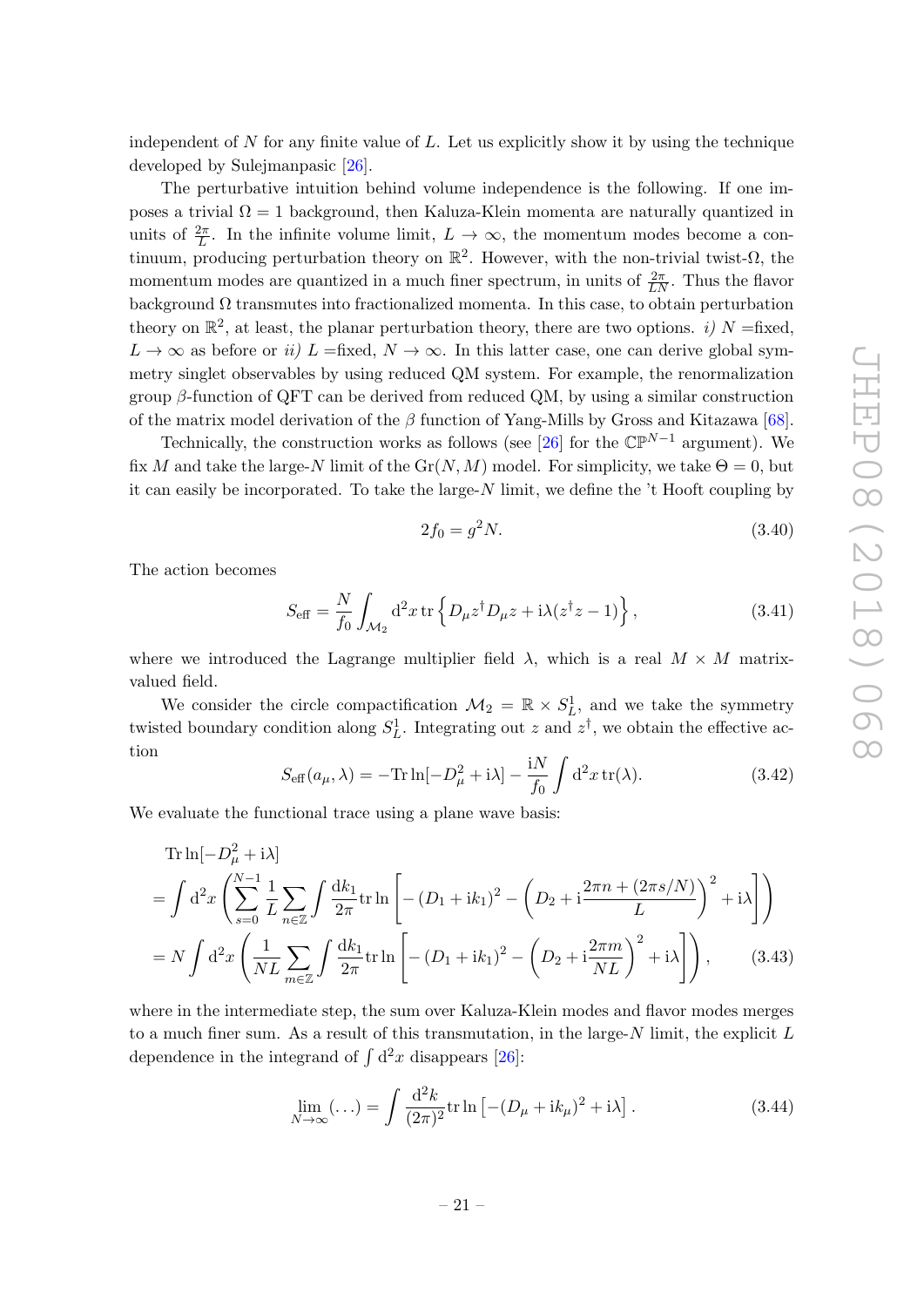Therefore, we obtain the effective action as  $S_{\text{eff}} = N s_{\text{eff}}(a_{\mu}, \lambda)$ , where  $s_{\text{eff}}(a_{\mu}, \lambda)$  is Nindependent, and hence the action is suitable for saddle point analysis in the  $N \to \infty$ limit. The effective action is identical to the one on  $\mathbb{R}^2$  except that in the  $\int_{\mathbb{R}^2}$  integral, the domain is now  $\mathcal{M}_2 = \mathbb{R} \times S^1_L$ . This is immaterial for the saddle point analysis. Studying the gap equation in the large-N analysis, one finds  $a_{\mu} = 0, \lambda = m_g^2$  [\[76\]](#page-27-15). Here,  $m_g = \mu e^{-\frac{4\pi}{g^2(\mu)}N}$ has an interpretation as the mass of  $z$  quanta, now derived from reduced model. This argument proves the large-N volume independence in the  $\Omega$ -background.

The analysis is valid for any  $SU(N)$  invariant operators, and thus the large-N scaling of correlation functions of the topological charge can also be obtained. This recovers the  $\Theta$  dependence of the vacuum for large N, as well as the adiabatic continuity of the vacuum structure.

## <span id="page-22-0"></span>4 Conclusions: what is happening and why is it happening?

The interpretation of what is going on both in the Hilbert space and path integral formulation of these theories is actually quite intriguing. Consider the following graded state-sums, and their path integral realizations:

$$
\mathcal{Z}_{\Omega}(L) = \text{tr}\left[\widehat{\Omega} \exp(-L\widehat{H})\right]
$$

$$
= \int_{z(x^1, x^2 + L) = \Omega z(x^1, x^2)} Dz Dz^{\dagger} D a e^{-S[z, \overline{z}, a]}
$$

$$
= \int_{z(x^1, x^2) = z(x^1, x^2)} Dz Dz^{\dagger} D a e^{-S[z, \overline{z}, a, \Omega]}
$$
(4.1)

In the last step we used a field redefinition to replace  $\Omega$ -twisted boundary condition with Ω-holonomy. Several observations are in order:

- Neither the Hilbert space of the theory nor the degeneracies associated with states are altered in our graded construction. Rather, we consider a graded state-sum with the insertion of  $\widehat{\Omega}$  into the partition function, tr  $\left[ \widehat{\Omega} \exp(-L\widehat{H}) \right]$ . We call this procedure quantum distillation. The distillation effectively picks out a subset of states, without applying any projections. The graded state-sum has no simple thermal interpretation (at least associated with the original theory).
- In the presence of large global symmetries, quantum distillation can in principle overwhelm exponential Hagedorn growth in the Hilbert space. In this sense, the graded partition function  $\mathcal{Z}_{\Omega}(L)$  has a much stronger change of being an analytic function of  $L$ , with the possibility of no phase transition as  $L$  changes from small to large  $L$ .
- Due to asymptotic freedom, the small-L regime becomes weakly coupled and semiclassically accessible. What is learned on small-L is not detached from  $\mathbb{R}^2$ . In circumstances where  $\mathcal{Z}_{\Omega}(L)$  is an analytic function of L, the ground states of these two regimes are guaranteed to be continuously connected. This is the idea of adiabatic continuity.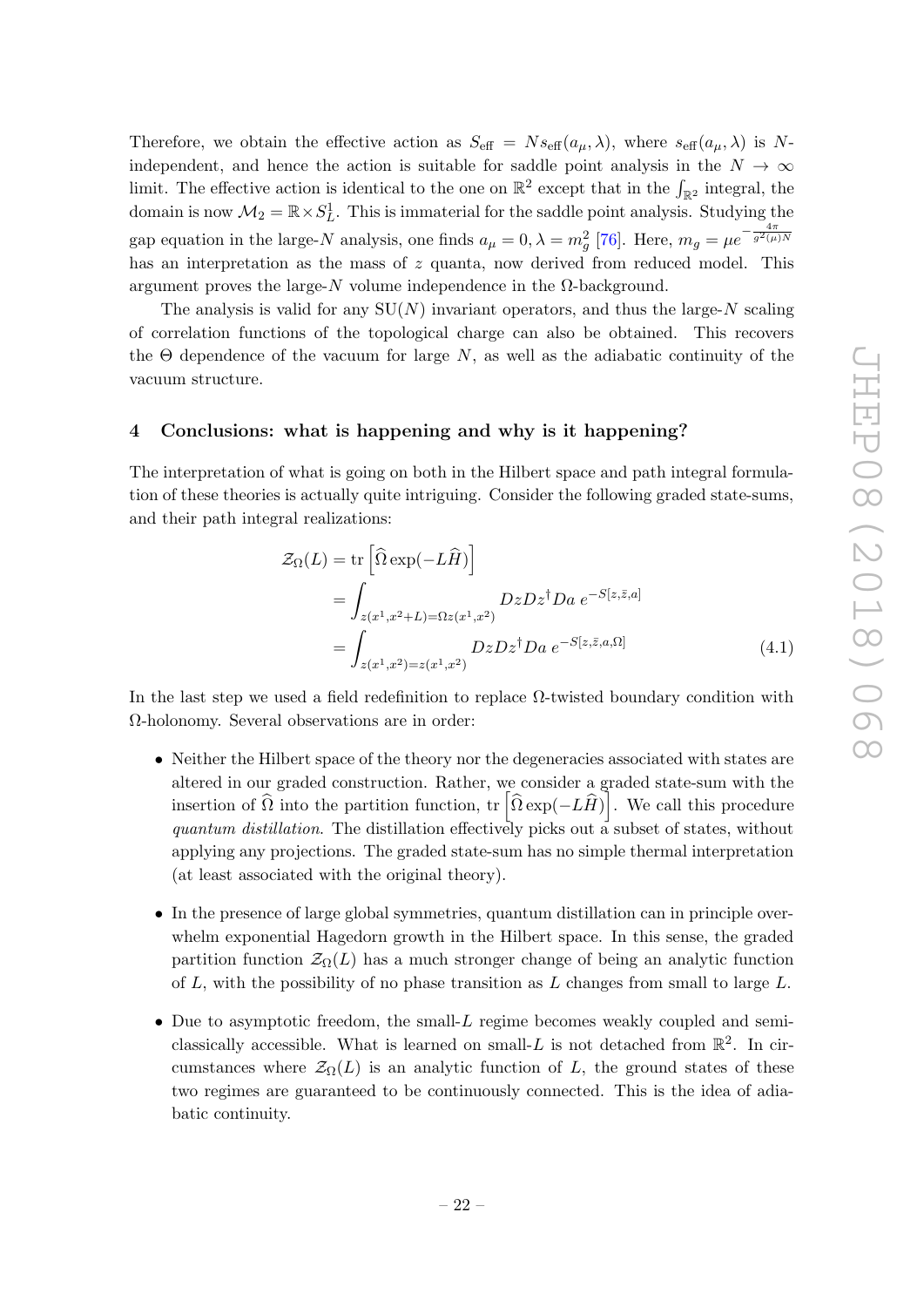- Anomaly matching implies that there are three possibilities in these theories in the IR, when the Coleman-Mermin-Wagner theorem is taken into account: spontaneously broken discrete symmetry, TQFT or CFT. This anomaly consideration in principle permits a phase transition between these possibilities. But provided  $\mathcal{Z}_{\Omega}(L)$  is an analytic function of  $L$ , what takes place at weak coupling at small- $L$  also takes place at strong coupling at large-L.
- In the large-N limit, we can prove volume independence for observables provided they are measured using  $\mathcal{Z}_{\Omega}(L)$ . The fact that volume independence works implies that a distillation in the Hilbert space may even overcome exponential growth in the density of states.
- A similar graded Hilbert space analysis should apply to other 2d asymptotically free sigma models, such as the principal chiral model, and the  $O(N)$  sigma model.

The overall construction suggests the appealing possibility for analyticity of the graded partition function with important implications for non-perturbative properties of 2d QFT in the decompactification limit.

# Acknowledgments

We are grateful to Aleksey Cherman, David Gross, Tatsuhiro Misumi, Misha Shifman, Tin Sulejmanpasic, Sergei Gukov, Wolfgang Lerche, David Tong and Arkady Vainshtein for discussions. All three authors thank the KITP at Santa Barbara for its hospitality during the program "Resurgent Asymptotics in Physics and Mathematics" where this work was done. Research at KITP is supported by the National Science Foundation under Grant No. NSF PHY-1125915. The work of Y. T. is supported by the RIKEN Special Postdoctoral Researcher Program. This material is based upon work supported by the U.S. Department of Energy, Office of Science, Office of High Energy Physics under Award Number DE-SC0010339 (GD), and by the U.S. Department of Energy, Office of Science, Office of Nuclear Physics under Award Number DE-FG02-03ER41260 (MU).

Open Access. This article is distributed under the terms of the Creative Commons Attribution License [\(CC-BY 4.0\)](https://creativecommons.org/licenses/by/4.0/), which permits any use, distribution and reproduction in any medium, provided the original author(s) and source are credited.

# References

- <span id="page-23-0"></span>[1] G.V. Dunne and M. Ünsal, New Nonperturbative Methods in Quantum Field Theory: From Large-N Orbifold Equivalence to Bions and Resurgence, [Ann. Rev. Nucl. Part. Sci.](https://doi.org/10.1146/annurev-nucl-102115-044755) 66 [\(2016\) 245](https://doi.org/10.1146/annurev-nucl-102115-044755) [[arXiv:1601.03414](https://arxiv.org/abs/1601.03414)] [IN[SPIRE](https://inspirehep.net/search?p=find+EPRINT+arXiv:1601.03414)].
- <span id="page-23-1"></span>[2] G.V. Dunne and M. Ünsal, Resurgence and Trans-series in Quantum Field Theory: The  $CP^{N-1}$  Model, JHEP 11 [\(2012\) 170](https://doi.org/10.1007/JHEP11(2012)170) [[arXiv:1210.2423](https://arxiv.org/abs/1210.2423)] [IN[SPIRE](https://inspirehep.net/search?p=find+EPRINT+arXiv:1210.2423)].
- <span id="page-23-2"></span>[3] M. Unsal, Magnetic bion condensation: A new mechanism of confinement and mass gap in four dimensions, Phys. Rev.  $\bf{D}$  80 [\(2009\) 065001](https://doi.org/10.1103/PhysRevD.80.065001) [[arXiv:0709.3269](https://arxiv.org/abs/0709.3269)] [IN[SPIRE](https://inspirehep.net/search?p=find+EPRINT+arXiv:0709.3269)].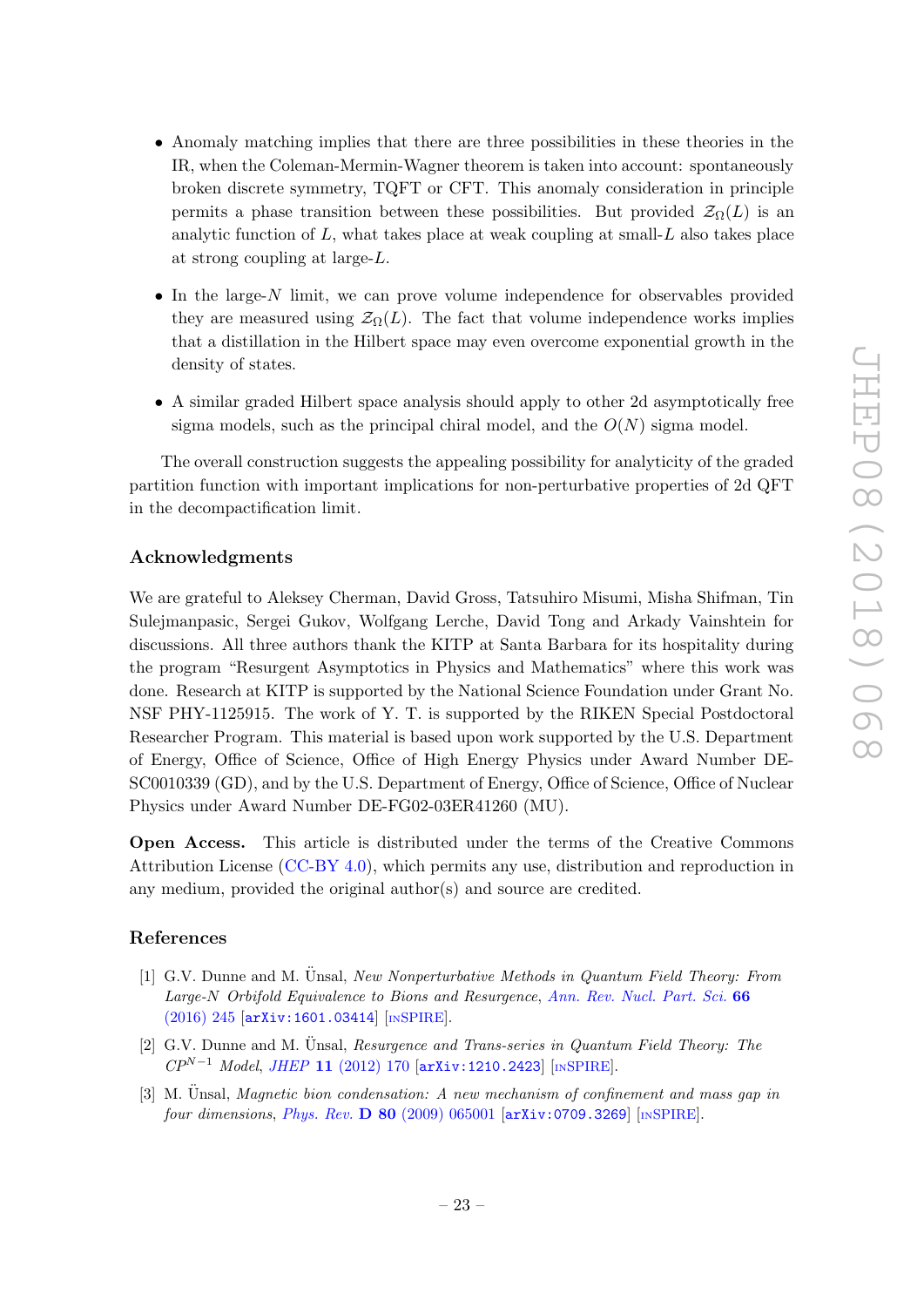- <span id="page-24-0"></span>[4] M. Unsal and L.G. Yaffe, Center-stabilized Yang-Mills theory: Confinement and large N volume independence, Phys. Rev. D 78 [\(2008\) 065035](https://doi.org/10.1103/PhysRevD.78.065035)  $arXiv:0803.0344$  [IN[SPIRE](https://inspirehep.net/search?p=find+EPRINT+arXiv:0803.0344)].
- <span id="page-24-1"></span>[5] M. Unsal, Abelian Duality, Confinement, and Chiral-Symmetry Breaking in a  $SU(2)$ QCD-Like Theory, [Phys. Rev. Lett.](https://doi.org/10.1103/PhysRevLett.100.032005) 100 (2008) 032005 [[arXiv:0708.1772](https://arxiv.org/abs/0708.1772)] [IN[SPIRE](https://inspirehep.net/search?p=find+EPRINT+arXiv:0708.1772)].
- [6] P. Kovtun, M. Unsal and L.G. Yaffe, Volume independence in large  $N_c$  QCD-like gauge theories, JHEP 06 [\(2007\) 019](https://doi.org/10.1088/1126-6708/2007/06/019) [[hep-th/0702021](https://arxiv.org/abs/hep-th/0702021)] [IN[SPIRE](https://inspirehep.net/search?p=find+EPRINT+hep-th/0702021)].
- [7] M. Shifman and M. Unsal, *QCD-like Theories on*  $R_3 \times S_1$ : A Smooth Journey from Small to Large  $r(S_1)$  with Double-Trace Deformations, Phys. Rev. D 78 [\(2008\) 065004](https://doi.org/10.1103/PhysRevD.78.065004) [[arXiv:0802.1232](https://arxiv.org/abs/0802.1232)] [IN[SPIRE](https://inspirehep.net/search?p=find+EPRINT+arXiv:0802.1232)].
- <span id="page-24-6"></span>[8] M. Shifman and M. Unsal, *Multiflavor QCD<sup>\*</sup> on R<sub>3</sub> × S<sub>1</sub>: Studying Transition From Abelian* to Non-Abelian Confinement, [Phys. Lett.](https://doi.org/10.1016/j.physletb.2009.10.060) **B 681** (2009) 491 [[arXiv:0901.3743](https://arxiv.org/abs/0901.3743)] [IN[SPIRE](https://inspirehep.net/search?p=find+EPRINT+arXiv:0901.3743)].
- [9] G. Cossu and M. D'Elia, Finite size phase transitions in QCD with adjoint fermions, [JHEP](https://doi.org/10.1088/1126-6708/2009/07/048) 07 [\(2009\) 048](https://doi.org/10.1088/1126-6708/2009/07/048) [[arXiv:0904.1353](https://arxiv.org/abs/0904.1353)] [IN[SPIRE](https://inspirehep.net/search?p=find+EPRINT+arXiv:0904.1353)].
- [10] G. Cossu, H. Hatanaka, Y. Hosotani and J.-I. Noaki, Polyakov loops and the Hosotani mechanism on the lattice, Phys. Rev.  $\bf{D}$  89 [\(2014\) 094509](https://doi.org/10.1103/PhysRevD.89.094509) [[arXiv:1309.4198](https://arxiv.org/abs/1309.4198)] [IN[SPIRE](https://inspirehep.net/search?p=find+EPRINT+arXiv:1309.4198)].
- [11] P.C. Argyres and M. Unsal, *The semi-classical expansion and resurgence in gauge theories:* new perturbative, instanton, bion and renormalon effects, JHEP 08 [\(2012\) 063](https://doi.org/10.1007/JHEP08(2012)063) [[arXiv:1206.1890](https://arxiv.org/abs/1206.1890)] [IN[SPIRE](https://inspirehep.net/search?p=find+EPRINT+arXiv:1206.1890)].
- $[12]$  P. Argyres and M. Unsal, A semiclassical realization of infrared renormalons, [Phys. Rev.](https://doi.org/10.1103/PhysRevLett.109.121601) Lett. 109 [\(2012\) 121601](https://doi.org/10.1103/PhysRevLett.109.121601) [[arXiv:1204.1661](https://arxiv.org/abs/1204.1661)] [IN[SPIRE](https://inspirehep.net/search?p=find+EPRINT+arXiv:1204.1661)].
- <span id="page-24-2"></span>[13] G.V. Dunne and M. Unsal, *Continuity and Resurgence: towards a continuum definition of* the  $\mathbb{CP}(N-1)$  model, Phys. Rev. D 87 [\(2013\) 025015](https://doi.org/10.1103/PhysRevD.87.025015) [[arXiv:1210.3646](https://arxiv.org/abs/1210.3646)] [IN[SPIRE](https://inspirehep.net/search?p=find+EPRINT+arXiv:1210.3646)].
- [14] E. Poppitz, T. Schäfer and M. Ünsal, *Continuity, Deconfinement and (Super) Yang-Mills* Theory, JHEP 10 [\(2012\) 115](https://doi.org/10.1007/JHEP10(2012)115) [[arXiv:1205.0290](https://arxiv.org/abs/1205.0290)] [IN[SPIRE](https://inspirehep.net/search?p=find+EPRINT+arXiv:1205.0290)].
- [15] M.M. Anber, S. Collier, E. Poppitz, S. Strimas-Mackey and B. Teeple, Deconfinement in  $\mathcal{N}=1$  super Yang-Mills theory on  $\mathbb{R}^3\times\mathbb{S}^1$  via dual-Coulomb gas and "affine" XY-model, JHEP 11 [\(2013\) 142](https://doi.org/10.1007/JHEP11(2013)142) [[arXiv:1310.3522](https://arxiv.org/abs/1310.3522)] [IN[SPIRE](https://inspirehep.net/search?p=find+EPRINT+arXiv:1310.3522)].
- <span id="page-24-7"></span>[16] G. Basar, A. Cherman, D. Dorigoni and M. Unsal, *Volume Independence in the Large N* Limit and an Emergent Fermionic Symmetry, [Phys. Rev. Lett.](https://doi.org/10.1103/PhysRevLett.111.121601) 111 (2013) 121601 [[arXiv:1306.2960](https://arxiv.org/abs/1306.2960)] [IN[SPIRE](https://inspirehep.net/search?p=find+EPRINT+arXiv:1306.2960)].
- <span id="page-24-4"></span>[17] A. Cherman, D. Dorigoni, G.V. Dunne and M. Unsal, Resurgence in Quantum Field Theory: Nonperturbative Effects in the Principal Chiral Model, [Phys. Rev. Lett.](https://doi.org/10.1103/PhysRevLett.112.021601) 112 (2014) 021601 [[arXiv:1308.0127](https://arxiv.org/abs/1308.0127)] [IN[SPIRE](https://inspirehep.net/search?p=find+EPRINT+arXiv:1308.0127)].
- <span id="page-24-5"></span>[18] A. Cherman, D. Dorigoni and M. Unsal, *Decoding perturbation theory using resurgence*: Stokes phenomena, new saddle points and Lefschetz thimbles, JHEP 10 [\(2015\) 056](https://doi.org/10.1007/JHEP10(2015)056) [[arXiv:1403.1277](https://arxiv.org/abs/1403.1277)] [IN[SPIRE](https://inspirehep.net/search?p=find+EPRINT+arXiv:1403.1277)].
- [19] T. Misumi and T. Kanazawa, Adjoint QCD on  $\mathbb{R}^3 \times S^1$  with twisted fermionic boundary conditions, JHEP 06 [\(2014\) 181](https://doi.org/10.1007/JHEP06(2014)181) [[arXiv:1405.3113](https://arxiv.org/abs/1405.3113)] [IN[SPIRE](https://inspirehep.net/search?p=find+EPRINT+arXiv:1405.3113)].
- <span id="page-24-3"></span>[20] T. Misumi, M. Nitta and N. Sakai, Neutral bions in the  $\mathbb{C}P^{N-1}$  model, JHEP 06 [\(2014\) 164](https://doi.org/10.1007/JHEP06(2014)164) [[arXiv:1404.7225](https://arxiv.org/abs/1404.7225)] [IN[SPIRE](https://inspirehep.net/search?p=find+EPRINT+arXiv:1404.7225)].
- [21] T. Misumi, M. Nitta and N. Sakai, Classifying bions in Grassmann σ-models and non-Abelian gauge theories by D-branes, PTEP 2015 [\(2015\) 033B02](https://doi.org/10.1093/ptep/ptv009) [[arXiv:1409.3444](https://arxiv.org/abs/1409.3444)] [IN[SPIRE](https://inspirehep.net/search?p=find+EPRINT+arXiv:1409.3444)].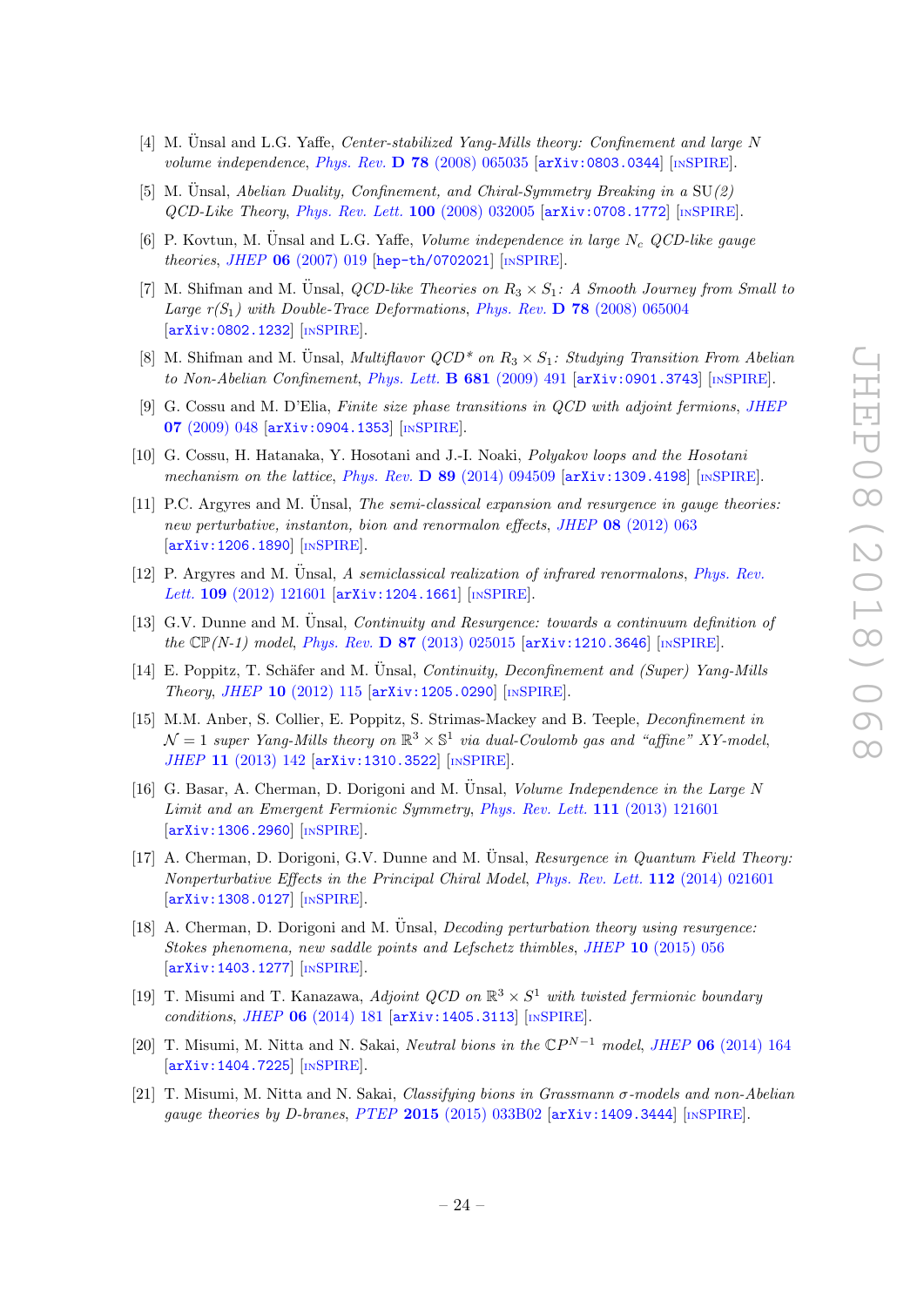- <span id="page-25-3"></span>[22] G.V. Dunne and M. Unsal, Resurgence and Dynamics of  $O(N)$  and Grassmannian  $\sigma$ -models, JHEP 09 [\(2015\) 199](https://doi.org/10.1007/JHEP09(2015)199) [[arXiv:1505.07803](https://arxiv.org/abs/1505.07803)] [IN[SPIRE](https://inspirehep.net/search?p=find+EPRINT+arXiv:1505.07803)].
- [23] T. Misumi, M. Nitta and N. Sakai, Non-BPS exact solutions and their relation to bions in  $\mathbb{C}P^{N-1}$  models, JHEP 05 [\(2016\) 057](https://doi.org/10.1007/JHEP05(2016)057) [[arXiv:1604.00839](https://arxiv.org/abs/1604.00839)] [IN[SPIRE](https://inspirehep.net/search?p=find+EPRINT+arXiv:1604.00839)].
- [24] A. Cherman, T. Schäfer and M. Unsal, *Chiral Lagrangian from Duality and Monopole* Operators in Compactified QCD, [Phys. Rev. Lett.](https://doi.org/10.1103/PhysRevLett.117.081601) 117 (2016) 081601 [[arXiv:1604.06108](https://arxiv.org/abs/1604.06108)] [IN[SPIRE](https://inspirehep.net/search?p=find+EPRINT+arXiv:1604.06108)].
- [25] T. Fujimori, S. Kamata, T. Misumi, M. Nitta and N. Sakai, Nonperturbative contributions from complexified solutions in  $\mathbb{C}P^{N-1}$  models, Phys. Rev. D 94 [\(2016\) 105002](https://doi.org/10.1103/PhysRevD.94.105002) [[arXiv:1607.04205](https://arxiv.org/abs/1607.04205)] [IN[SPIRE](https://inspirehep.net/search?p=find+EPRINT+arXiv:1607.04205)].
- <span id="page-25-5"></span>[26] T. Sulejmanpasic, Global Symmetries, Volume Independence and Continuity in Quantum Field Theories, [Phys. Rev. Lett.](https://doi.org/10.1103/PhysRevLett.118.011601) 118 (2017) 011601  $arXiv:1610.04009$  [IN[SPIRE](https://inspirehep.net/search?p=find+EPRINT+arXiv:1610.04009)].
- [27] M. Yamazaki and K. Yonekura, From 4d Yang-Mills to 2d  $\mathbb{CP}^{N-1}$  model: IR problem and confinement at weak coupling, JHEP  $07$  [\(2017\) 088](https://doi.org/10.1007/JHEP07(2017)088)  $\left[$ [arXiv:1704.05852](https://arxiv.org/abs/1704.05852) $\right]$   $\left[$ IN[SPIRE](https://inspirehep.net/search?p=find+EPRINT+arXiv:1704.05852) $\right]$ .
- <span id="page-25-4"></span>[28] P.V. Buividovich and S.N. Valgushev, Lattice study of continuity and finite-temperature transition in two-dimensional  $SU(N) \times SU(N)$  Principal Chiral Model,  $arXiv:1706.08954$ [IN[SPIRE](https://inspirehep.net/search?p=find+EPRINT+arXiv:1706.08954)].
- <span id="page-25-0"></span>[29] K. Aitken, A. Cherman, E. Poppitz and L.G. Yaffe, *OCD on a small circle, [Phys. Rev.](https://doi.org/10.1103/PhysRevD.96.096022)* D 96 [\(2017\) 096022](https://doi.org/10.1103/PhysRevD.96.096022) [[arXiv:1707.08971](https://arxiv.org/abs/1707.08971)] [IN[SPIRE](https://inspirehep.net/search?p=find+EPRINT+arXiv:1707.08971)].
- <span id="page-25-1"></span>[30] G. 't Hooft, Naturalness, chiral symmetry, and spontaneous chiral symmetry breaking, in Recent Developments in Gauge Theories. Proceedings, Nato Advanced Study Institute, Cargese, France, August 26 – September 8, 1979, vol. 59, pp. 135–157.
- <span id="page-25-2"></span>[31] D. Gaiotto, A. Kapustin, Z. Komargodski and N. Seiberg, Theta, Time Reversal and Temperature, JHEP 05 [\(2017\) 091](https://doi.org/10.1007/JHEP05(2017)091) [[arXiv:1703.00501](https://arxiv.org/abs/1703.00501)] [IN[SPIRE](https://inspirehep.net/search?p=find+EPRINT+arXiv:1703.00501)].
- [32] Y. Frishman, A. Schwimmer, T. Banks and S. Yankielowicz, The Axial Anomaly and the Bound State Spectrum in Confining Theories, [Nucl. Phys.](https://doi.org/10.1016/0550-3213(81)90268-6) B 177 (1981) 157 [IN[SPIRE](https://inspirehep.net/search?p=find+J+%22Nucl.Phys.,B177,157%22)].
- [33] S.R. Coleman and B. Grossman, 't Hooft's Consistency Condition as a Consequence of Analyticity and Unitarity, [Nucl. Phys.](https://doi.org/10.1016/0550-3213(82)90028-1)  $\bf{B}$  203 (1982) 205 [IN[SPIRE](https://inspirehep.net/search?p=find+J+%22Nucl.Phys.,B203,205%22)].
- [34] A. Vishwanath and T. Senthil, *Physics of three dimensional bosonic topological insulators:* Surface Deconfined Criticality and Quantized Magnetoelectric Effect, [Phys. Rev.](https://doi.org/10.1103/PhysRevX.3.011016) X 3 (2013) [011016](https://doi.org/10.1103/PhysRevX.3.011016) [[arXiv:1209.3058](https://arxiv.org/abs/1209.3058)] [IN[SPIRE](https://inspirehep.net/search?p=find+EPRINT+arXiv:1209.3058)].
- [35] X.-G. Wen, Classifying gauge anomalies through symmetry-protected trivial orders and classifying gravitational anomalies through topological orders, Phys. Rev. D 88 [\(2013\) 045013](https://doi.org/10.1103/PhysRevD.88.045013) [[arXiv:1303.1803](https://arxiv.org/abs/1303.1803)] [IN[SPIRE](https://inspirehep.net/search?p=find+EPRINT+arXiv:1303.1803)].
- [36] A. Kapustin and R. Thorngren, Anomalies of discrete symmetries in three dimensions and group cohomology, [Phys. Rev. Lett.](https://doi.org/10.1103/PhysRevLett.112.231602) 112 (2014) 231602 [[arXiv:1403.0617](https://arxiv.org/abs/1403.0617)] [IN[SPIRE](https://inspirehep.net/search?p=find+EPRINT+arXiv:1403.0617)].
- [37] A. Kapustin and R. Thorngren, Anomalies of discrete symmetries in various dimensions and group cohomology, [arXiv:1404.3230](https://arxiv.org/abs/1404.3230) [IN[SPIRE](https://inspirehep.net/search?p=find+EPRINT+arXiv:1404.3230)].
- [38] G.Y. Cho, J.C.Y. Teo and S. Ryu, *Conflicting Symmetries in Topologically Ordered Surface* States of Three-dimensional Bosonic Symmetry Protected Topological Phases, [Phys. Rev.](https://doi.org/10.1103/PhysRevB.89.235103) B 89 [\(2014\) 235103](https://doi.org/10.1103/PhysRevB.89.235103) [[arXiv:1403.2018](https://arxiv.org/abs/1403.2018)] [IN[SPIRE](https://inspirehep.net/search?p=find+EPRINT+arXiv:1403.2018)].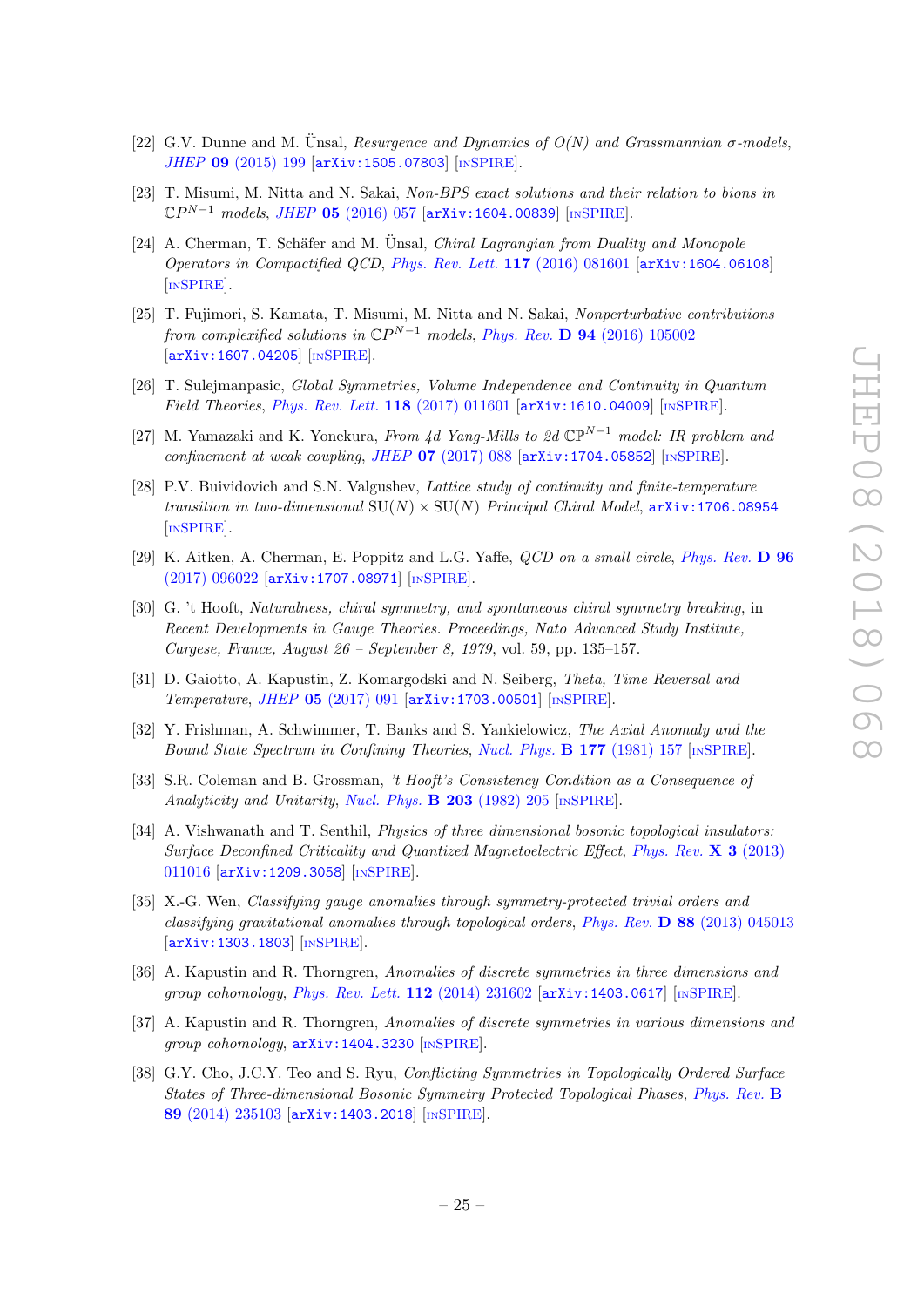- [39] J.C. Wang, Z.-C. Gu and X.-G. Wen, Field theory representation of gauge-gravity symmetry-protected topological invariants, group cohomology and beyond, [Phys. Rev. Lett.](https://doi.org/10.1103/PhysRevLett.114.031601) 114 [\(2015\) 031601](https://doi.org/10.1103/PhysRevLett.114.031601) [[arXiv:1405.7689](https://arxiv.org/abs/1405.7689)] [IN[SPIRE](https://inspirehep.net/search?p=find+EPRINT+arXiv:1405.7689)].
- [40] E. Witten, Fermion Path Integrals And Topological Phases, [Rev. Mod. Phys.](https://doi.org/10.1103/RevModPhys.88.035001) 88 (2016) [035001](https://doi.org/10.1103/RevModPhys.88.035001) [[arXiv:1508.04715](https://arxiv.org/abs/1508.04715)] [IN[SPIRE](https://inspirehep.net/search?p=find+EPRINT+arXiv:1508.04715)].
- [41] N. Seiberg and E. Witten, Gapped Boundary Phases of Topological Insulators via Weak Coupling, PTEP 2016 [\(2016\) 12C101](https://doi.org/10.1093/ptep/ptw083) [[arXiv:1602.04251](https://arxiv.org/abs/1602.04251)] [IN[SPIRE](https://inspirehep.net/search?p=find+EPRINT+arXiv:1602.04251)].
- [42] E. Witten, The "Parity" Anomaly On An Unorientable Manifold, [Phys. Rev.](https://doi.org/10.1103/PhysRevB.94.195150) B 94 (2016) [195150](https://doi.org/10.1103/PhysRevB.94.195150) [[arXiv:1605.02391](https://arxiv.org/abs/1605.02391)] [IN[SPIRE](https://inspirehep.net/search?p=find+EPRINT+arXiv:1605.02391)].
- [43] Y. Tachikawa and K. Yonekura, On time-reversal anomaly of  $2+1d$  topological phases, [PTEP](https://doi.org/10.1093/ptep/ptx010) 2017 [\(2017\) 033B04](https://doi.org/10.1093/ptep/ptx010) [[arXiv:1610.07010](https://arxiv.org/abs/1610.07010)] [IN[SPIRE](https://inspirehep.net/search?p=find+EPRINT+arXiv:1610.07010)].
- [44] Y. Tachikawa and K. Yonekura, More on time-reversal anomaly of  $2+1d$  topological phases, [Phys. Rev. Lett.](https://doi.org/10.1103/PhysRevLett.119.111603) 119 (2017) 111603 [[arXiv:1611.01601](https://arxiv.org/abs/1611.01601)] [IN[SPIRE](https://inspirehep.net/search?p=find+EPRINT+arXiv:1611.01601)].
- [45] C. Wang, A. Nahum, M.A. Metlitski, C. Xu and T. Senthil, Deconfined quantum critical points: symmetries and dualities, Phys. Rev.  $X 7 (2017) 031051$  $X 7 (2017) 031051$  [[arXiv:1703.02426](https://arxiv.org/abs/1703.02426)] [IN[SPIRE](https://inspirehep.net/search?p=find+EPRINT+arXiv:1703.02426)].
- <span id="page-26-4"></span>[46] Y. Tanizaki and Y. Kikuchi, Vacuum structure of bifundamental gauge theories at finite topological angles, JHEP  $06$  [\(2017\) 102](https://doi.org/10.1007/JHEP06(2017)102)  $\text{arXiv:1705.01949}$  $\text{arXiv:1705.01949}$  $\text{arXiv:1705.01949}$  [IN[SPIRE](https://inspirehep.net/search?p=find+EPRINT+arXiv:1705.01949)].
- [47] Z. Komargodski, A. Sharon, R. Thorngren and X. Zhou, Comments on Abelian Higgs Models and Persistent Order, [arXiv:1705.04786](https://arxiv.org/abs/1705.04786) [IN[SPIRE](https://inspirehep.net/search?p=find+EPRINT+arXiv:1705.04786)].
- [48] Z. Komargodski, T. Sulejmanpasic and M. Ünsal, Walls, anomalies and deconfinement in quantum antiferromagnets, Phys. Rev.  $\bf{B}$  97 [\(2018\) 054418](https://doi.org/10.1103/PhysRevB.97.054418)  $\bf{arXiv:1706.05731}$  $\bf{arXiv:1706.05731}$  $\bf{arXiv:1706.05731}$  [IN[SPIRE](https://inspirehep.net/search?p=find+EPRINT+arXiv:1706.05731)].
- [49] G.Y. Cho, S. Ryu and C.-T. Hsieh, Anomaly Manifestation of Lieb-Schultz-Mattis Theorem and Topological Phases, Phys. Rev. B 96 [\(2017\) 195105](https://doi.org/10.1103/PhysRevB.96.195105) [[arXiv:1705.03892](https://arxiv.org/abs/1705.03892)] [IN[SPIRE](https://inspirehep.net/search?p=find+EPRINT+arXiv:1705.03892)].
- [50] H. Shimizu and K. Yonekura, Anomaly constraints on deconfinement and chiral phase transition, *Phys. Rev.* **D 97** [\(2018\) 105011](https://doi.org/10.1103/PhysRevD.97.105011) [[arXiv:1706.06104](https://arxiv.org/abs/1706.06104)] [IN[SPIRE](https://inspirehep.net/search?p=find+EPRINT+arXiv:1706.06104)].
- [51] J. Wang, X.-G. Wen and E. Witten, Symmetric Gapped Interfaces of SPT and SET States: Systematic Constructions, [arXiv:1705.06728](https://arxiv.org/abs/1705.06728) [IN[SPIRE](https://inspirehep.net/search?p=find+EPRINT+arXiv:1705.06728)].
- <span id="page-26-3"></span>[52] M.A. Metlitski and R. Thorngren, Intrinsic and emergent anomalies at deconfined critical points, [arXiv:1707.07686](https://arxiv.org/abs/1707.07686) [IN[SPIRE](https://inspirehep.net/search?p=find+EPRINT+arXiv:1707.07686)].
- <span id="page-26-5"></span>[53] Y. Kikuchi and Y. Tanizaki, *Global inconsistency, 't Hooft anomaly and level crossing in* quantum mechanics, PTEP 2017 [\(2017\) 113B05](https://doi.org/10.1093/ptep/ptx148) [[arXiv:1708.01962](https://arxiv.org/abs/1708.01962)] [IN[SPIRE](https://inspirehep.net/search?p=find+EPRINT+arXiv:1708.01962)].
- [54] D. Gaiotto, Z. Komargodski and N. Seiberg, *Time-reversal breaking in QCD*<sub>4</sub>, walls and dualities in  $2 + 1$  dimensions, JHEP 01 [\(2018\) 110](https://doi.org/10.1007/JHEP01(2018)110)  $\text{arXiv:1708.06806}$  $\text{arXiv:1708.06806}$  $\text{arXiv:1708.06806}$  [IN[SPIRE](https://inspirehep.net/search?p=find+EPRINT+arXiv:1708.06806)].
- <span id="page-26-1"></span>[55] Y. Tanizaki, T. Misumi and N. Sakai, Circle compactification and 't Hooft anomaly, [JHEP](https://doi.org/10.1007/JHEP12(2017)056) 12 [\(2017\) 056](https://doi.org/10.1007/JHEP12(2017)056) [[arXiv:1710.08923](https://arxiv.org/abs/1710.08923)] [IN[SPIRE](https://inspirehep.net/search?p=find+EPRINT+arXiv:1710.08923)].
- <span id="page-26-2"></span>[56] Y. Tanizaki, Y. Kikuchi, T. Misumi and N. Sakai, Anomaly matching for the phase diagram of massless  $\mathbb{Z}_N$ -QCD, Phys. Rev. **D 97** [\(2018\) 054012](https://doi.org/10.1103/PhysRevD.97.054012)  $\left[\text{arXiv}:1711.10487\right]$   $\left[\text{nsPIRE}\right]$ .
- <span id="page-26-0"></span>[57] M. Guo, P. Putrov and J. Wang, *Time reversal*,  $SU(N)$  *Yang-Mills and cobordisms:* Interacting topological superconductors/insulators and quantum spin liquids in 3+1D, [Annals](https://doi.org/10.1016/j.aop.2018.04.025) Phys. 394 [\(2018\) 244](https://doi.org/10.1016/j.aop.2018.04.025) [[arXiv:1711.11587](https://arxiv.org/abs/1711.11587)] [IN[SPIRE](https://inspirehep.net/search?p=find+EPRINT+arXiv:1711.11587)].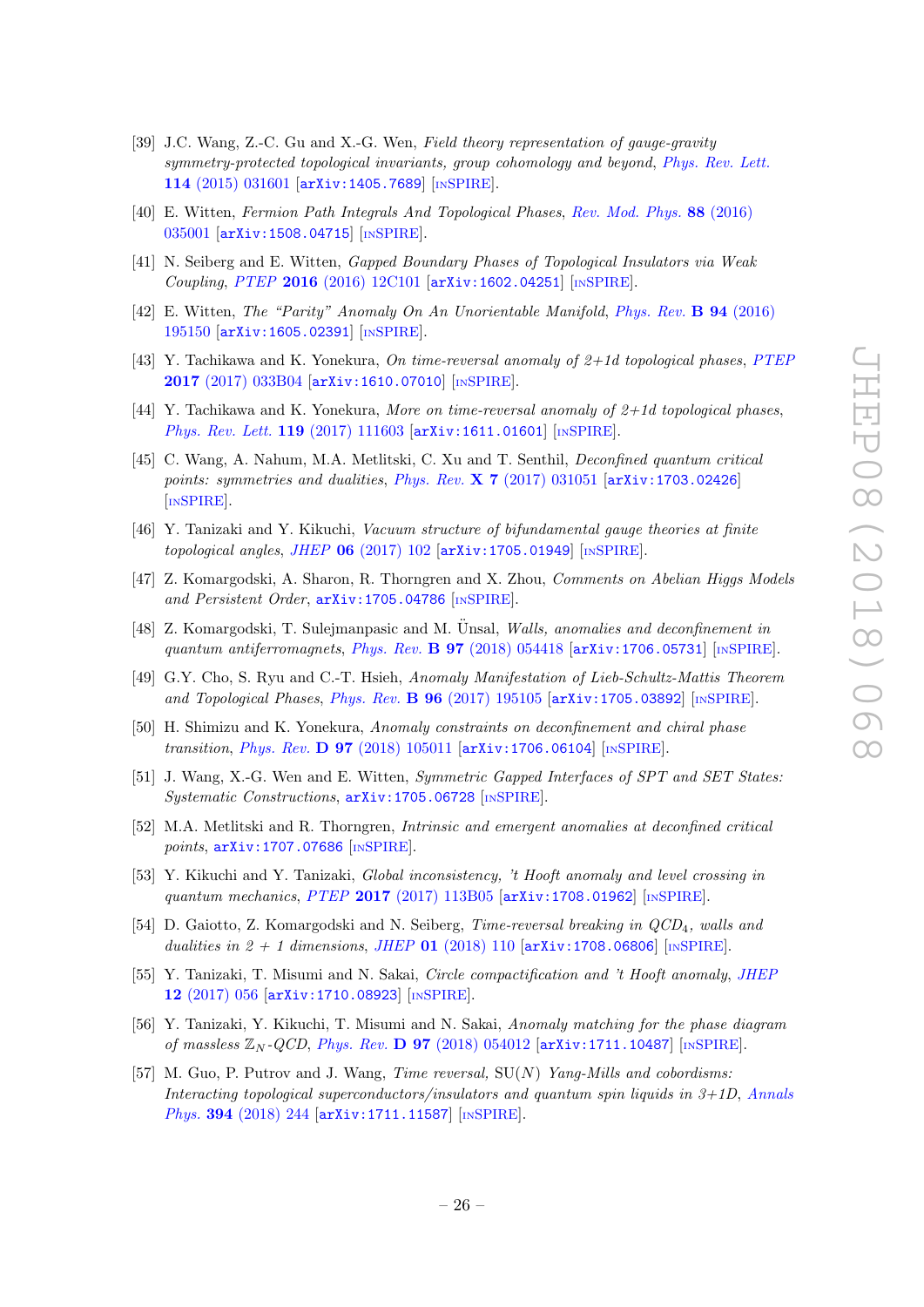- <span id="page-27-0"></span>[58] E. Witten, Constraints on Supersymmetry Breaking, [Nucl. Phys.](https://doi.org/10.1016/0550-3213(82)90071-2) B 202 (1982) 253 [IN[SPIRE](https://inspirehep.net/search?p=find+J+%22Nucl.Phys.,B202,253%22)].
- <span id="page-27-16"></span>[59] E. Witten, Supersymmetry and Morse theory, J. Diff. Geom. 17 (1982) 661, [http://projecteuclid.org/euclid.jdg/1214437492.](http://projecteuclid.org/euclid.jdg/1214437492)
- <span id="page-27-1"></span>[60] E. Witten, Elliptic Genera and Quantum Field Theory, [Commun. Math. Phys.](https://doi.org/10.1007/BF01208956) 109 (1987) [525](https://doi.org/10.1007/BF01208956) [IN[SPIRE](https://inspirehep.net/search?p=find+J+%22Comm.Math.Phys.,109,525%22)].
- <span id="page-27-2"></span>[61] N.A. Nekrasov, Seiberg-Witten prepotential from instanton counting, [Adv. Theor. Math.](https://doi.org/10.4310/ATMP.2003.v7.n5.a4) Phys. 7 [\(2003\) 831](https://doi.org/10.4310/ATMP.2003.v7.n5.a4) [[hep-th/0206161](https://arxiv.org/abs/hep-th/0206161)] [IN[SPIRE](https://inspirehep.net/search?p=find+EPRINT+hep-th/0206161)].
- [62] N. Nekrasov and A. Okounkov, Seiberg-Witten theory and random partitions, [Prog. Math.](https://doi.org/10.1007/0-8176-4467-9_15) 244 [\(2006\) 525](https://doi.org/10.1007/0-8176-4467-9_15) [[hep-th/0306238](https://arxiv.org/abs/hep-th/0306238)] [IN[SPIRE](https://inspirehep.net/search?p=find+EPRINT+hep-th/0306238)].
- <span id="page-27-3"></span>[63] N.A. Nekrasov and S.L. Shatashvili, Quantization of Integrable Systems and Four Dimensional Gauge Theories, in Proceedings, 16th International Congress on Mathematical Physics (ICMP09): Prague, Czech Republic, August 3–8, 2009, pp. 265–289, [arXiv:0908.4052](https://arxiv.org/abs/0908.4052) [IN[SPIRE](https://inspirehep.net/search?p=find+EPRINT+arXiv:0908.4052)].
- <span id="page-27-4"></span>[64] F. Verstraete, V. Murg and J. Cirac, Matrix product states, projected entangled pair states, and variational renormalization group methods for quantum spin systems, [Adv. Phys.](https://doi.org/10.1080/14789940801912366) 57 [\(2008\) 143.](https://doi.org/10.1080/14789940801912366)
- <span id="page-27-5"></span>[65] M. Unsal and L.G. Yaffe, Large-N volume independence in conformal and confining gauge theories, JHEP 08 [\(2010\) 030](https://doi.org/10.1007/JHEP08(2010)030) [[arXiv:1006.2101](https://arxiv.org/abs/1006.2101)] [IN[SPIRE](https://inspirehep.net/search?p=find+EPRINT+arXiv:1006.2101)].
- <span id="page-27-6"></span>[66] A. Cherman, S. Sen, M.L. Wagman and L.G. Yaffe, Exponential reduction of finite volume effects with twisted boundary conditions, Phys. Rev. D 95 [\(2017\) 074512](https://doi.org/10.1103/PhysRevD.95.074512) [[arXiv:1612.00403](https://arxiv.org/abs/1612.00403)] [IN[SPIRE](https://inspirehep.net/search?p=find+EPRINT+arXiv:1612.00403)].
- <span id="page-27-7"></span>[67] G. Basar, A. Cherman and D.A. McGady, Bose-Fermi Degeneracies in Large N Adjoint QCD, JHEP 07 [\(2015\) 016](https://doi.org/10.1007/JHEP07(2015)016) [[arXiv:1409.1617](https://arxiv.org/abs/1409.1617)] [IN[SPIRE](https://inspirehep.net/search?p=find+EPRINT+arXiv:1409.1617)].
- <span id="page-27-8"></span>[68] D.J. Gross and Y. Kitazawa, A Quenched Momentum Prescription for Large N Theories, [Nucl. Phys.](https://doi.org/10.1016/0550-3213(82)90278-4) B 206 (1982) 440 [IN[SPIRE](https://inspirehep.net/search?p=find+J+%22Nucl.Phys.,B206,440%22)].
- <span id="page-27-9"></span>[69] A. Gonzalez-Arroyo and M. Okawa, The Twisted Eguchi-Kawai Model: A Reduced Model for Large N Lattice Gauge Theory, Phys. Rev.  $D$  27 [\(1983\) 2397](https://doi.org/10.1103/PhysRevD.27.2397) [IN[SPIRE](https://inspirehep.net/search?p=find+J+%22Phys.Rev.,D27,2397%22)].
- [70] A. Gonzalez-Arroyo and M. Okawa, A Twisted Model for Large N Lattice Gauge Theory, [Phys. Lett.](https://doi.org/10.1016/0370-2693(83)90647-0) **B 120** (1983) 174 [IN[SPIRE](https://inspirehep.net/search?p=find+J+%22Phys.Lett.,B120,174%22)].
- <span id="page-27-10"></span>[71] A. Gonzalez-Arroyo and M. Okawa, Large N reduction with the Twisted Eguchi-Kawai model, JHEP 07 [\(2010\) 043](https://doi.org/10.1007/JHEP07(2010)043) [[arXiv:1005.1981](https://arxiv.org/abs/1005.1981)] [IN[SPIRE](https://inspirehep.net/search?p=find+EPRINT+arXiv:1005.1981)].
- <span id="page-27-11"></span>[72] A.J. Macfarlane, Solution of the Schrödinger equation of the complex manifold  $CP<sup>n</sup>$ , [J. Phys.](https://doi.org/10.1088/0305-4470/36/37/307) A 36 [\(2003\) 9689.](https://doi.org/10.1088/0305-4470/36/37/307)
- <span id="page-27-12"></span>[73] A.M. Perelomov, *Chiral models: geometrical aspects, [Phys. Rept.](https://doi.org/10.1016/0370-1573(87)90044-5)* **146** (1987) 135 [IN[SPIRE](https://inspirehep.net/search?p=find+J+%22Phys.Rept.,146,135%22)].
- <span id="page-27-13"></span>[74] W.J. Zakrzewski, Classical solutions of two-dimensional Grassmannian models, [J. Geom.](https://doi.org/10.1016/0393-0440(84)90003-2) Phys. **1** [\(1984\) 39](https://doi.org/10.1016/0393-0440(84)90003-2) [IN[SPIRE](https://inspirehep.net/search?p=find+J+%22J.Geom.Phys.,1,39%22)].
- <span id="page-27-14"></span>[75] A. Yu. Morozov, A.M. Perelomov and M.A. Shifman, Exact Gell-Mann-Low Function of supersymmetric Kähler  $\sigma$ -models, [Nucl. Phys.](https://doi.org/10.1016/0550-3213(84)90598-4) **B** 248 (1984) 279 [IN[SPIRE](https://inspirehep.net/search?p=find+J+%22Nucl.Phys.,B248,279%22)].
- <span id="page-27-15"></span>[76] E. Witten, Instantons, the Quark Model and the 1/n Expansion, [Nucl. Phys.](https://doi.org/10.1016/0550-3213(79)90243-8) B 149 (1979) [285](https://doi.org/10.1016/0550-3213(79)90243-8) [IN[SPIRE](https://inspirehep.net/search?p=find+J+%22Nucl.Phys.,B149,285%22)].